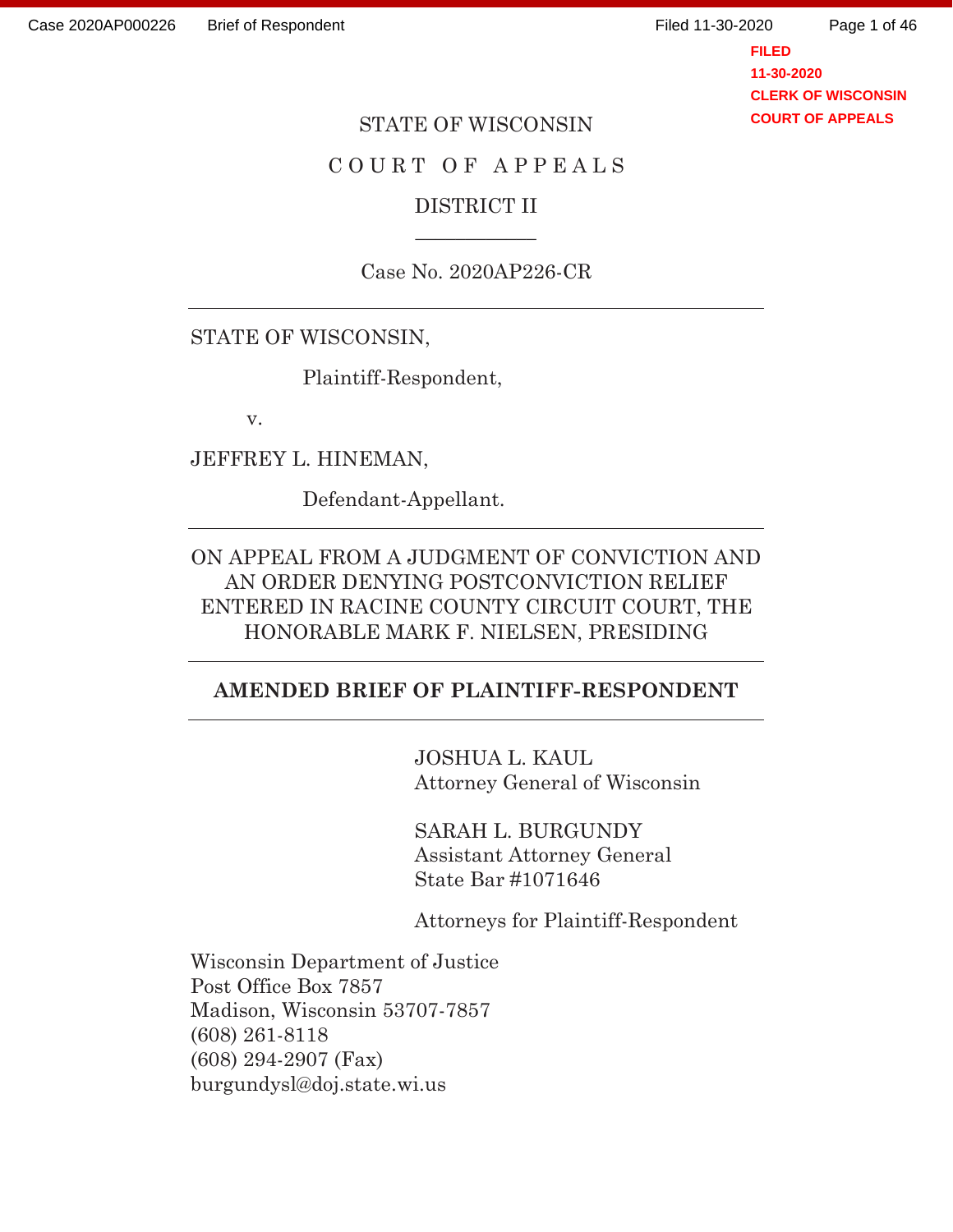# **TABLE OF CONTENTS**

|                            | Page                                                                               |  |  |  |  |  |
|----------------------------|------------------------------------------------------------------------------------|--|--|--|--|--|
|                            |                                                                                    |  |  |  |  |  |
| STATEMENT ON ORAL ARGUMENT |                                                                                    |  |  |  |  |  |
|                            |                                                                                    |  |  |  |  |  |
|                            |                                                                                    |  |  |  |  |  |
|                            |                                                                                    |  |  |  |  |  |
| $A_{\cdot}$                | Hineman, a father figure to S.S. as<br>a baby, re-entered S.S.'s life when         |  |  |  |  |  |
| <b>B.</b>                  | CPS, and later the police,<br>investigated concerns about S.S.                     |  |  |  |  |  |
| $\mathcal{C}$ .            | S.S. disclosed that Hineman<br>touched his privates during a                       |  |  |  |  |  |
| D.                         | Hineman denied the allegations but<br>false and inconsistent<br>made               |  |  |  |  |  |
|                            |                                                                                    |  |  |  |  |  |
|                            |                                                                                    |  |  |  |  |  |
| I.                         | Hineman fails to establish a reasonable<br>probability of a different outcome had  |  |  |  |  |  |
| Α.                         | Due process and <i>Brady</i> require the<br>State to turn over favorable and       |  |  |  |  |  |
| <b>B.</b>                  | Hineman cannot show that<br>prejudice ensued from the                              |  |  |  |  |  |
|                            | Hintz's police report<br>1.<br>reproduced the relevant<br>information from the CPS |  |  |  |  |  |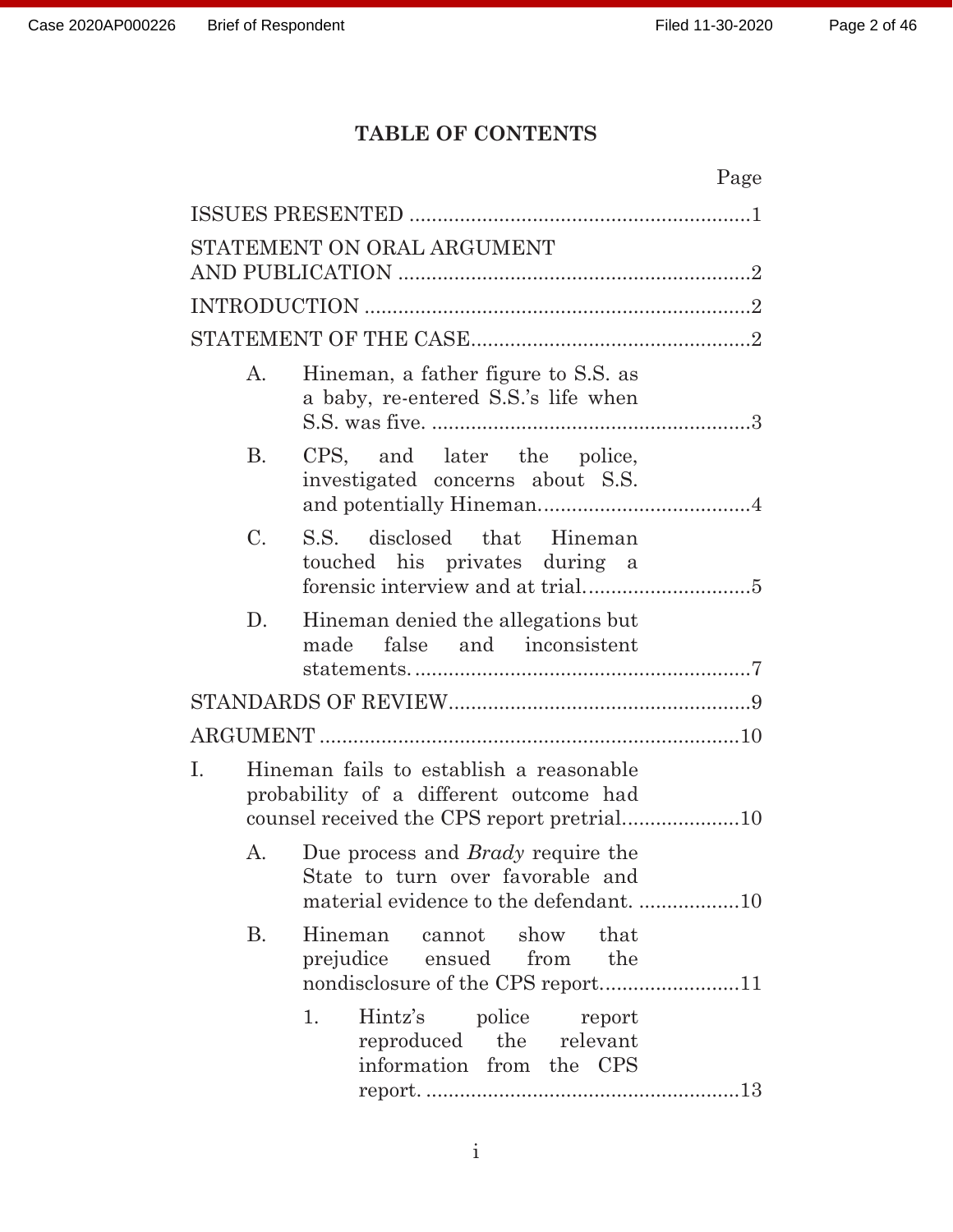# Page

|     |                 | If Hintz's equivocal testimony<br>2.<br>was impeachable, counsel                                                                             |  |  |  |  |
|-----|-----------------|----------------------------------------------------------------------------------------------------------------------------------------------|--|--|--|--|
|     |                 | 3.<br>The totality of the evidence<br>demonstrates that the error                                                                            |  |  |  |  |
|     |                 | The prejudice standard does<br>4.<br>not shift when a case is about<br>credibility, and State's<br>evidence was not "slim." 18               |  |  |  |  |
| II. |                 | Counsel provided effective assistance. 21                                                                                                    |  |  |  |  |
|     | А.              | A defendant claiming ineffective<br>assistance must overcome<br>the<br>strong presumption that counsel<br>rendered constitutionally adequate |  |  |  |  |
|     | <b>B.</b>       | Counsel was not ineffective for<br>failing to file a motion to compel                                                                        |  |  |  |  |
|     |                 | 1.<br>The identity of the mandatory<br>reporter would have changed                                                                           |  |  |  |  |
|     |                 | The other CPS reports<br>2.<br>contained nothing of                                                                                          |  |  |  |  |
|     |                 | The report would not have<br>3.<br>justified a defense expert25                                                                              |  |  |  |  |
|     | $\mathcal{C}$ . | Counsel was not ineffective for<br>opting to waive an opening                                                                                |  |  |  |  |
|     | $D_{\cdot}$     | Counsel performed reasonably in                                                                                                              |  |  |  |  |
|     |                 | Jensen provided basic<br>1.<br>information regarding<br>delayed and piecemeal                                                                |  |  |  |  |
|     |                 |                                                                                                                                              |  |  |  |  |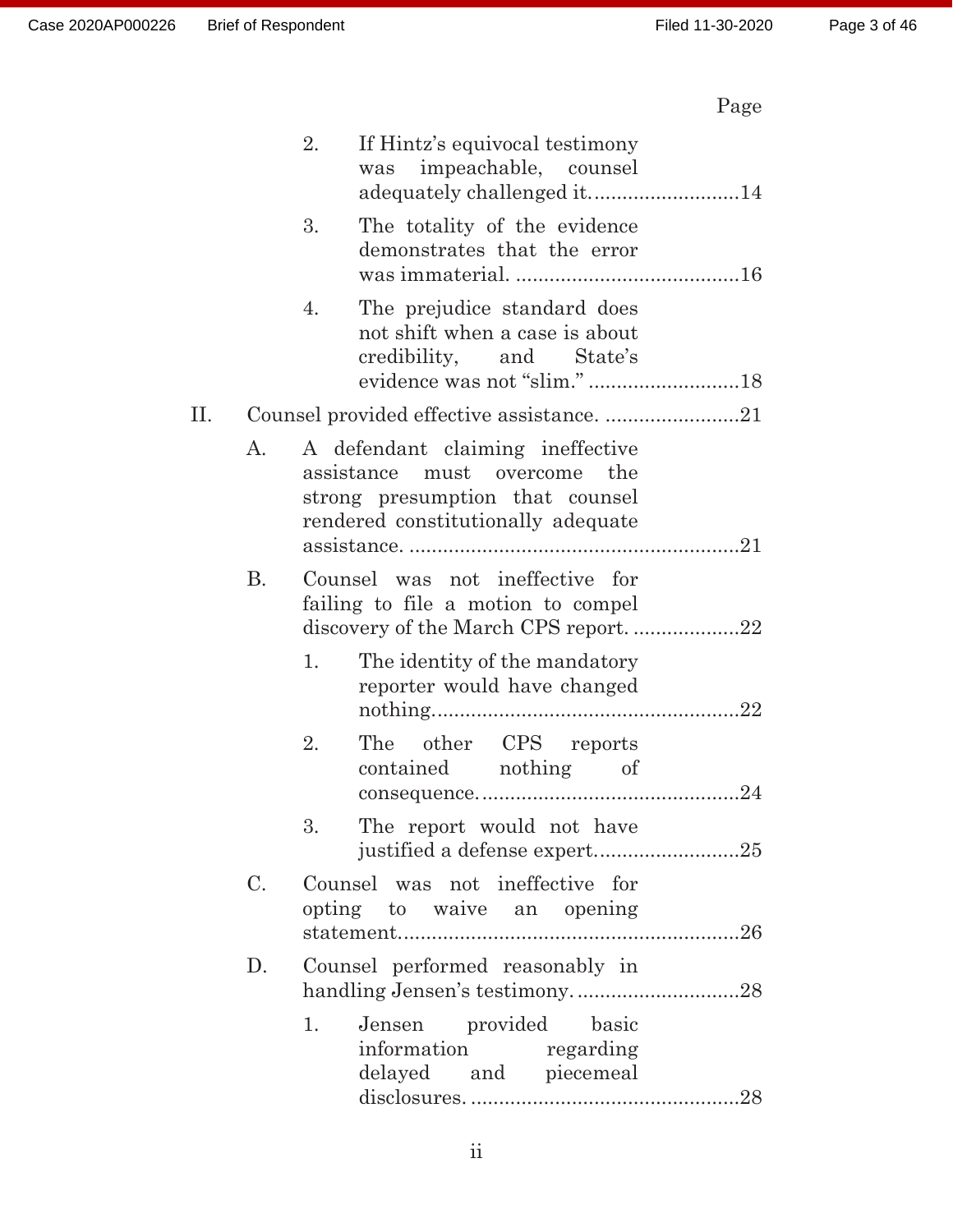# Page

|             | 2. | Henry implemented a                                          |  |
|-------------|----|--------------------------------------------------------------|--|
|             |    | reasonable strategy in<br>handling Jensen's testimony30      |  |
|             |    | 3. Hineman cannot establish a<br>reasonable probability of a |  |
| $E_{\rm L}$ |    | Counsel did not concede Hineman's                            |  |
|             |    | III. There is no basis for a new trial in the                |  |
|             |    |                                                              |  |

# **TABLE OF AUTHORITIES**

# **Cases**

| Brady v. Maryland,                                                                |
|-----------------------------------------------------------------------------------|
| <i>Harrington v. Richter,</i>                                                     |
| <i>Huffington v. Nuth,</i>                                                        |
| Morden v. Continental AG,                                                         |
| Nguyen v. Reynolds,                                                               |
| State ex rel. Lynch v. County Court,<br>82 Wis. 2d 454, 262 N.W.2d 773 (1978)  18 |
| State v. Breitzman,<br>2017 WI 100, 378 Wis. 2d 431,                              |
| State v. DeLao,<br>2002 WI 49, 252 Wis. 2d 289, 643 N.W.2d 480 12                 |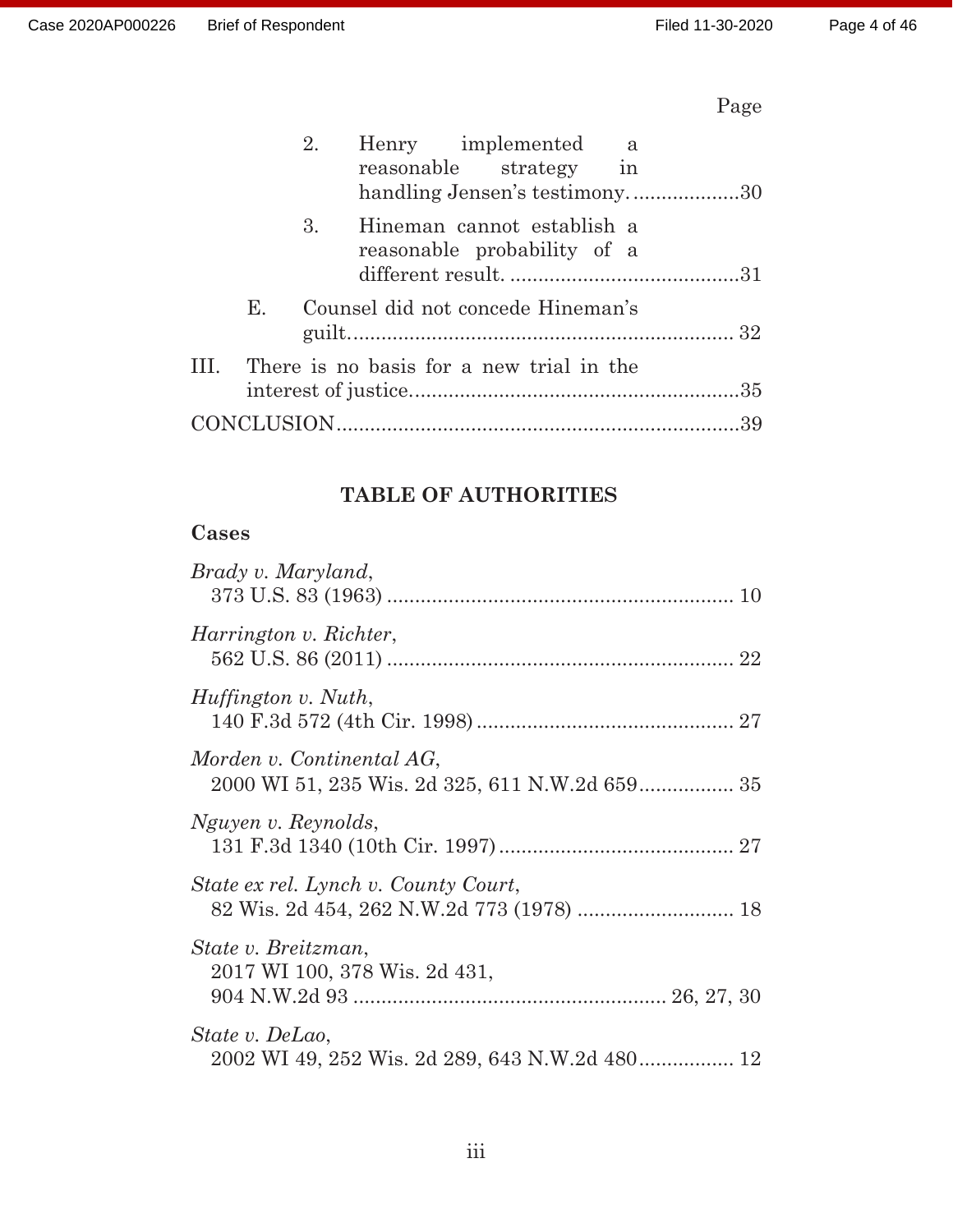| Page                                                                     |
|--------------------------------------------------------------------------|
| State v. Ferguson,<br>2014 WI App 48, 354 Wis. 2d 253, 847 N.W.2d 900 36 |
| State v. Garrity,<br>161 Wis. 2d 842, 469 N.W.2d 219 (Ct. App. 1991)  11 |
| State v. Hicks,<br>202 Wis. 2d 150, 549 N.W.2d 435 (1996)  35            |
| State v. Leighton,<br>2000 WI App 156, 237 Wis. 2d 709,                  |
| State v. Miller,<br>2012 WI App 68, 341 Wis. 2d 737, 816 N.W. 2d 331 17  |
| State v. Rockette,<br>2006 WI App 103, 294 Wis. 2d 611,                  |
| State v. Smith,<br>2016 WI App 8, 366 Wis. 2d 613, 874 N.W.2d 610 31     |
| State v. Thiel,<br>2003 WI 111, 264 Wis. 2d 571,                         |
| State v. Wayerski,<br>2019 WI 11, 385 Wis. 2d 344, 922 N.W.2d 468 9, 11  |
| State v. Williams,<br>2006 WI App 212, 296 Wis. 2d 834,                  |
| Strickland v. Washington,                                                |
| Strickler v. Greene,                                                     |
| United States v. Bagley,                                                 |
| United States v. Dweck,                                                  |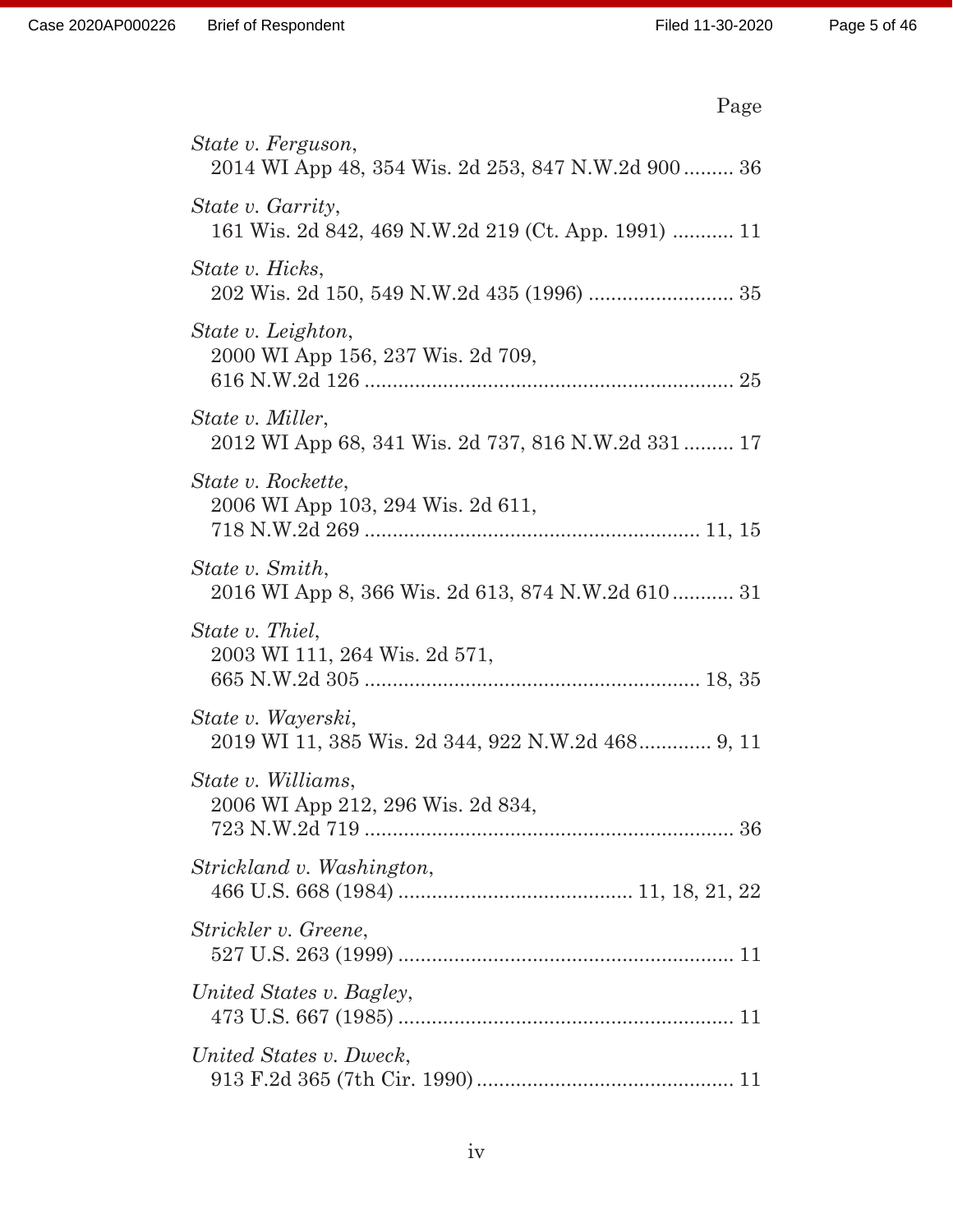# Page

| United States v. Rodriguez-Ramirez, |
|-------------------------------------|
| United States v. Salovitz,          |
| Vollmer v. Luety,                   |
| <b>Statutes</b>                     |
|                                     |
|                                     |
|                                     |
|                                     |
| <b>Other Authorities</b>            |
|                                     |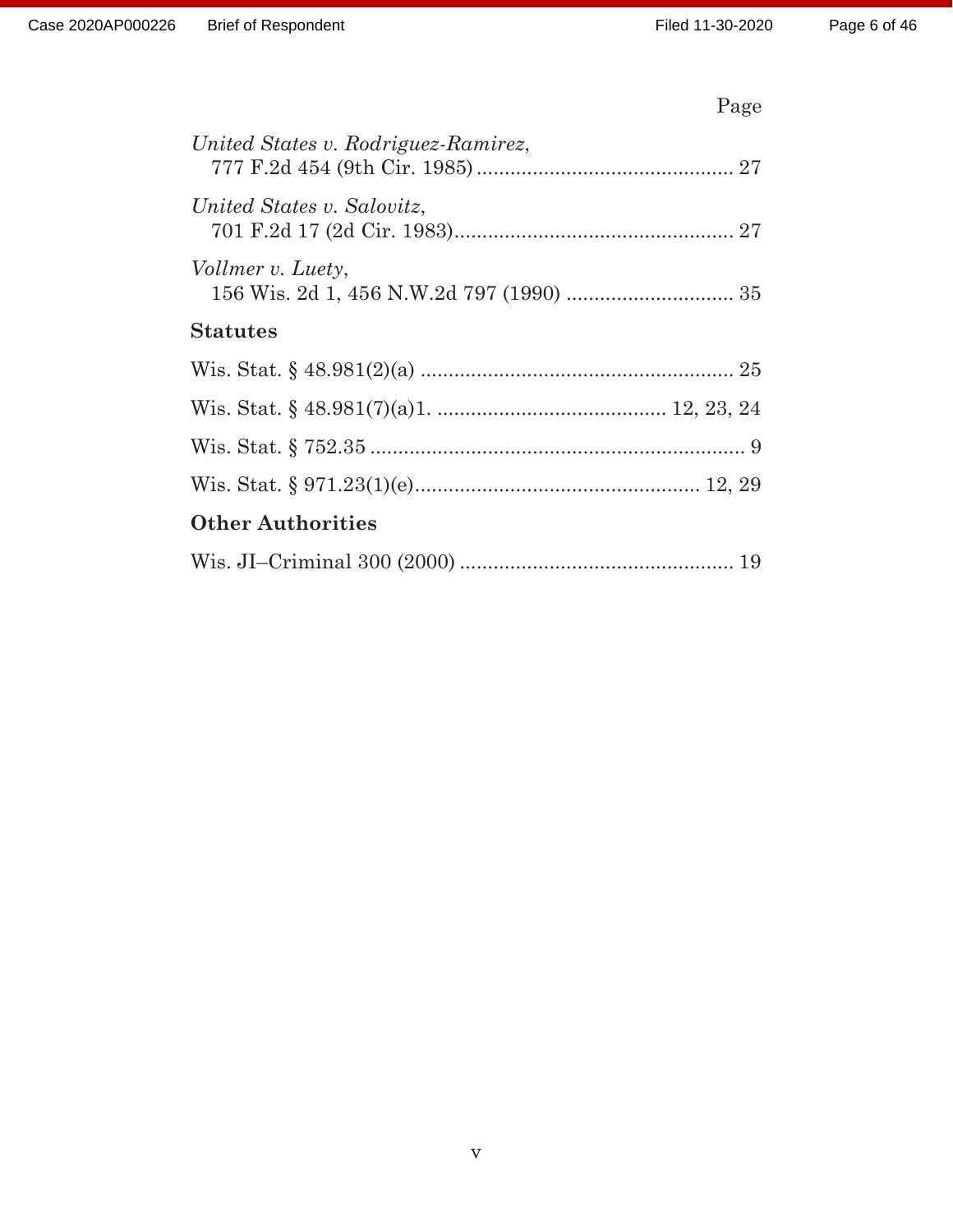#### **ISSUES PRESENTED**

1. Did the prosecutor violate *Brady* when she did not provide to the defense a child protective services (CPS) report that led to a referral to law enforcement and a child's accusation against Jeffrey L. Hineman for sexual assault?

The postconviction court said no. This Court should affirm.

 2. Was Hineman's trial counsel ineffective in any of the following respects:

a. Failing to compel production of the abovereferenced report, where obtaining it would not have materially changed Hineman's trial strategy;

b. Waiving her opening statement based on an articulated strategy;

c. Not objecting to unnoticed expert testimony from a child advocacy center (CAC) interviewer that was either inapplicable or helpful to Hineman's case; and

d. At closing, summarizing the State's evidence in a way that neither party nor the court understood to be a concession of Hineman's guilt?

The postconviction court held that counsel was not ineffective in any of the above respects. This Court should affirm.

3. Is Hineman entitled to a new trial in the interest of justice?

The postconviction court declined to grant this extraordinary relief. This Court should do the same.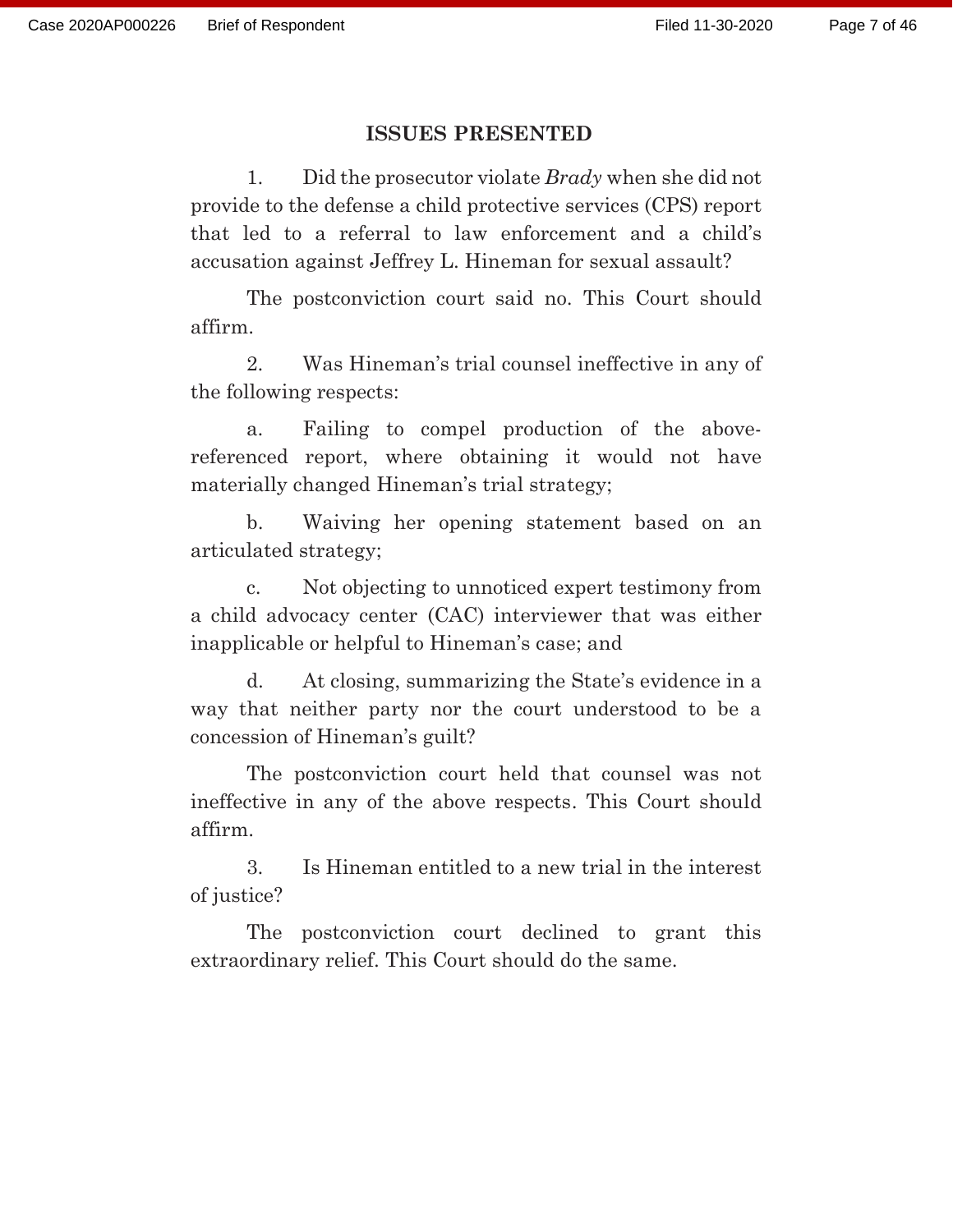#### **STATEMENT ON ORAL ARGUMENT AND PUBLICATION**

 Neither is warranted. The parties' briefs should adequately set forth the law and facts, and the questions presented can be resolved by applying well-settled law.

#### **INTRODUCTION**

 Child sexual assault cases are often credibility contests with few witnesses and little or no physical evidence. Against that backdrop, defendants on appeal regularly do what Hineman does here: declare the case close, characterize the evidence against him "slim," and allege numerous claims of error in an attempt to sow seeds of doubt in the reliability of his conviction.

 Hineman's efforts must fail. While the defense should have received a CPS report before trial, the report was not reasonably probable to make a difference in the defense case or the verdict. Hineman's remaining claims are non-starters. Counsel made reasonable strategic decisions in her able representation of Hineman from the start of trial to the end. He received effective assistance and was convicted after reliable proceedings in which the real controversy was fully tried. This Court should affirm.

#### **STATEMENT OF THE CASE**

 A jury found Hineman guilty of first-degree child sexual assault, sexual contact with a person under age 13. (R. 31:1.) The charge was based on disclosures by S.S. that when he was six, Hineman touched S.S.'s "front private" and "back private" over his clothes. (R. 1:1–2.)

 Unless otherwise noted, the State takes the following facts from the trial evidence and testimony.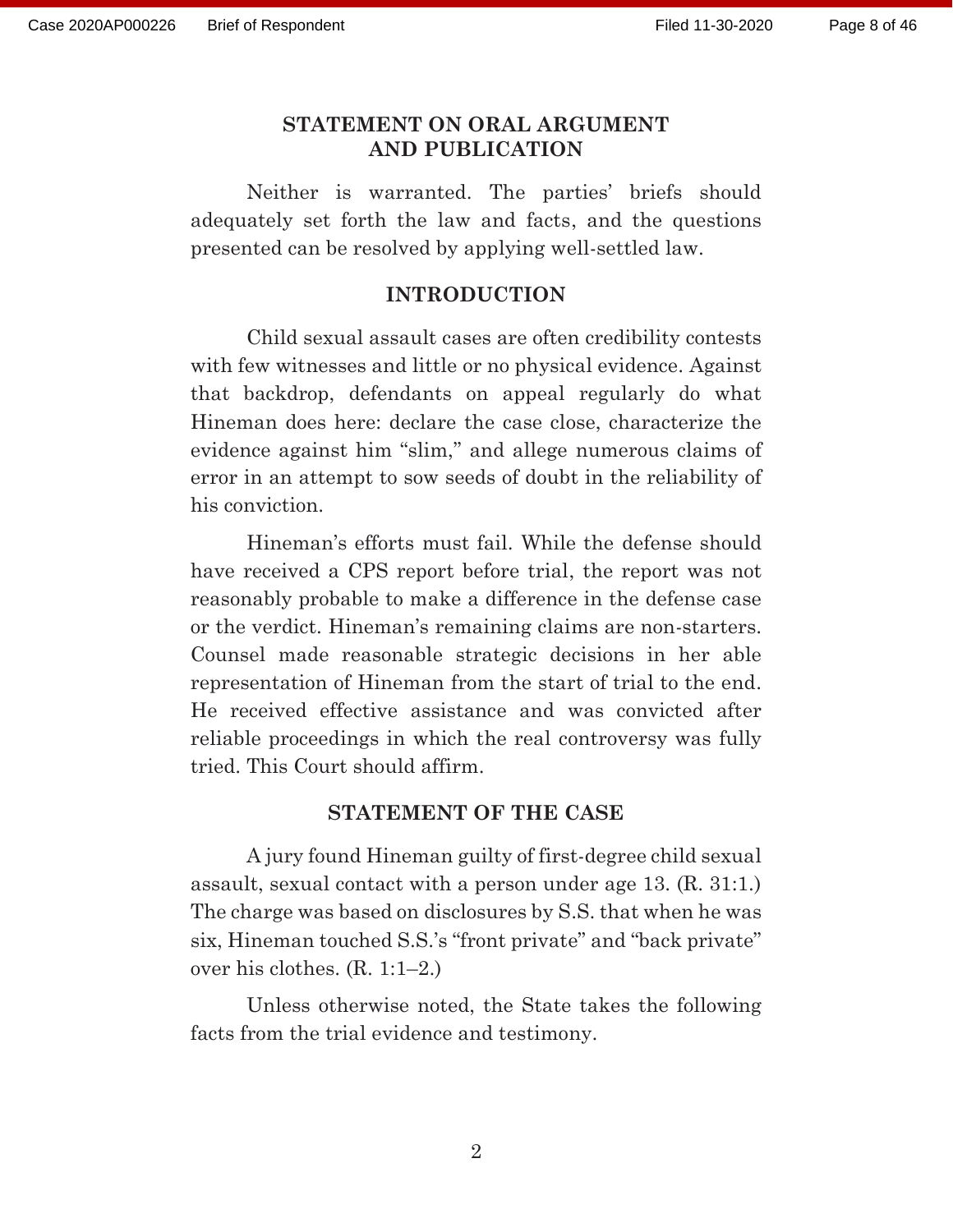### **A. Hineman, a father figure to S.S. as a baby, re-entered S.S.'s life when S.S. was five.**

 S.S.'s biological mother was involved with Hineman when S.S. was born. (R. 78:103.) Hineman was a father figure to S.S. until S.S. was 10 months old, when S.S.'s mother moved with S.S. out of state. (R. 78:62, 103.) After that, S.S.'s father ("Dad") established paternity and obtained custody when S.S. was three. (R. 78:62.)

 Hineman remained absent from S.S.'s life until S.S. was five. (R. 78:62.) S.S. was then living with Dad and Dad's wife; Dad's mother ("Grandma") had regular contact with them. In fall 2013, Hineman "kept texting" Grandma and Dad "asking if he could be a part of [S.S.'s] life again," and they agreed to his requests. (R. 78:62, 132.)

 All seemed well, at first. Hineman considered S.S.'s family to be friends. (R. 78:133.) He helped with home repairs and maintenance. (R. 78:133.) Grandma said that Hineman was "very nice to [S.S.], to the family." (R. 78:62.) Hineman bought S.S. a bike and toys; he took S.S. on outings. (R. 78:62– 63.) S.S. called Hineman, "Uncle Jeff." (R. 78:44, 80, 83.)

 In October 2014, Dad fell seriously ill and was hospitalized for two weeks. (R. 78:63–64.) During that time, Hineman stayed at Dad's house and took care of S.S. alone for one of those weeks, which fell over Halloween. (R. 78:64, 70.) S.S. and Grandma recalled Hineman had taken S.S. trick-ortreating during that time. (R. 78:69–70.)

 Grandma grew suspicious that something was not right between Hineman and S.S. around Christmas that year. (R. 78:67.) Hineman had bought S.S. a bunkbed so he could sleep over in S.S.'s room. (R. 78:67.) Around that time, Grandma learned through Dad that S.S. "didn't want to be around" Hineman; Grandma said Hineman "would get real upset and angry." (R. 78:67, 71.) Grandma "knew something was wrong"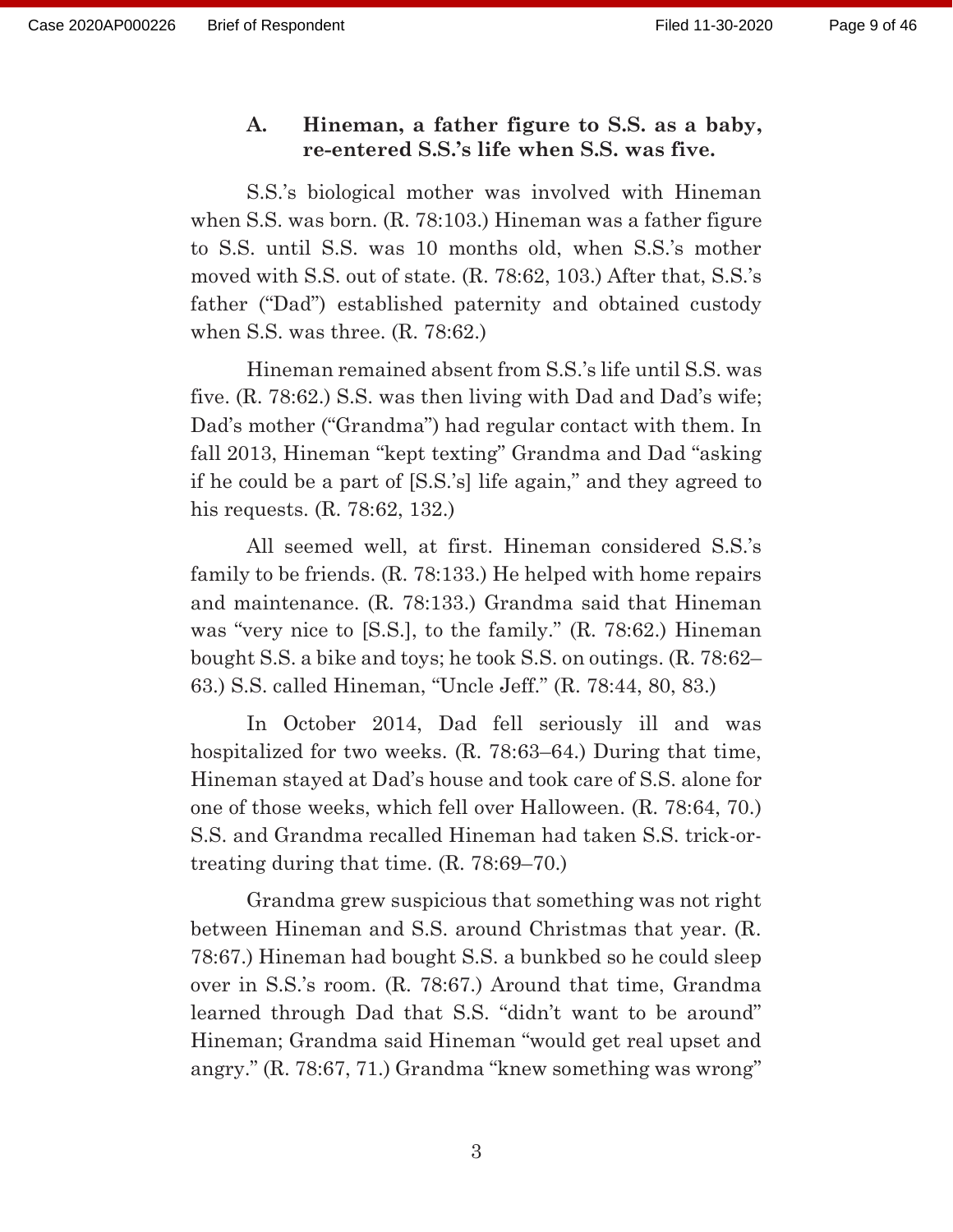and "kept asking" S.S. to tell her what it was, but he "kept saying nothing." (R. 78:67.)

 In early 2015, the family and S.S.'s teachers saw distressing changes in S.S.'s behavior. (R. 78:64.) Grandma said that S.S. "was messing in his pants. Messing in the bathrooms at school. Being disrespectful. His grades were going down." (R. 78:64.)

# **B. CPS, and later the police, investigated concerns about S.S. and potentially Hineman.**

 In March 2015, CPS became involved and wrote a report regarding S.S.'s behavior. (R. 78:89–90.) In addition to S.S.'s other behavior, CPS learned of a specific incident where S.S. was sucking on a pen at school and told a classmate that "it feels good to have your privates sucked on." (R. 78:104–05.) When asked where he had learned that, S.S. first said he saw it in a Garfield comic or movie. (R. 78:105–06.) Both the March CPS report and a subsequent police report indicated that when Dad talked to S.S. about the pen-sucking incident, S.S. reported that he learned it from Hineman (R. 41:30; 48:4), though the jury did not hear that fact at trial.

 That March, Dad and Grandma cut off Hineman from contacting S.S. (R. 78:65, 88.) Hineman was "very, very upset" and angry with that decision and contacted Grandma to object. (R. 78:65–66.) Grandma thought that Hineman "knew that I knew" and told Hineman to leave her family alone. (R. 78:65–66.)

 In June 2015, CPS faxed its March report to the Racine County Sheriff's Department, and Investigator Tracy Hintz was assigned to follow up. (R. 78:76.) In July, Hintz spoke to Dad and Grandma. (R. 78:76, 106.) At Hintz's suggestion, Dad and Grandma agreed for S.S. to have a forensic interview with CAC. (R. 78:77.)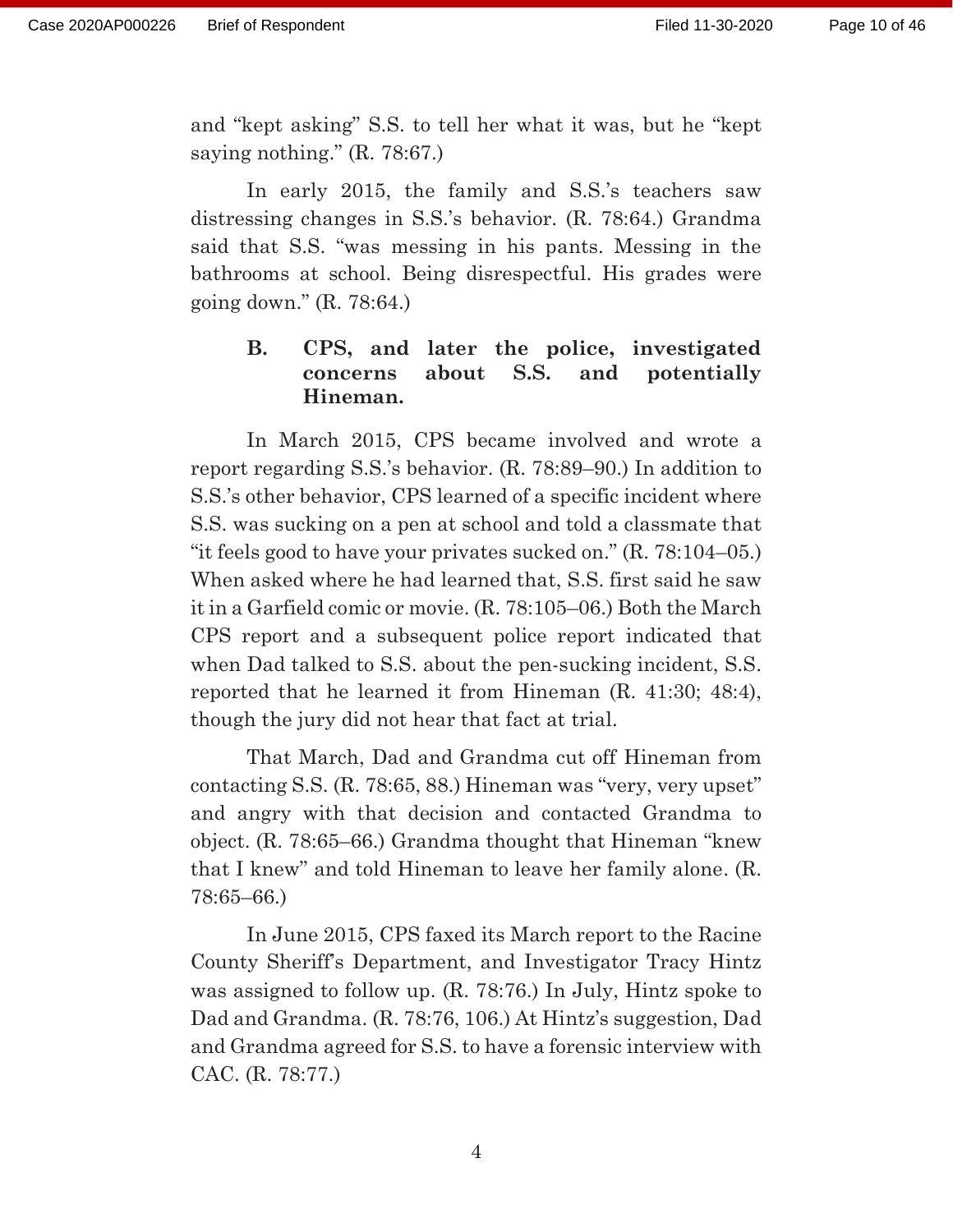At trial, Investigator Hintz agreed that when she spoke to Dad and Grandma in July, neither claimed that S.S. had alleged that Hineman had touched him; correspondingly, a July incident report that Hintz drafted did not reflect any claims of inappropriate physical contact. (R. 78:106–08, 112.) When asked when the "initial disclosure to CPS" took place, Hintz said it was March 2015. (R. 78:90.) On crossexamination, Hintz said when she met with Dad and Grandma in July, neither had alleged that S.S. disclosed that Hineman touched his privates. (R. 78:107.) She stated that she "believed" there was a disclosure in the CPS report; she also agreed that if that disclosure was in the report, she "would think" she'd have documented it in hers. (R. 78:107– 08.) Hintz stated that she first personally heard S.S. claim that Hineman touched his privates in the August CAC interview. (R. 78:77–79, 107.)

# **C. S.S. disclosed that Hineman touched his privates during a forensic interview and at trial.**

 After the forensic interviewer, Heather Jensen, gave foundational testimony, the jury watched the CAC interview. (R. 78:40.) In it, S.S. presented as a meek, soft-spoken child. (*See generally* R. 86.) When first asked why he came to talk that day, S.S. replied, "Because—," paused, and then softly said, "I can't remember though." (R. 86 at 08:22; 41:40.) After some back-and-forth, Jensen asked, "Did something happen to your body that you don't like?" (R. 86 at 09:25; 41:41.) S.S. nodded yes immediately and responded that "Uncle Jeff" was hurting him by punching and kicking him when they were at his house watching TV. (R. 86 at 09:25–11:06; 41:41–42.)

 Jensen then asked S.S. whether Hineman "ever [did] anything else that you didn't like?" to which S.S. immediately responded, "He touched my private parts." (R. 86 at 12:58– 13:08; 41:44.) S.S. said that Hineman did this while they were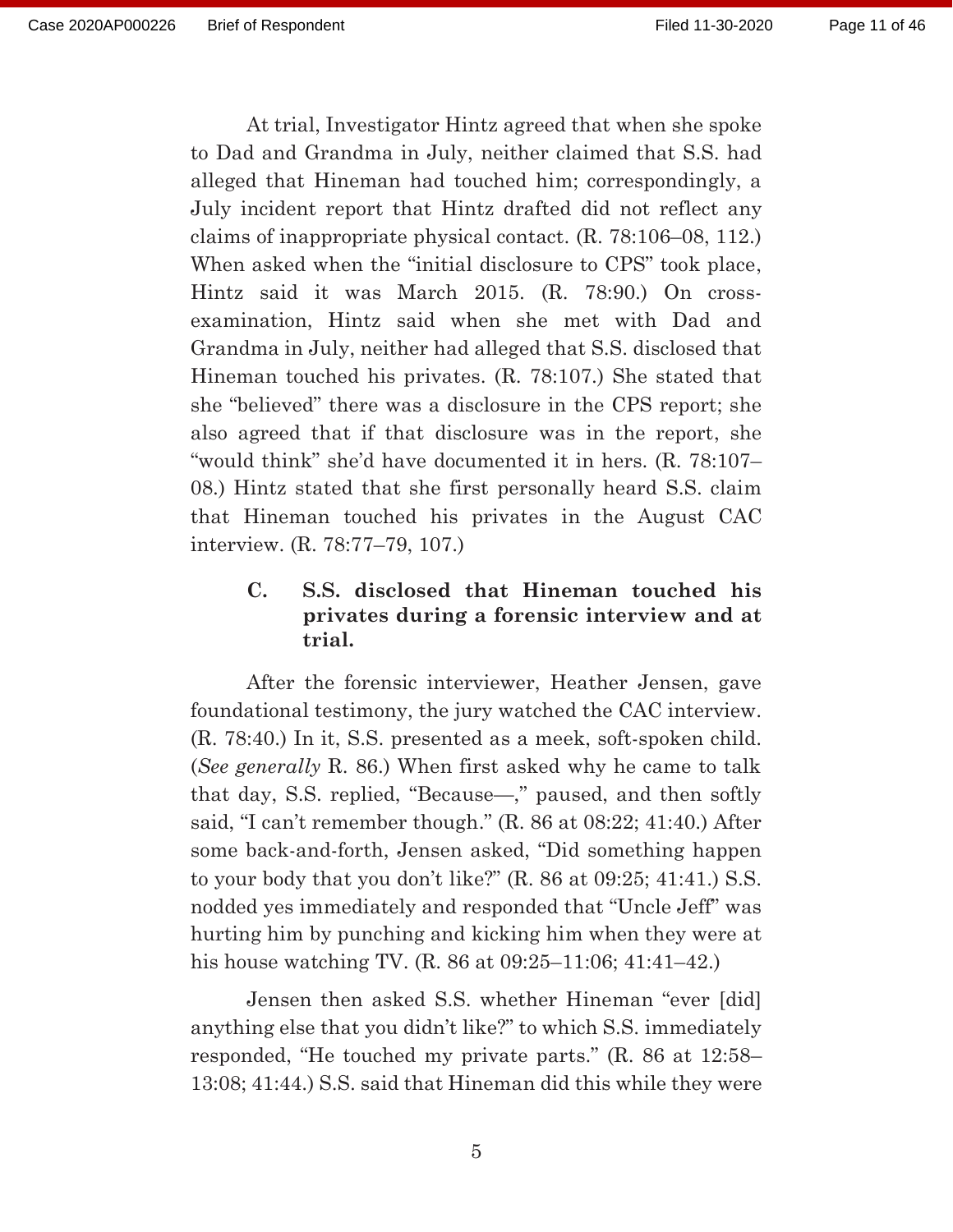on the couch and his parents were sleeping. (R. 86 at 13:18– 28; 41:45.) S.S. said that Hineman "laughed at him," then S.S. woke his parents and told them. (R. 86 at 13:43–45; 41:45.) S.S. said that this touching occurred in winter and that Hineman did that "kind of touching" four times; later, he said it happened six times. (R. 86 at 15:54–55, 16:18–19, 30:08–25; 41:48, 59.) S.S. initially said that Hineman only touched his "front private" but later disclosed that Hineman also touched his back private. (R. 86 at 17:22–23, 19:00–06; 41:49–50.) S.S. said that the touching occurred over his clothes. (R. 86 at 19:15–52; 41:50–51.)

 Jensen asked S.S. whether Hineman wanted S.S. "to do something to his privates." (R. 86 at 31:01; 41:59.) S.S. started shaking his head, then paused and said, "Yeah, but I didn't do it," when Hineman told S.S. to touch his privates with his hand. (R. 86 at 31:06–22; 41:59–60.)

 S.S. also said that Hineman told him "[t]o not tell anybody" about what he did, but S.S. said that he told his mom and dad. (R. 86 at 21:21–47; 41:52.) S.S. said that Hineman was "staying" at his house and sleeping on the floor in his (S.S.'s) bedroom. (R. 86 at 21:54–22:20; 41:53.) When asked what he liked and disliked about Hineman, S.S. said that he liked Hineman because he "always used to buy me toys," but didn't like him "[w]hen he was touching me." (R. 86 at 32:25–42; 41:61.)

 When asked about the time "Uncle Jeff [was] taking care of you when your dad was away" (R. 86 at 22:25; 41:54), S.S. responded that Hineman was "taking bad care of me" by being mean, calling S.S. names, and pushing S.S. (R. 86 at 22:30–24:15, 28:45–30:04; 41:54–55). S.S. did not say that Hineman touched his privates during that time.

 S.S. testified at trial. Even though he was then nine (R. 78:44), his testimony showed that he still had difficulty talking about the events at issue. He acknowledged that he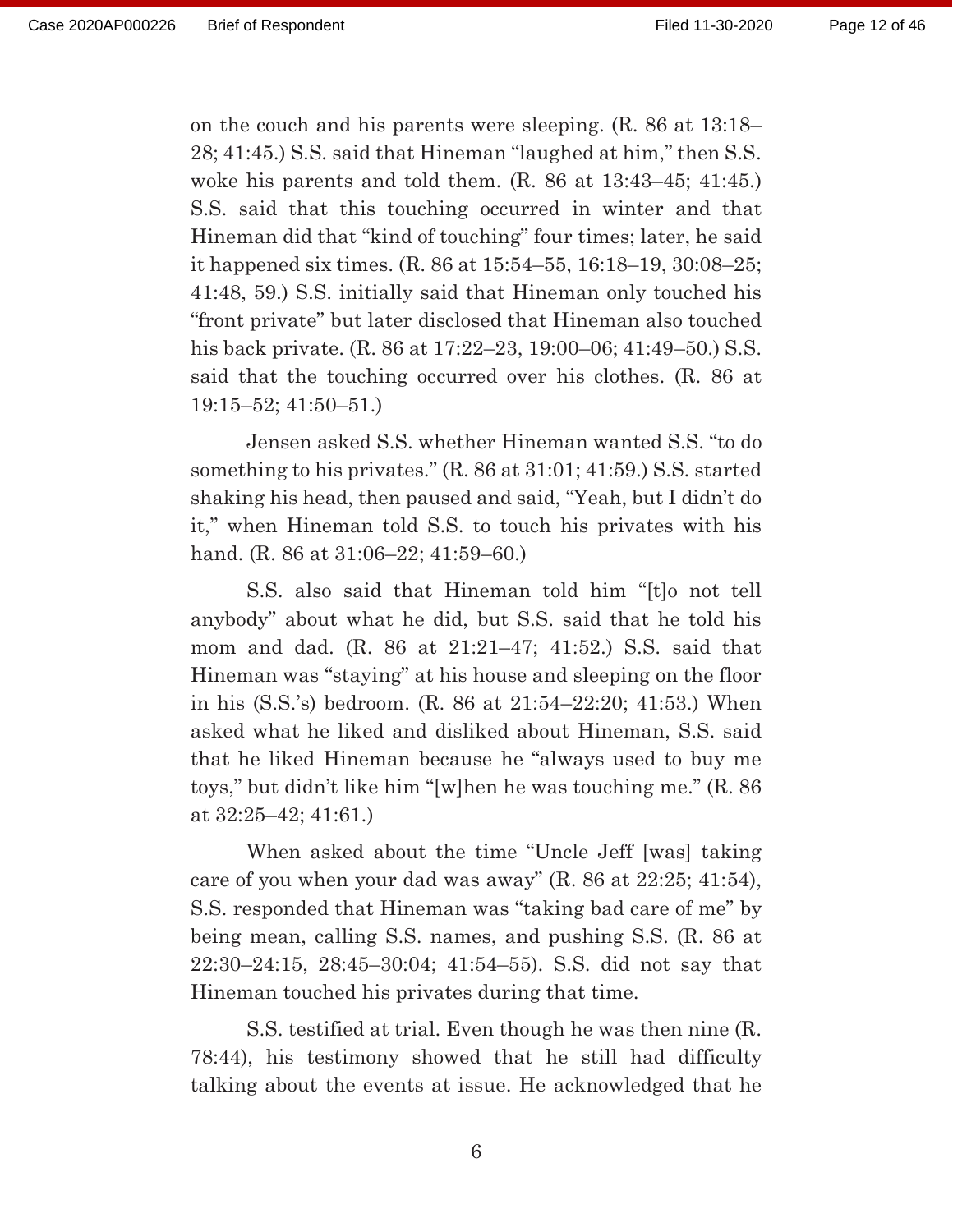felt "nervous." (R. 78:48.) Ultimately, S.S. testified that "something happened" when his dad was ill and Hineman came to stay at S.S.'s house. (R. 78:46–47.) After initially repeating that he "didn't remember," he agreed that Hineman "did something to [him] that [S.S.] didn't like." (R. 78:47.) He disclosed that Hineman touched his body when they were on the couch watching cartoons. (R. 78:49.) He said it was daytime and they were alone. (R. 78:49.) "I just didn't feel right," S.S. said, because "I think he touched me on my private part." (R. 78:49.) S.S. said he used the private part to go "number one" in the bathroom. (R. 78:49–50.)

 S.S. initially said that he told Grandma and Dad about Hineman's touching that day, which was the day after Hineman took him trick-or-treating and he had dressed as a vampire. (R. 78:50, 53.) He did not remember if Hineman asked him to touch him back or said not to tell. (R. 78:51, 53.) Later, S.S. said that he told Grandma and Dad a few weeks after the touching, and that he told Grandma first, though he could not remember what Grandma did after he told her. (R. 78:54–57.)

### **D. Hineman denied the allegations but made false and inconsistent statements.**

 The day after the CAC interview, Investigator Hintz contacted Hineman at his home. (R. 78:81.) Hineman was not home, but while outside his apartment the police saw him in a truck that slowed past their parked squad car and drove on. (R. 78:81–82.) Within minutes, Hintz spoke to Hineman over the phone and asked him to return to his residence, but Hineman lied that he was an hour away and could not. (R. 78:82.) Within minutes of the call, however, Hineman returned, was taken into custody, and was interviewed. (R. 78:82–83.)

 Hineman told Hintz that he cared for S.S. "like he was his son" and that S.S. called him "Uncle Jeff." (R. 78:83.)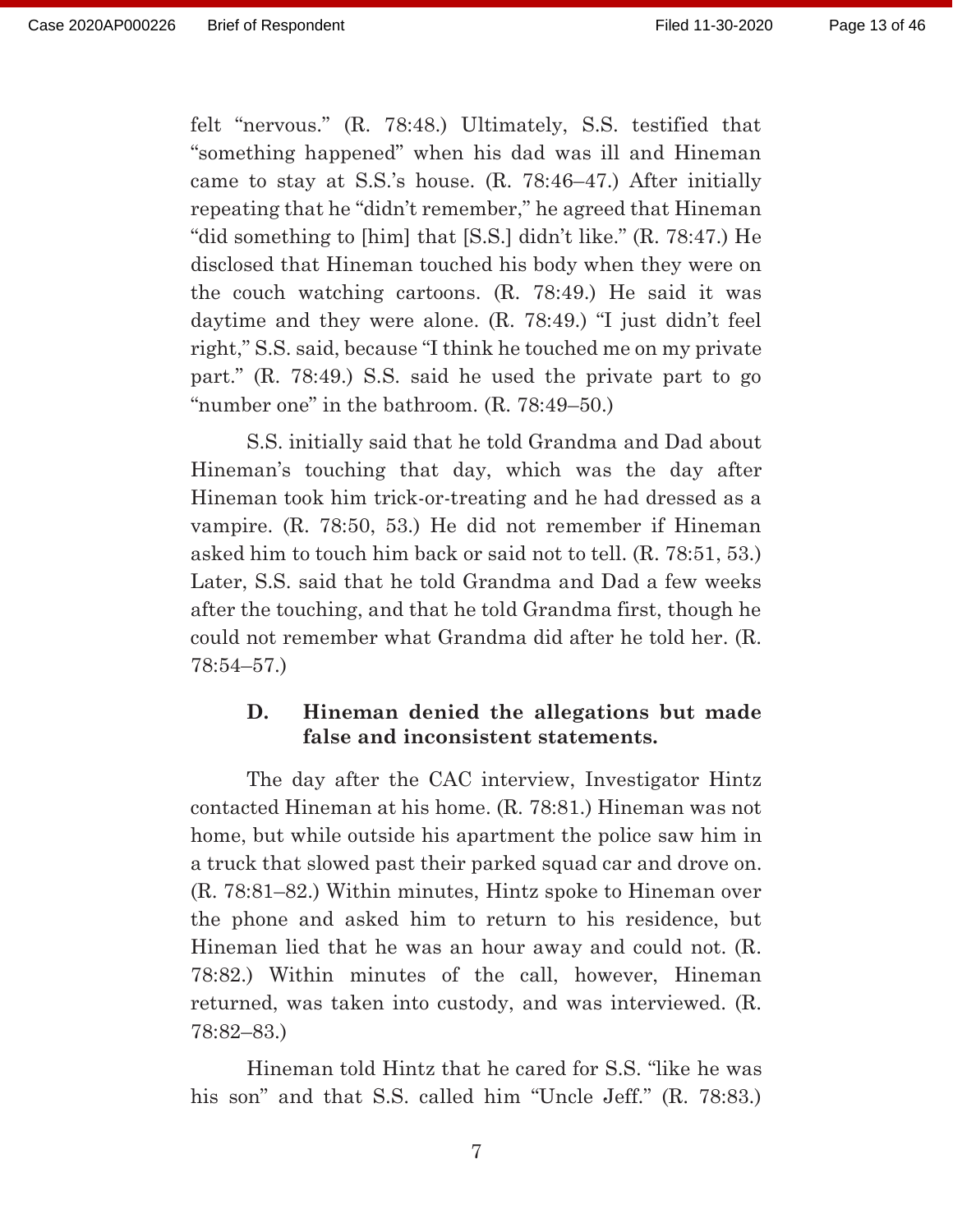Hineman, according to Hintz, wanted to make up for lost time by buying S.S. toys, clothes, and other things, including "a set of bunkbeds and only one mattress." (R. 78:84–85.) Hineman said that he also gave S.S. money, that he created a savings account for S.S., and that he was saving up for a boat to give S.S. when he was an adult. (R. 78:85.)

 Hineman acknowledged that he spent time alone with S.S. while Dad was in the hospital and that he took S.S. trickor-treating at that time. (R. 78:86–87.)

 While Hineman denied ever touching S.S., several of his statements raised red flags to Hintz. When asked why the family cut him off and S.S. alleged the assault, Hineman suggested that the family was mad that they couldn't access the savings account he'd created for S.S. (R. 78:88.) When Hintz pointed out that the family cut him off months before they learned about the savings account, Hineman offered a different reason: they were mad because he stopped doing things to help Dad around the house. (R. 78:88–89.) When Hintz told Hineman that he'd been helping the family up until they cut off contact in March, Hineman didn't have an explanation. (R. 78:88–89, 91.)

 Hintz said that when she asked Hineman about his portraying S.S. as his own son, Hineman viewed himself "like a savior to the entire family where he . . . was doing all these things for him. He felt he had raised [S.S.] That he was the best father figure that [S.S.] had" even though he had no contact with S.S. for most of S.S.'s life. (R. 78:91.)

 Hineman testified. He generally agreed with the timelines that Grandma had described as to when he got involved in S.S.'s life, watching S.S. while Dad was hospitalized, taking him trick-or-treating, and last seeing S.S. and his family in March 2015. (R. 78:132, 134–35, 137, 146.) He denied ever striking or inappropriately touching S.S. (R. 78:140.) Hineman suggested that the reason for the family's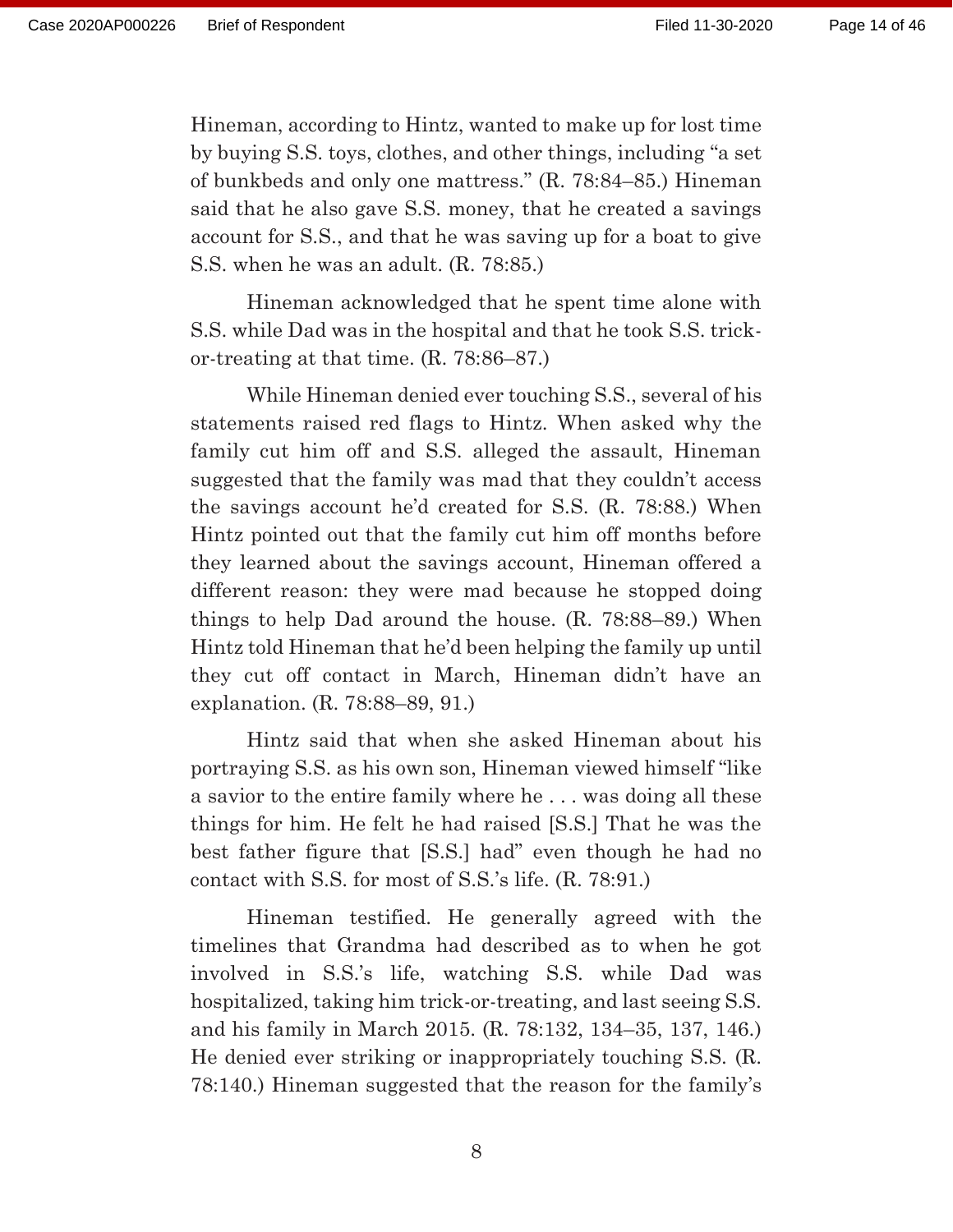cutting him off was that he saw a "significant change" in Dad after he was ill; Hineman "had spoke to [Grandma] about things" and his opinions "made them mad." (R. 78:136–37.)

 Hineman also misrepresented other facts. For example, he testified that "a lot of people considered [S.S.] my son" even though he personally "never" told anyone that S.S. was his child, instead saying that he had called S.S. his stepson. (R. 78:147–48.) The State, on rebuttal, played a portion of the police interview in which Hintz commented to Hineman that his neighbors thought that S.S. was his biological son. Hineman responded by saying twice, "I've always called him my son." (R. 85 at 59:09–23.) At trial, Hineman also said that S.S. usually called him Jeff, and "very seldom" called him "Uncle Jeff." (R. 78:147–48.) In contrast, he had told Hintz that S.S. called him Uncle Jeff, as S.S. did consistently in his testimony and the interview. (R. 78:83.)

 The jury found Hineman guilty. (R. 31:1.) After he was sentenced, Hineman filed postconviction motions (R. 40; 41; 55) in which he raised numerous grounds for relief. After two hearings, the postconviction court denied all the claims in a written decision and order. (R. 62.) Hineman appeals.

#### **STANDARDS OF REVIEW**

 The first two claims allege constitutional violations under *Brady* and *Strickland*, respectively. To those claims, this Court applies a mixed standard of review, accepting the circuit court's factual findings unless clearly erroneous, but reviewing de novo the application of those facts to constitutional standards. *See State v. Wayerski*, 2019 WI 11, ¶¶ 32–33, 35, 385 Wis. 2d 344, 922 N.W.2d 468.

 Hineman's third claim asks this Court to exercise its discretion by granting a new trial in the interest of justice, Wis. Stat. § 752.35.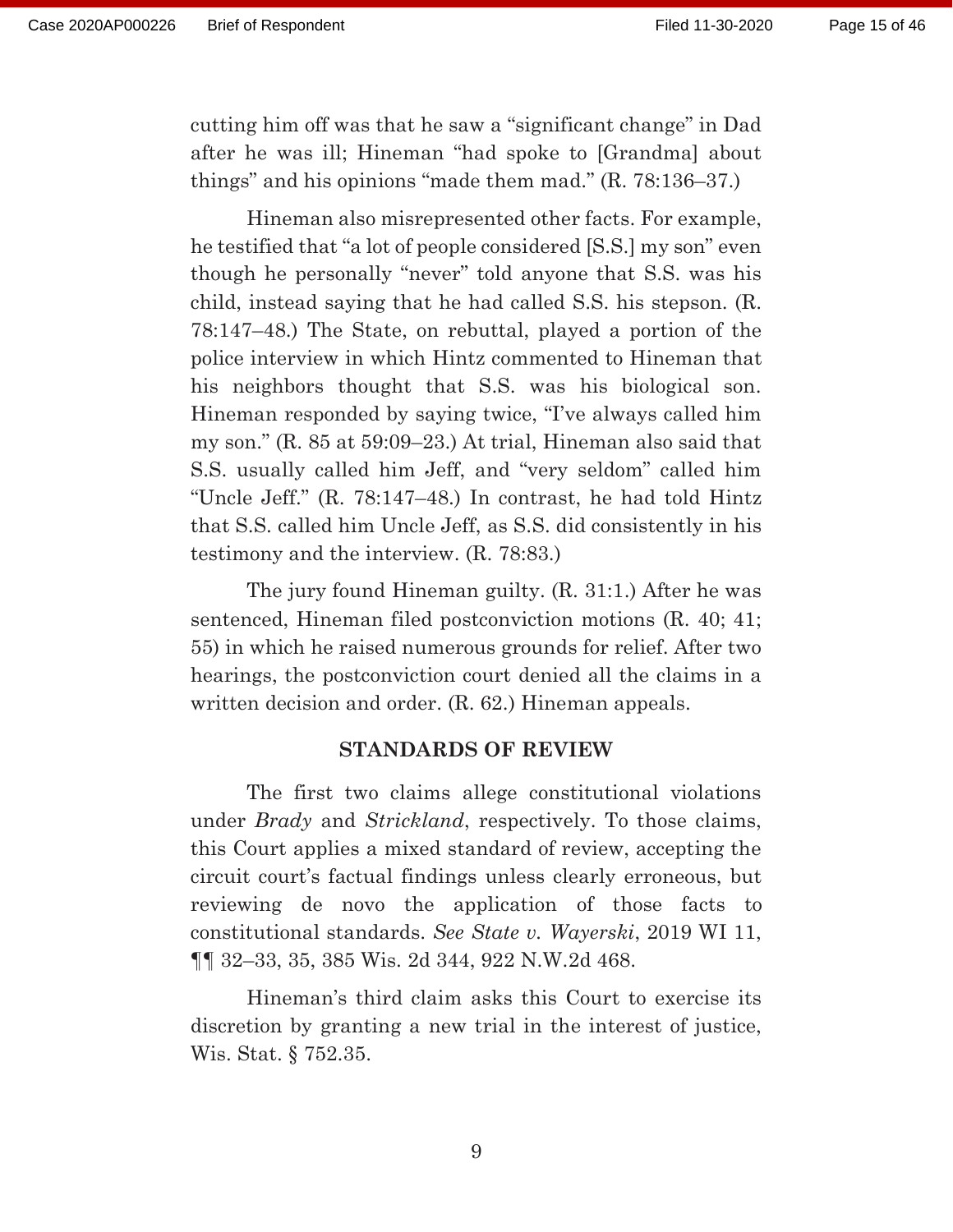#### **ARGUMENT**

# **I. Hineman fails to establish a reasonable probability of a different outcome had counsel received the CPS report pretrial.**

Hineman alleges a *Brady* violation based on the State's failure to produce the March CPS report. Recall that CPS sent the report to the Sheriff's Department in June 2015, which prompted Investigator Hintz to talk to Grandma and Dad in July, which prompted the August CAC interview in which S.S. disclosed that Hineman had touched him, which prompted the police interview of Hineman and the criminal charge.

The Sheriff's Office did not supply that CPS report to the prosecution; thus, the prosecution did not provide the CPS report to Hineman. Hineman's trial counsel, Aileen Henry, did not file a motion to compel production of the report.

As discussed below, Hineman cannot succeed on his *Brady* claim based on the prosecutor's nondisclosure because the absence of the report was not material for *Brady* purposes and thus did not prejudice Hineman.

# **A. Due process and** *Brady* **require the State to turn over favorable and material evidence to the defendant.**

 Under the Fourteenth Amendment, "suppression by the prosecution of evidence favorable to an accused upon request violates due process where the evidence is material either to guilt or to punishment, irrespective of the good faith or bad faith of the prosecution." *Brady v. Maryland*, 373 U.S. 83, 87 (1963). A *Brady* challenge requires the defendant to establish three things: (1) evidence must be "favorable to the accused, either because it is exculpatory or impeaching," (2) it "must have been suppressed by the State, either willfully or inadvertently," and (3) "prejudice must have ensued," that is,

10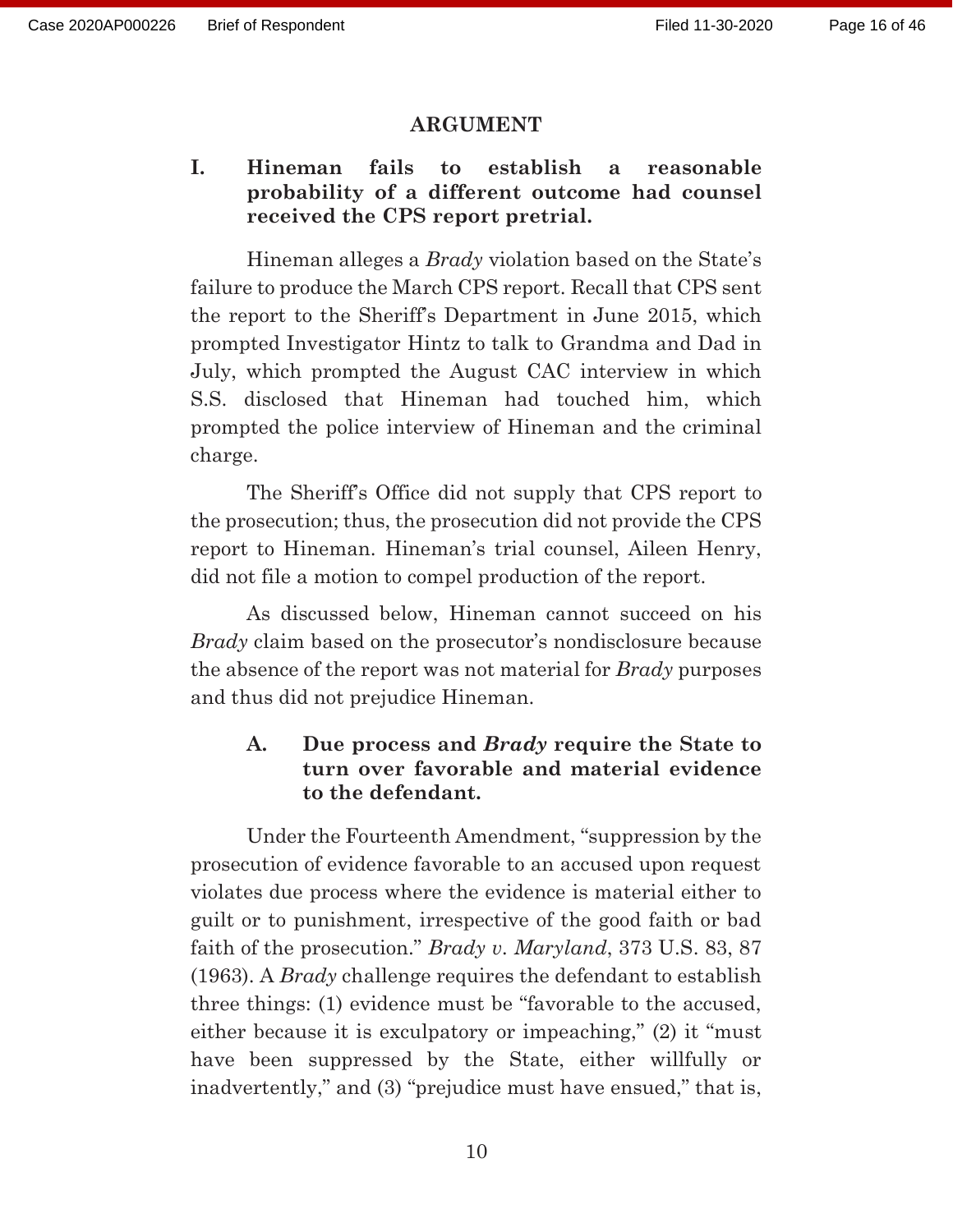it "must be material" to the defendant's guilt or punishment. *Strickler v. Greene*, 527 U.S. 263, 282 (1999); *Wayerski*, 385 Wis. 2d 344, ¶ 35.

 The third prong, materiality, is the focus here. Evidence is material for *Brady* purposes "only if there is a reasonable probability that, had the evidence been disclosed to the defense, the result of the proceeding would have been different. A 'reasonable probability' is a probability sufficient to undermine confidence in the outcome." *State v. Garrity*, 161 Wis. 2d 842, 850, 469 N.W.2d 219 (Ct. App. 1991) (quoting *United States v. Bagley*, 473 U.S. 667, 682 (1985)). The test for materiality is the same as the test for prejudice in *Strickland v. Washington*, 466 U.S. 668 (1984). *Wayerski*, 385 Wis. 2d 344, ¶ 36.

 "Impeachment evidence is *not* material, and thus a new trial is *not* required 'when the suppressed impeachment evidence merely furnishes an additional basis on which to impeach a witness whose credibility has already been shown to be questionable.'" *State v. Rockette*, 2006 WI App 103, ¶ 41, 294 Wis. 2d 611, 718 N.W.2d 269 (citation omitted). "Generally, where impeachment evidence is merely cumulative and thereby has no reasonable probability of affecting the result of trial, it does not violate the *Brady* requirement." *Id.* (quoting *United States v. Dweck*, 913 F.2d 365, 371 (7th Cir. 1990)).

# **B. Hineman cannot show that prejudice ensued from the nondisclosure of the CPS report.**

 The State agrees that Hineman satisfied the first two prongs of the *Brady* analysis. The CPS report was what prompted the police to get involved. It indicated what, if any, allegations involving Hineman existed as of March 2015 which was that S.S. simulated oral sex on a pen and told his Dad that he learned about it from Hineman. And it provided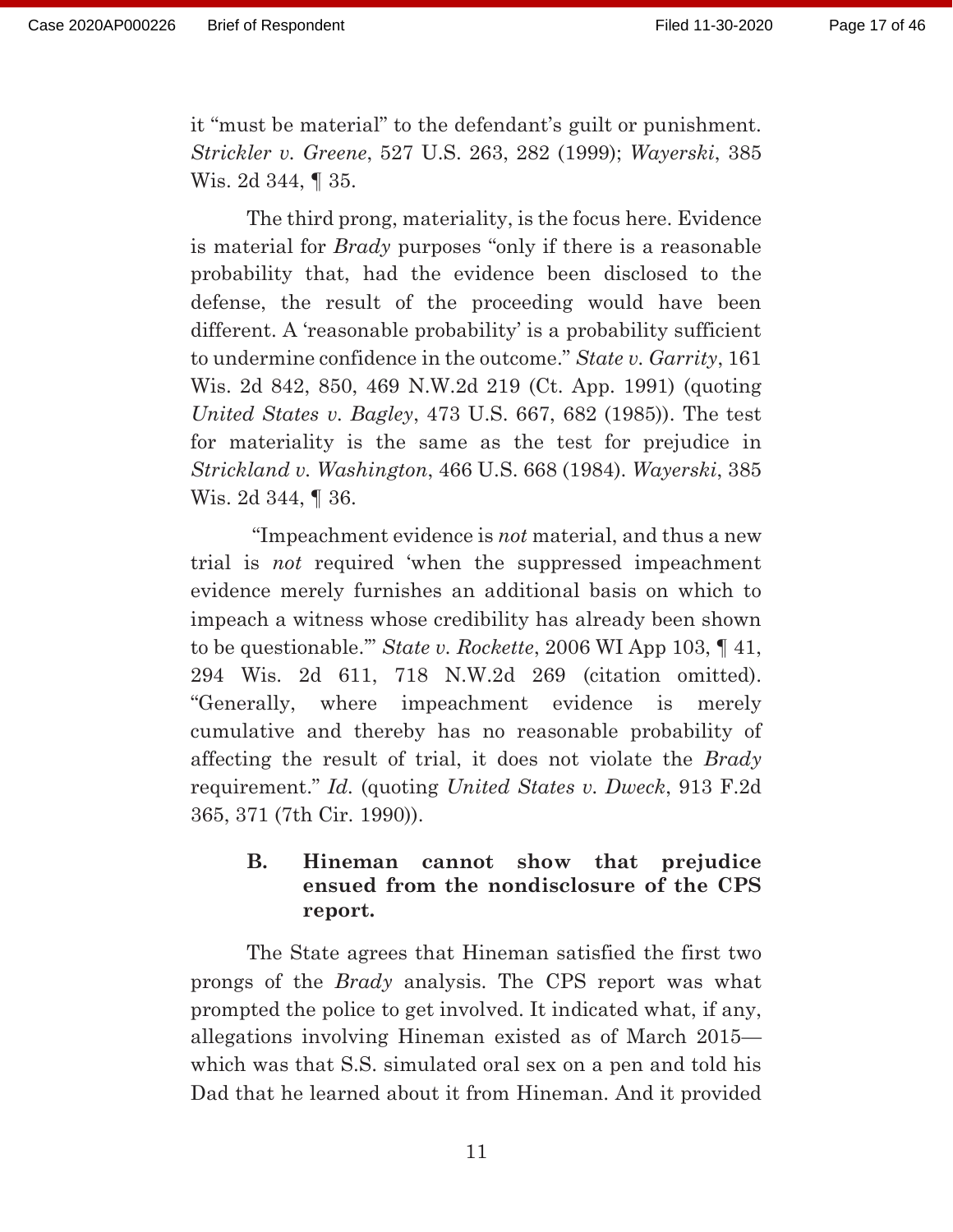some information regarding S.S.'s diagnoses, family life, and his other concerning behaviors.

 To that end, the report was not "exculpatory." It reflected highly inculpatory information: that six-year-old S.S. simulated oral sex on a pen, commented that having one's privates sucked felt good, and attributed learning it from Hineman. While not an express claim of touching like S.S.'s CAC disclosure, it was inculpatory. It indicates that Hineman—at a minimum—talked to a six-year-old about oral sex. And a reasonable factfinder could infer that Hineman did more than tell S.S. about oral sex because a six-year-old child was unlikely to do those things based just on talk.

 Nevertheless, the CPS report had potential impeachment value—and was thus favorable for *Brady* purposes—because it contained a statement of different behavior by Hineman than what S.S. disclosed in August. Because of that potential impeachment value and because law enforcement possessed the CPS report, it should have been provided to defense counsel. *See* Wis. Stat. § 971.23(1)(e); *State v. DeLao*, 2002 WI 49, ¶ 24, 252 Wis. 2d 289, 643 N.W.2d 480. While the CPS report is generally confidential by statute, the material in the report—other than the identity of the reporter, Wis. Stat.  $\S$  48.981(7)(a)1.<sup>1</sup>—is not confidential to Hineman.

 Hineman, however, cannot satisfy the materiality prong of *Brady.* He asserts that Hintz falsely testified that she believed that the March CPS report contained a disclosure, a statement that counsel could not adequately impeach without the report. He argues that with the report, the impeachment "would have suggested to [the jury] that the investigation was in some way tainted." (Hineman's Br. 18.)

<sup>&</sup>lt;sup>1</sup> That identity of the mandatory reporter would not remain confidential if the State intended to call them as a witness. Here, the mandatory reporter did not testify.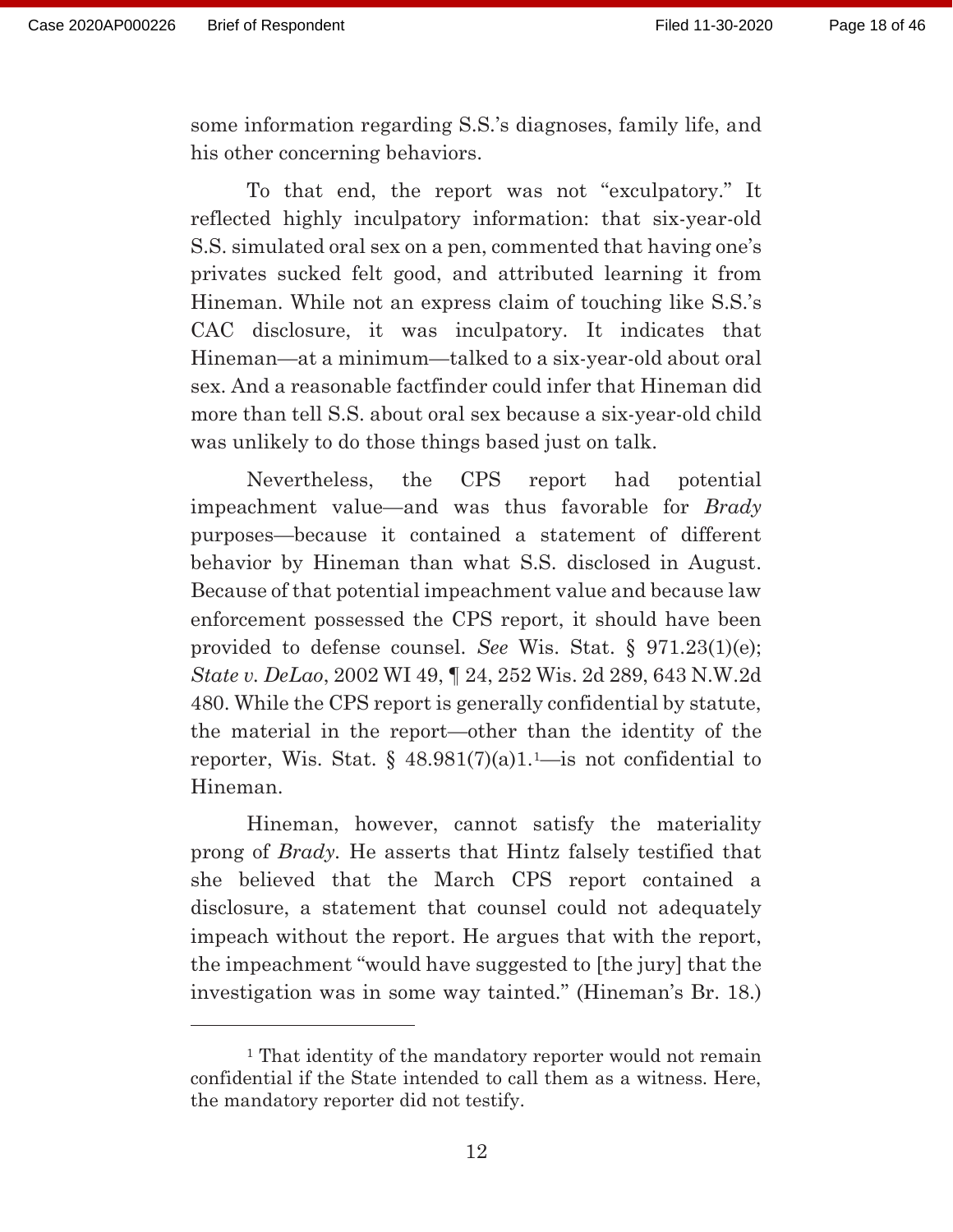In his view, the jury was left to believe that S.S. had disclosed touching by Hineman five months before the CAC interview, which Hineman thinks made S.S.'s CAC disclosure and trial testimony about touching more reliable. (Hineman's Br. 18– 19.)

 Hineman fails his burden of demonstrating prejudice for four reasons. First, the police report that the State provided to Hineman contained all the relevant information from the CPS report that counsel needed to challenge Hintz's testimony. Second, if Hintz's equivocal testimony was impeachable, counsel adequately challenged it using Hintz's police report. Third, it is not reasonably probable that any further inquiry of Hintz regarding the content of the CPS report would have produced a different verdict. And fourth, that this case turned on credibility did not weaken the State's case or lessen Hineman's burden to prove prejudice.

# **1. Hintz's police report reproduced the relevant information from the CPS report.**

 Hintz's July 2015 police report (R. 41:29–31) reproduced the following information from the March CPS report: S.S., age six, had been "sucking on a pen at school and told a classmate that it feels good to have your privates sucked on." (R. 41:30.) According to the original reporter, S.S. said that he learned those things from a "Garfield" book or movie. (R. 41:30.) The reporter spoke to Dad, who said that S.S. had told him that he learned that information from Hineman. (R. 41:30.) Hintz then wrote of the CPS report, "No specific information was given on if [Hineman] touched [S.S.] or forced  $[S.S.]$  to touch [Hineman]."  $(R. 41:30.)$ 

 Hintz also relayed information from the CPS report detailing some concerning behavior S.S. was exhibiting at home and school, including some regressive toileting issues and S.S.'s telling his father "that mean guys were going to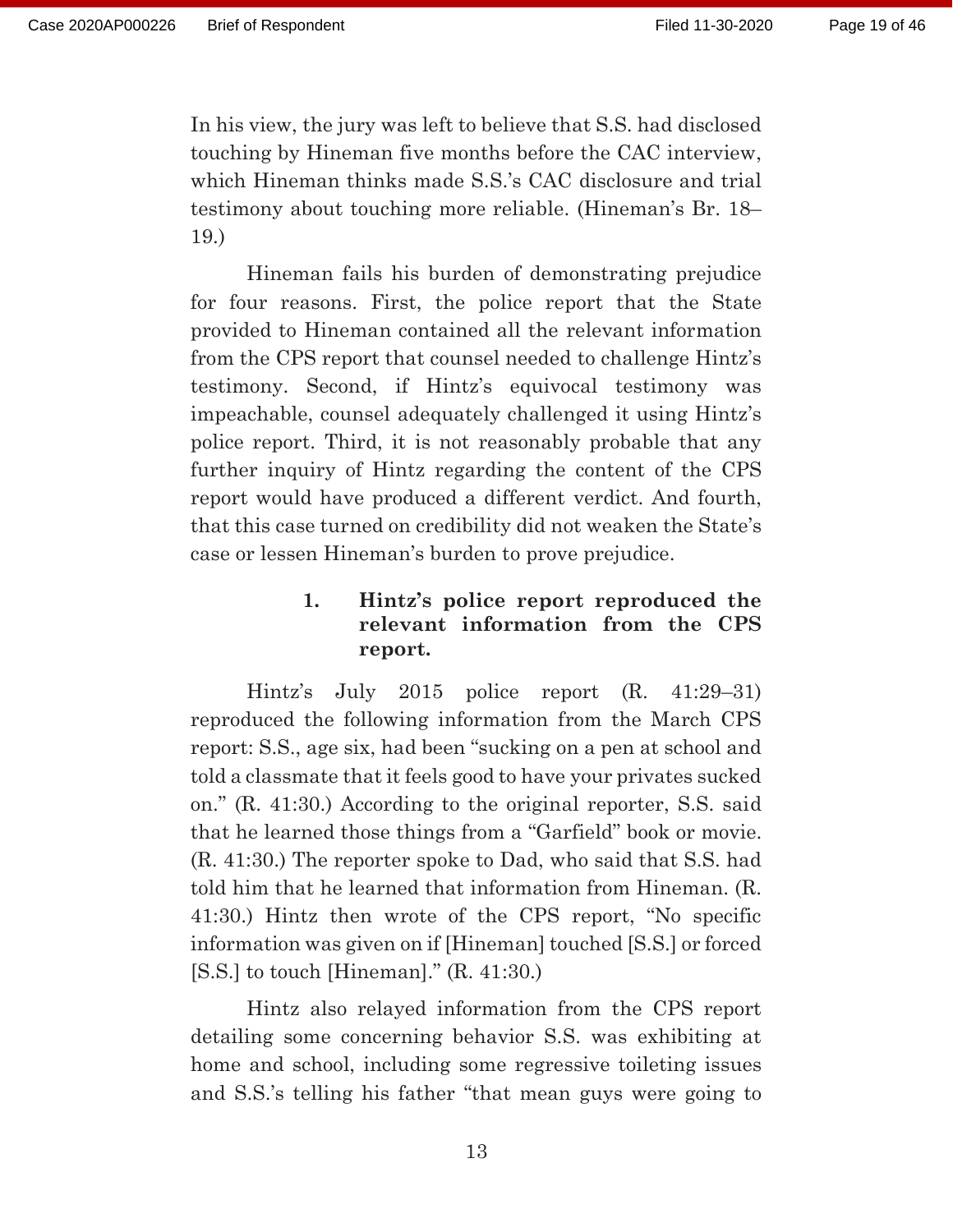hurt him." (R. 41:30.) Hintz also relayed from the CPS report S.S.'s diagnoses of anxiety and ADHD and his issues with anger management. (R. 41:30.)

 That was an accurate reproduction of the information from the CPS report that Hineman believes counsel needed to properly challenge Hintz's testimony. A review of the CPS report likewise reflects (1) the pen incident; (2) the fact that S.S. first implicated Garfield but later said that he learned it from Hineman; (3) S.S.'s other concerning behavior; and (4) the fact that there were no express allegations of sexual touching or contact. (R. 48:2–7.)

 Given those parallels, the postconviction court soundly found that the July police report, which Hineman had received, provided all of the relevant and material information from the March CPS report that was of use to Hineman. (R. 62:6.) That finding has support from the record, it is not clearly erroneous, and it supports the conclusion that the absence of the CPS report was not material.

## **2. If Hintz's equivocal testimony was impeachable, counsel adequately challenged it.**

 Hineman writes that Hintz's "unequivocal" testimony that she believed that the CPS report "does state that he later says that" was a "blatant misstatement of fact" because "[t]he March 12 report contained no statement that [S.S.] had been touched by Hineman." (Hineman's Br. 16.) Hineman argues that counsel's attempt to impeach Hintz with her report failed because counsel could not disprove Hintz's belief that the CPS report contained a disclosure. (Hineman's Br. 16–17.)

 To start, Hintz made clear that she couldn't remember what the March CPS report said. (R. 78:107–08.) She prefaced any statement about what was in the CPS report with the equivocal "I believe." (R. 78:107–08.) Hintz's only unequivocal statement with regard to the timing of S.S.'s disclosure was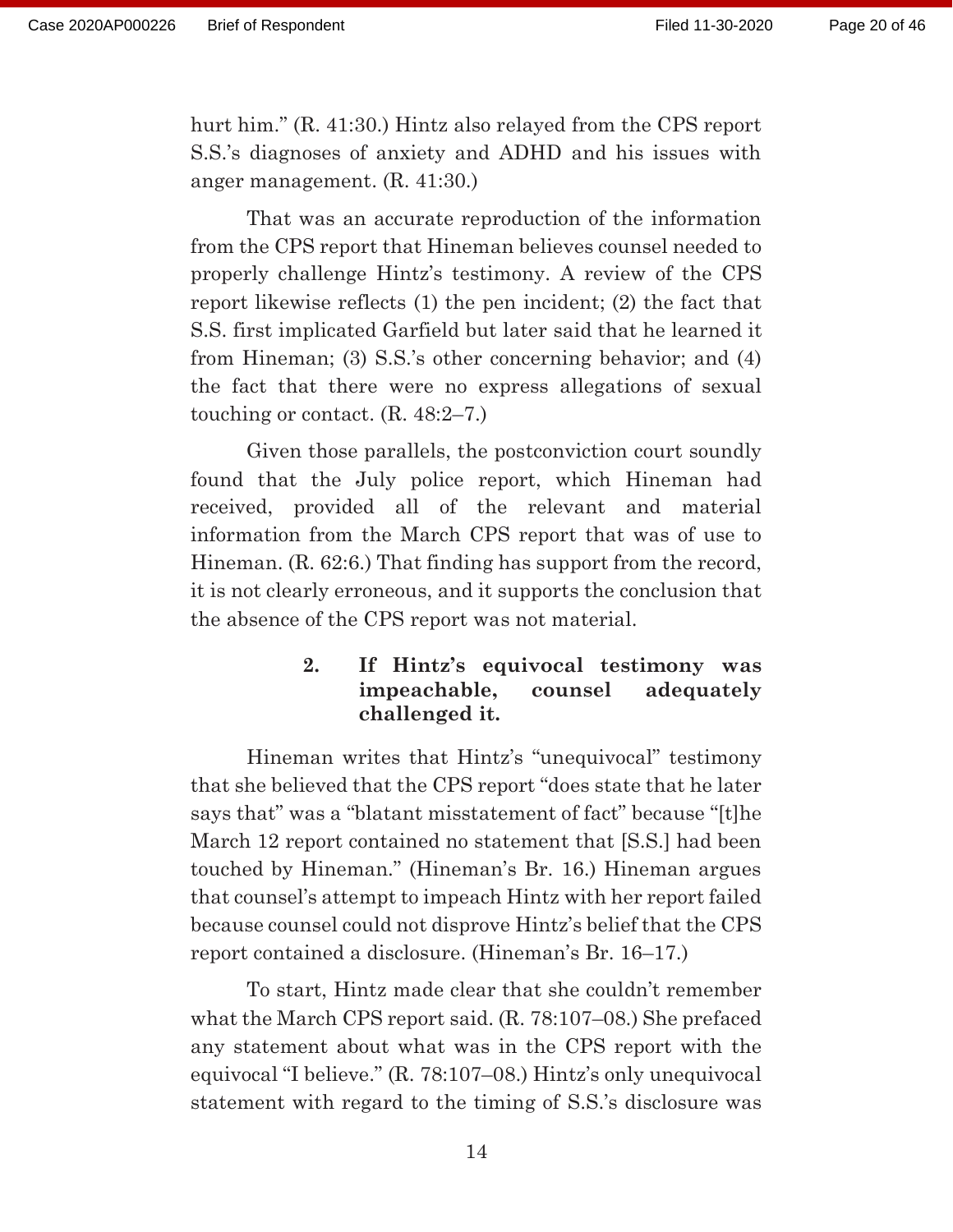that the August CAC interview was the first time she heard S.S. disclose that Hineman had touched him. (R. 78:107.) As for whether that was the first time S.S. ever disclosed touching, Hintz "didn't know." (R. 78:107.) In addition, Hintz also agreed that, according to her report, no one as of July had stated that S.S. had claimed touching. (R. 78:106–07.) Those were all accurate statements reflecting Hintz's personal knowledge or lack thereof. They were not "blatant misstatement[s] of fact." (Hineman's Br. 16–17.)

 And counsel deftly cross-examined Hintz on those points. Again, Hintz's stated belief that the CPS report contained a disclosure was accurate: S.S. had disclosed to Dad that Hineman told him that it feels good to have one's privates sucked. As the postconviction court noted (R. 62:7), Hintz clearly was confusing that inculpatory disclosure with S.S.'s CAC disclosure that Hineman had touched S.S.'s privates with his hand.

 Counsel's questioning reflects that she also understood that Hintz was confusing those disclosures. Counsel allowed Hintz to look at her report from July 2015; brought out that the report contained no disclosure that Hineman touched S.S.; highlighted that neither Dad nor Grandma disclosed any touching; brought out the bare details of the pen incident and the fact that S.S. attributed it to Garfield; and elicited acknowledgements from Hintz that if the CPS report had contained an allegation of touching, that allegation likely would have been reflected in her police report. (R. 78:104–08.)

 That was the best-case scenario counsel could have achieved, even if she'd had the CPS report. *See Rockette*, 294 Wis. 2d 611,  $\llbracket$  41 (stating that impeachment evidence is not material when it supplies an additional or cumulative basis to challenge an already-impeached witness). Had counsel presented Hintz with the CPS report and pressed her to confirm that it did not contain a disclosure of touching, it would have allowed Hintz to explain that she had confused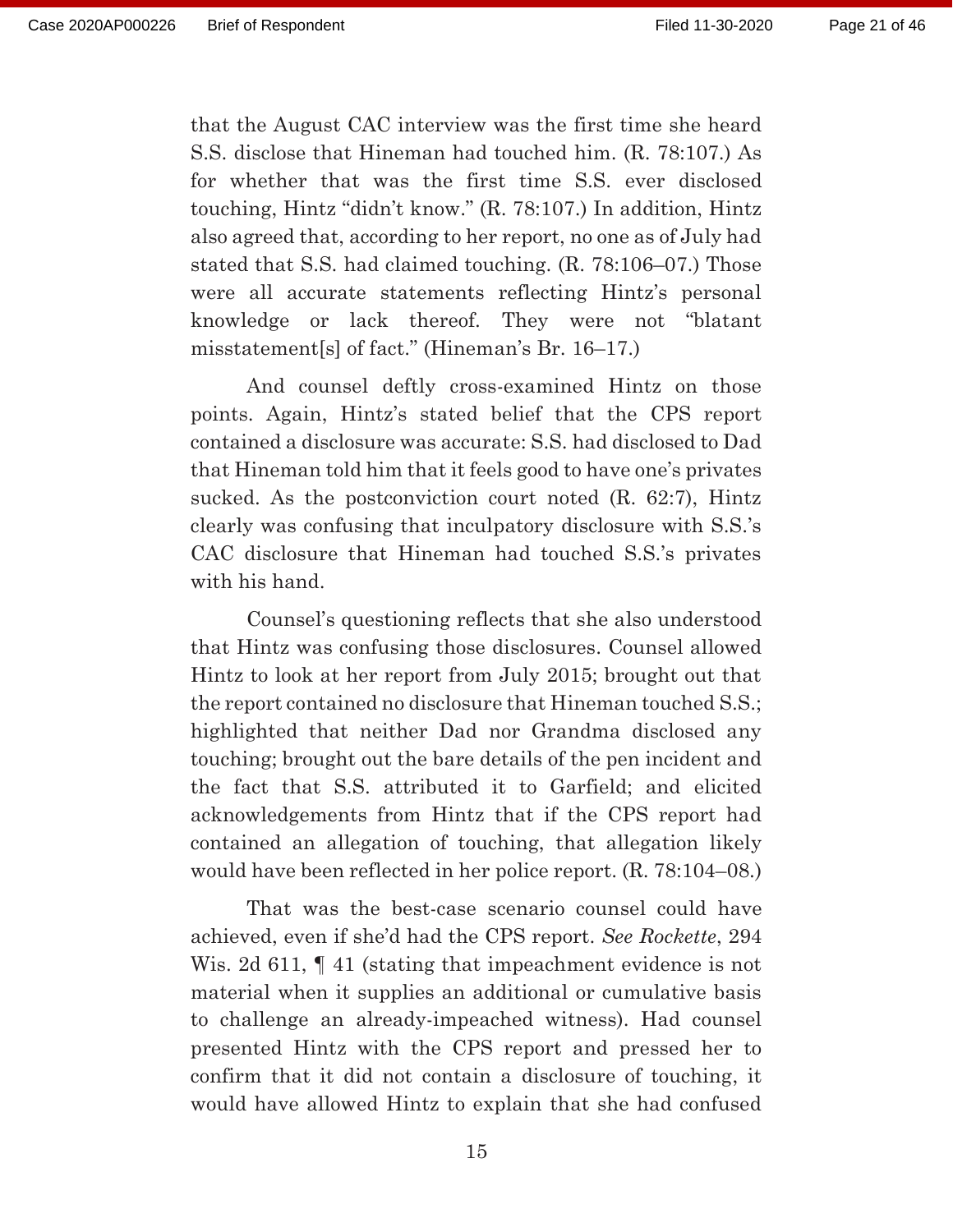S.S.'s initial disclosure that Hineman had told him about oral sex with S.S.'s later disclosure that Hineman had touched his privates. Counsel wisely avoided that path. (R. 62:7.)

# **3. The totality of the evidence demonstrates that the error was immaterial.**

 Here, the jury watched a video of S.S., then age seven, disclose that "Uncle Jeff," a person he liked because he bought him toys, also multiple times touched S.S.'s penis over his clothes while on a couch in S.S.'s home. At trial, that same child, then nine, testified that Hineman touched his penis over his clothes while they were on a couch in S.S.'s home. The jury also heard testimony from and about Hineman, who denied the allegations but who demonstrably fudged relatively innocuous and easily confirmable facts. The jury had ample opportunities to observe and weigh S.S.'s and Hineman's demeanor, tone, body language, and delivery. Both Hineman's and S.S.'s credibility were fully before the jury.

 Whether there was a disclosure of touching in the CPS report was not an important point at trial. Hineman was charged based on S.S.'s August disclosure. And to that end, S.S.'s August disclosure differed in some respects from his trial testimony. So even if the jury believed that S.S. had disclosed touching in March—despite its hearing that police did not become involved until June and that as of July no one had alerted the police that S.S. had alleged touching (R. 78:107)—it learned no details of that alleged March disclosure that it could have compared to the details in the August disclosure and his trial testimony.

 Hineman points to a juror question asking "how/when/who" reported to CPS to suggest that the jury thought that the content of the March CPS report was important. (Hineman's Br. 17.) But that one juror may have been curious about the report and sought guidance does not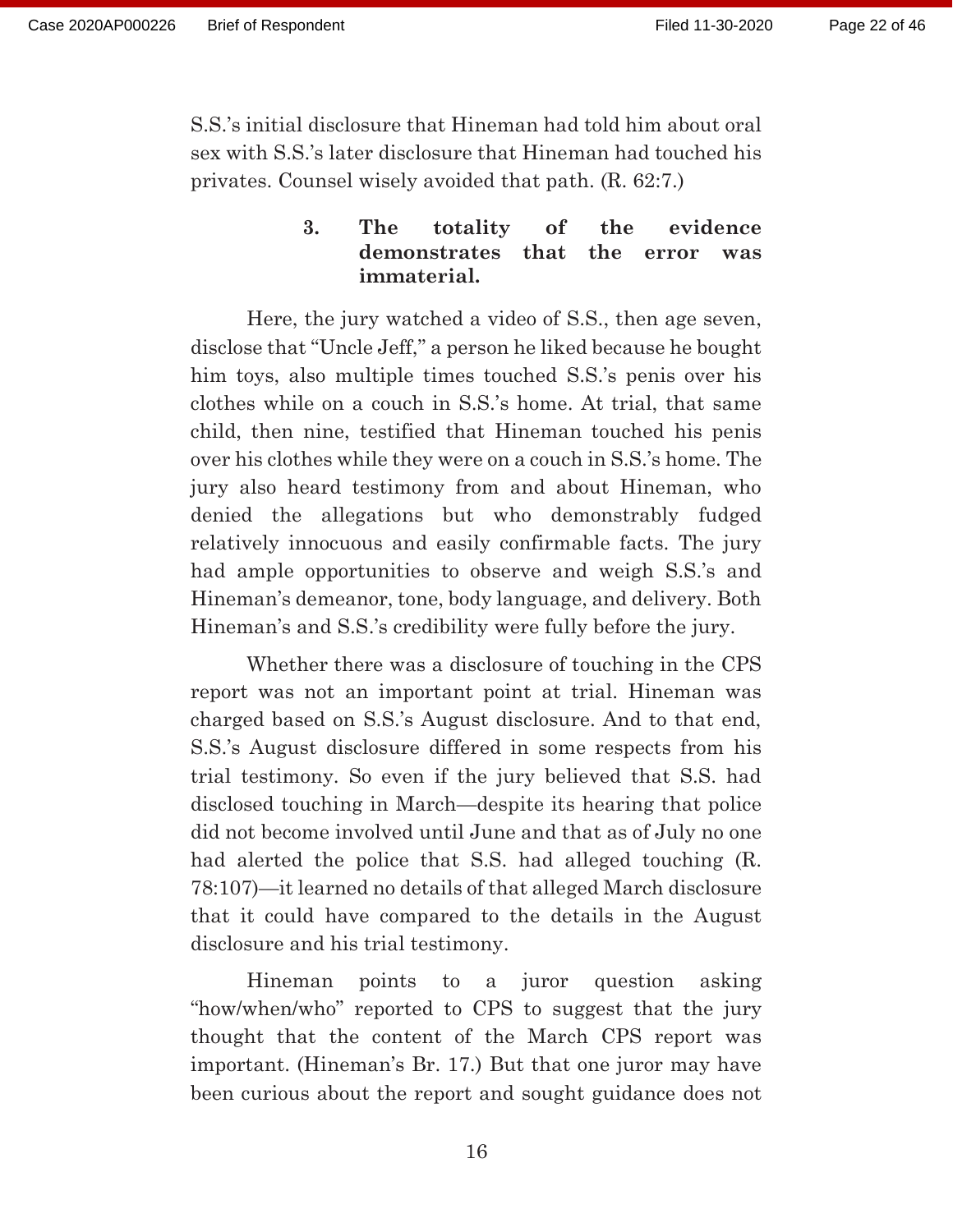mean that the whole jury considered the issue important. Even if it did, or it found the testimony regarding the CPS report confusing, it did not likely resolve its quandary in the State's favor. The court instructed the jury that, to convict, it must find Hineman's guilt beyond a reasonable doubt. (R. 79:6–8.) If the evidence was unclear who reported to CPS or whether its March report contained a disclosure of touching, the jury was required by those instructions to discount it. *See State v. Miller*, 2012 WI App 68, ¶ 22 n.3, 341 Wis. 2d 737, 816 N.W.2d 331 (juries presumptively follow their instructions).

 In all events, Hineman does not explain how answers to that question—i.e., that a mandatory-reporter therapist contacted CPS based in part on learning that S.S. simulated fellatio and said that he learned about it from Hineman would have helped his defense.

 He also asserts that impeachment with the March CPS report "would have raised questions as to the integrity of the investigation" and "would have suggested to [the jury] that the investigation was in some way tainted" because Hintz here "either knowingly fabricated this testimony or she was suffering from tunnel vision." (Hineman's Br. 18.)

 It is unreasonable to suggest, without support, that a police investigator would perjure herself and jeopardize a child sexual assault prosecution on a confirmable and nonessential fact. Further, Hineman does not explain his tainted-investigation theory. Even with Hineman's name appearing in the CPS report, there's no evidence that police homed in on Hineman as a suspect before August, after S.S. disclosed Hineman's touching. If Hineman is suggesting that police should have been investigating more people, there is no credible evidence that someone else touched S.S. Even if there was, it would not mean that Hineman did not touch S.S.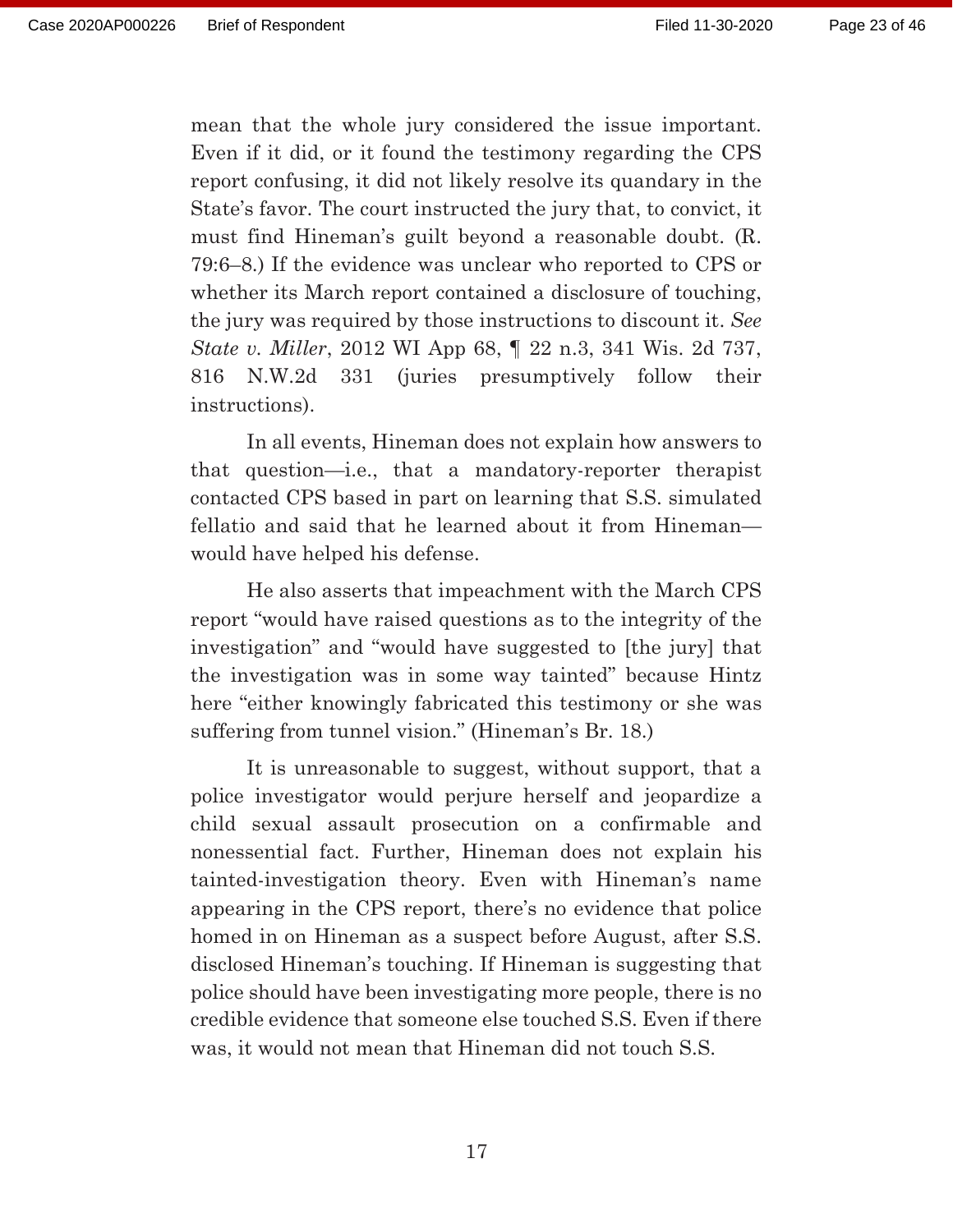# **4. The prejudice standard does not shift when a case is about credibility, and State's evidence was not "slim."**

 As a final point, the State disagrees with Hineman's running theme that the alleged errors under *Brady* and *Strickland* were prejudicial because the State's evidence was "slim" and because the circuit court commented at sentencing the verdict "could have gone either way." (Hineman's Br. 11– 12, 19, 33.) Hineman implies that even minimal errors are constitutionally prejudicial where the case's core issue is credibility. The State disagrees with that implication and Hineman's characterization of the State's case as weak.

 The test for materiality under *Brady* and prejudice under *Strickland* both require the defendant to show that but for the complained-of error, there was a reasonable probability of a different outcome at trial. Reviewing courts presume that counsel provides reasonable representation and apply "a heavy measure of deference to counsel's judgments." *Strickland*, 466 U.S. at 690–91. Likewise, there is a "general presumption of regularity and propriety" applied to the prosecutor's discharge of their *Brady*-mandated duties. *See State ex rel. Lynch v. County Court*, 82 Wis. 2d 454, 467–68, 262 N.W.2d 773 (1978).

 It's a high burden for defendants to overcome. And, as *Strickland* teaches, "[c]ounsel need not be perfect, indeed not even very good, to be constitutionally adequate." *State v. Thiel*, 2003 WI 111, ¶ 19, 264 Wis. 2d 571, 665 N.W.2d 305 (citation omitted). That standard applies to *all* cases. While the relative strength of the State's case factors into the prejudice analysis, the parties need not perform perfectly just because a case turns on credibility. Rather, to show prejudice, the defendant has to show exactly how the complained-of error undermined the reliability of the proceedings.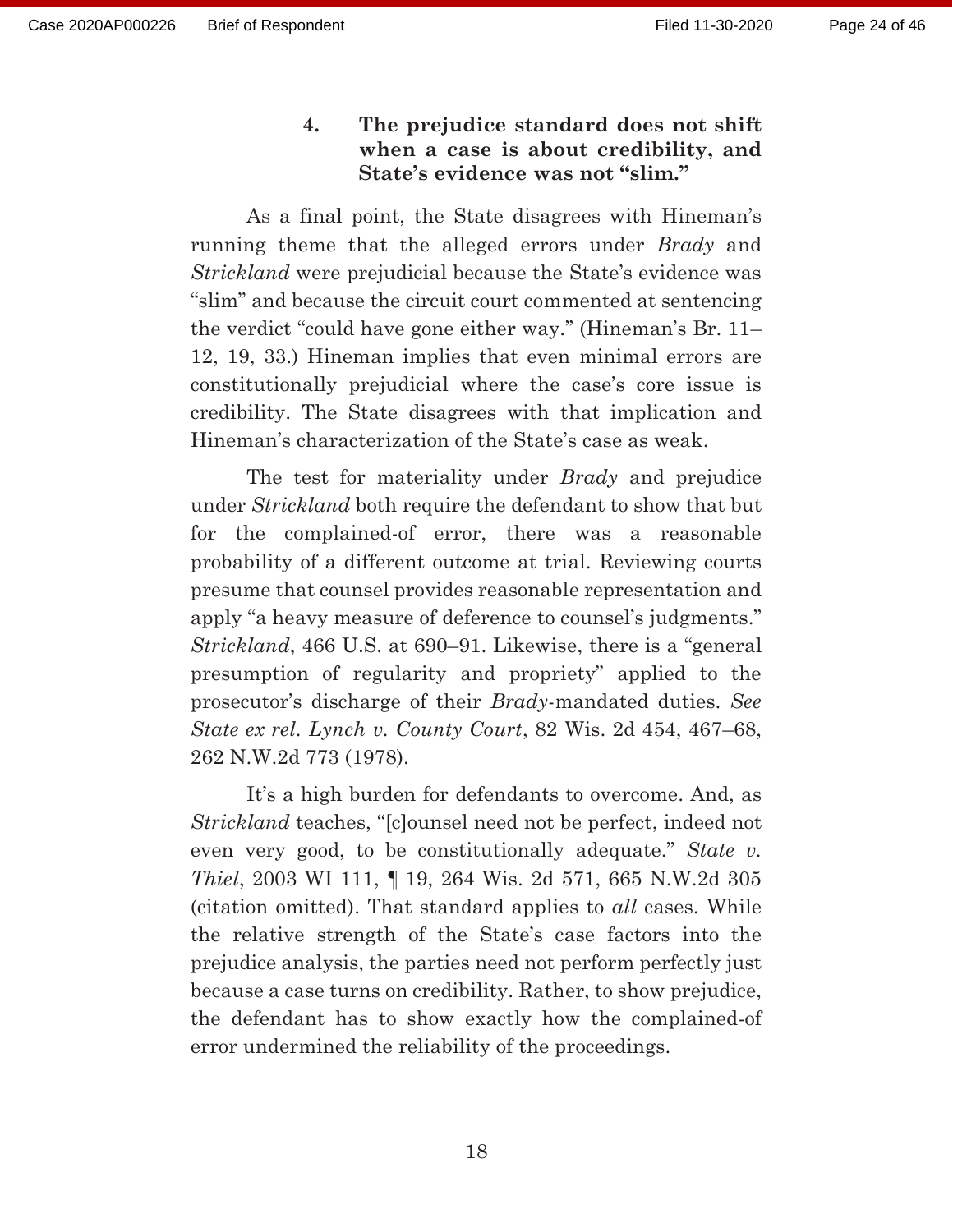Along those lines, the sentencing court's remark that the verdict "could have gone either way" is not proof that this was a close case. (R. 80:24.) The court made clear that it was not doubting the verdict's correctness or reaching any conclusion as to Hineman's guilt. (R. 80:24.) Rather, it was observing that credibility is a jury determination and because of that, the result is not predictable.

 The statement, taken in context, was also a foundation for the court's next point explaining why it was factoring into its sentencing decision a letter it had received from Hineman's adult son credibly alleging that Hineman had sexually assaulted him for multiple years beginning when the son was 11. (R. 80:25–26.) In finding the letter credible, the court told Hineman that the letter "undermines you in a profound way." (R. 80:26–27.)

 Hence, in saying that the verdict could have gone either way, the court was not commenting on the strength of the State's case. It was saying that credibility is left to the jury, and the court, as of sentencing, had powerful reasons to discount Hineman's credibility to the extent that he was claiming innocence in this case.

 And calling the State's evidence "slim" discounts the factors that drive jury determinations of credibility. As the jury was instructed (R. 79:11–12), it considered the witnesses' words, body language, tone, and demeanor. *See* Wis. JI– Criminal 300 (2000). It considered their clearness (or lack thereof) of recollection, the reasonableness of their testimony, their apparent intelligence, and any bias or possible motives for falsifying testimony. *Id*. The court instructed the jury to "use your common sense and experience. In everyday life you determine for yourselves the reliability of things people say to you and you should do the same thing here." (R. 79:12.)

 While those intangible factors can get lost when reviewing transcripts, the parties' closing arguments provide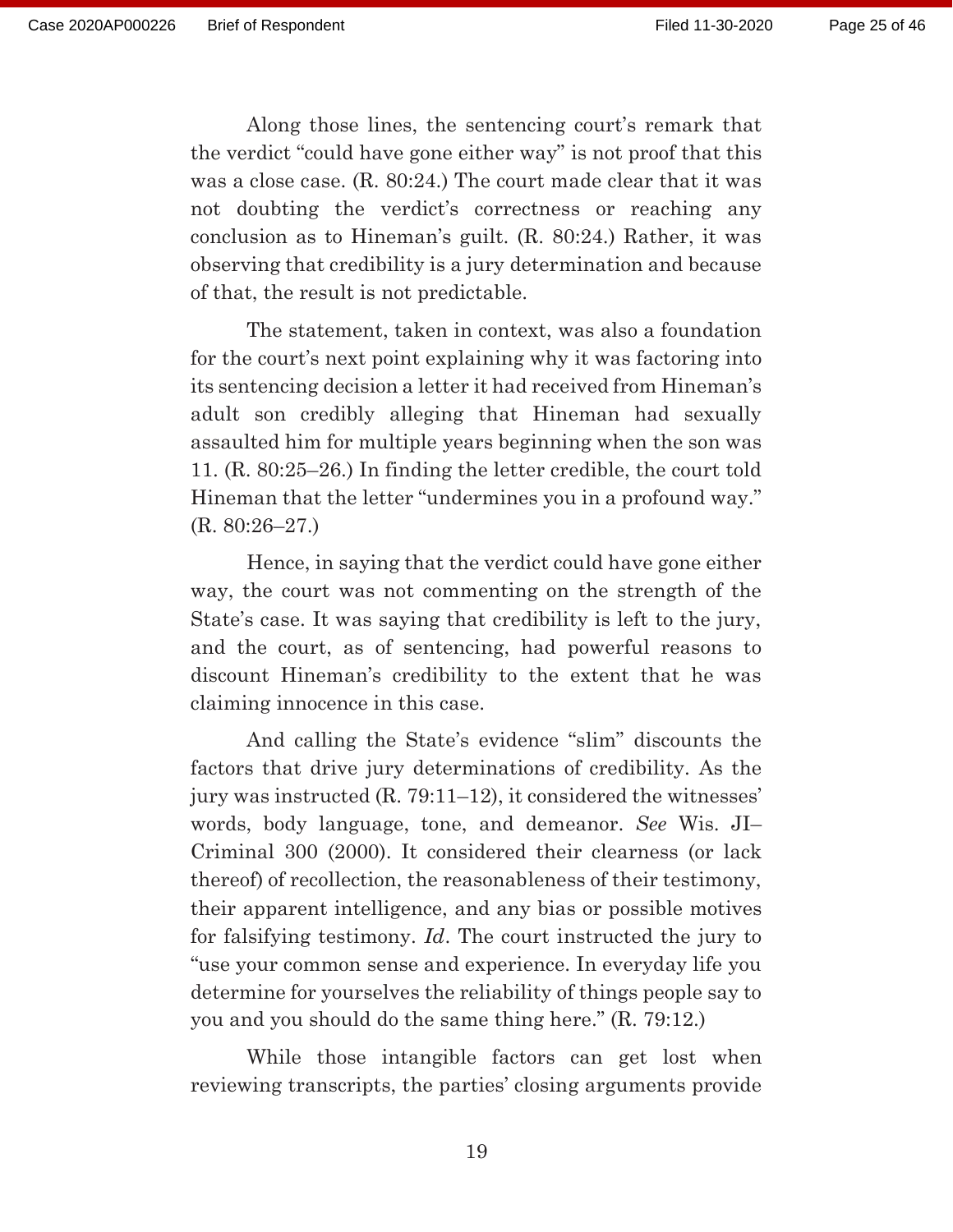a sense of them and suggest the inferences that the jury could draw from the evidence presented.

 As the prosecutor pointed out, S.S. was deeply uncomfortable testifying. (R. 79:16.) He had difficulty answering questions, especially regarding the assaults and Hineman, who was sitting directly across from him. (R. 78:45– 57.) The prosecutor described S.S. as "very communicative with his body" and "his tone."(R. 79:17.) He "took long pauses and carefully considered the questions that were asked before he answered them." (R. 79:17.) He "shrunk down in his chair" when talking about the assault. (R. 79:17.) The prosecutor acknowledged that S.S. was inconsistent between his CAC interview and his testimony, but emphasized that he was consistent on key points: it was at home, it was on the couch, they were watching TV, and Hineman touched S.S.'s penis over his clothes. (R. 79:18.)

 In contrast, Hineman was an adult who told police he was an hour away when he was clearly minutes away; who testified that he'd never called S.S. his son even though he told the police the opposite; and who testified that S.S. "seldom" called him Uncle Jeff when he told police (and S.S.'s testimony reflected) the opposite.

 The jury weighed those things against the backdrop of what was not—and could not—be presented: a reasonable explanation why S.S. would fabricate the allegations. Instead, the jury heard that Hineman offered implausible explanations that the family cut off communication with him in March because they were mad about a savings account of which they were not yet aware; about his no longer helping out when he hadn't stopped helping; and about his criticism of Dad. But even if the family fell out with Hineman about any of those things, none would have reasonably resulted in their compelling S.S., a shy child with significant anxiety and behavior issues, to make up sexual assault allegations against Hineman and testify to them in court.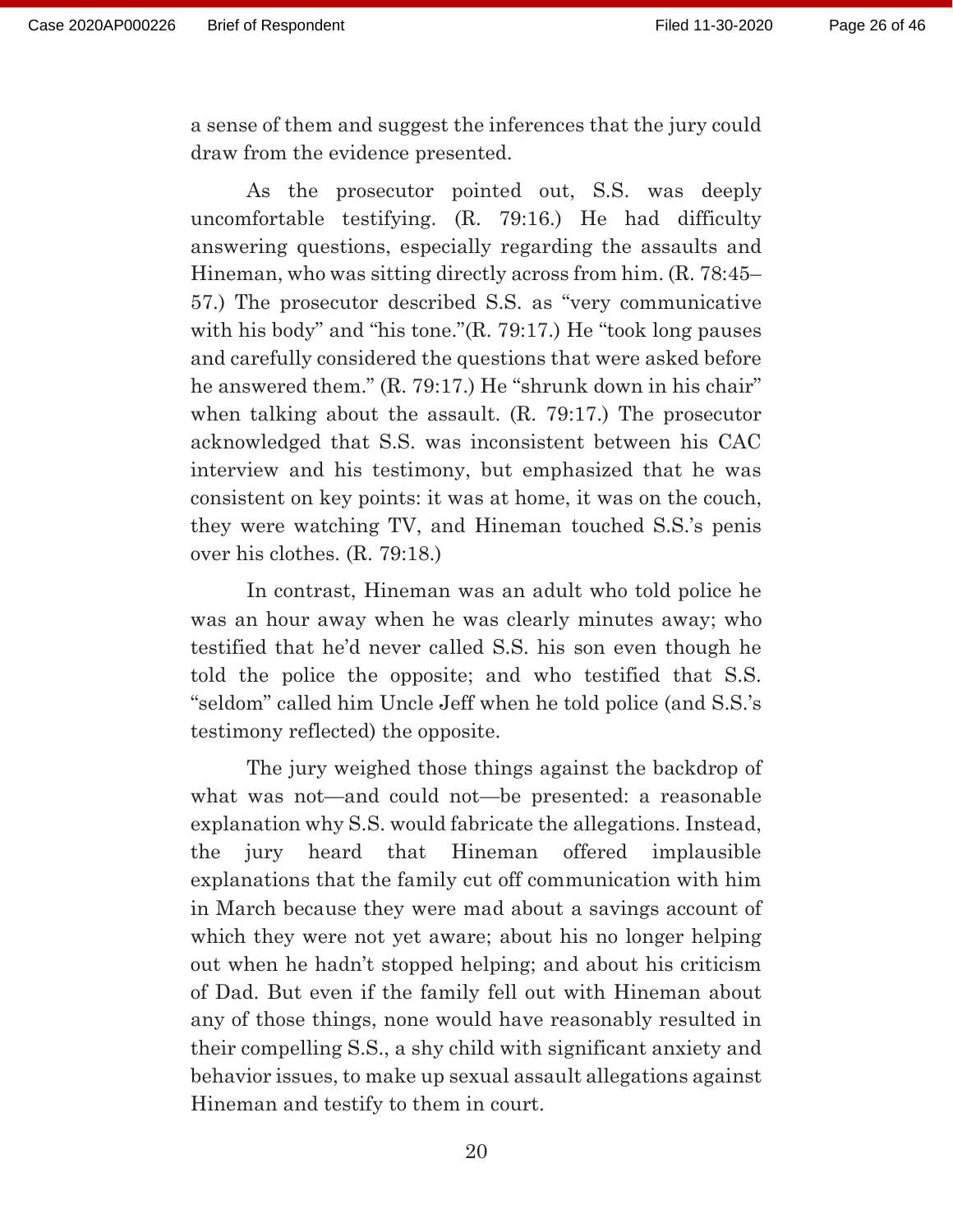The court was correct that this case came down to credibility. But the State's evidence wasn't slim. S.S. was a compelling witness who had no reason to make up his allegations. Hineman, given his inexplicable deceit to police and to the jury, was not. He has failed to show that the absence of the March CPS report prejudiced him.

#### **II. Counsel provided effective assistance.**

Hineman raises multiple grounds of ineffective assistance. All of his claims failed before the postconviction court, and all of them should meet the same fate here.

## **A. A defendant claiming ineffective assistance must overcome the strong presumption that counsel rendered constitutionally adequate assistance.**

 A defendant claiming ineffective assistance of counsel must prove both that his lawyer's representation was deficient and that he suffered prejudice as a result of that deficient performance. *Strickland*, 466 U.S. at 687. If the Court concludes that the defendant has not proven one prong of this test, it need not address the other. *Id.* at 697.

 To prove deficient performance, the defendant must show specific acts or omissions of counsel that were "outside the wide range of professionally competent assistance." *Id.* at 690. Courts "strongly presume[]" that counsel has rendered adequate assistance. *Id*.

 To show prejudice, the defendant must prove that the alleged defect in counsel's performance actually had an adverse effect on the defense. *Id.* at 693. More than merely showing that the error had some conceivable effect on the outcome, "[t]he defendant must show that there is a reasonable probability that, but for counsel's unprofessional errors, the result of the proceeding would have been different. A reasonable probability is a probability sufficient to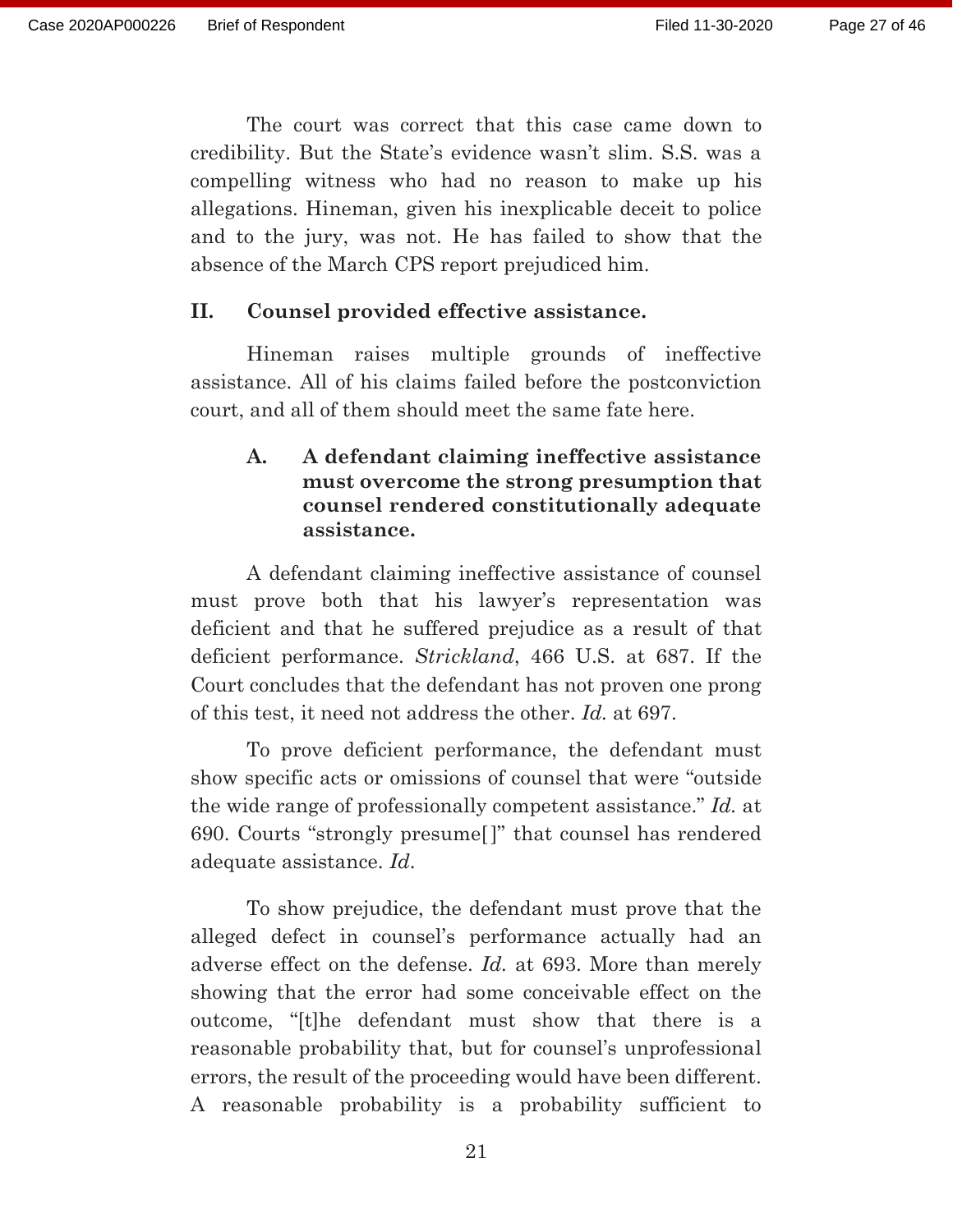undermine confidence in the outcome." *Id.* at 694; *see also Harrington v. Richter*, 562 U.S. 86, 112 (2011) (describing the standard as just slightly below more-probable-than-not and that it required "[t]he likelihood of a different result [to] be substantial, not just conceivable").

# **B. Counsel was not ineffective for failing to file a motion to compel discovery of the March CPS report.**

 Hineman argues that once the State failed to turn over the March CPS report, Attorney Henry was deficient for not filing a motion to compel its production. (Hineman's Br. 22.) The State agrees that Henry should have filed a motion to compel and invoked Wis. Stat. § 48.981(7)(a)(8). Still, Henry's omission was not prejudicial, because Hineman fails to demonstrate a reasonable probability of a different outcome had Henry obtained the March CPS report.

 To start, materiality under *Brady* is the same test for prejudice under *Strickland*. Accordingly, Hineman cannot show that *Strickland* prejudice ensued based on Henry's cross-examination of Investigator Hintz about when the first touching disclosure occurred. Hineman insists that if Henry had obtained the March CPS report before trial, "the whole trajectory of the defense investigation and strategy" would have changed. (Hineman's Br. 23.) But none of his proposed reasons hold water.

# **1. The identity of the mandatory reporter would have changed nothing.**

 In claiming that the March CPS report would have changed counsel's trial preparation (*see* Hineman's Br. 23– 24), Hineman relies primarily on Henry's testimony at the *Machner* hearing, where she stated that she had considered filing a *Shiffra/Green* motion to get S.S.'s therapy records. (R. 82:30.) She decided against filing such a motion because her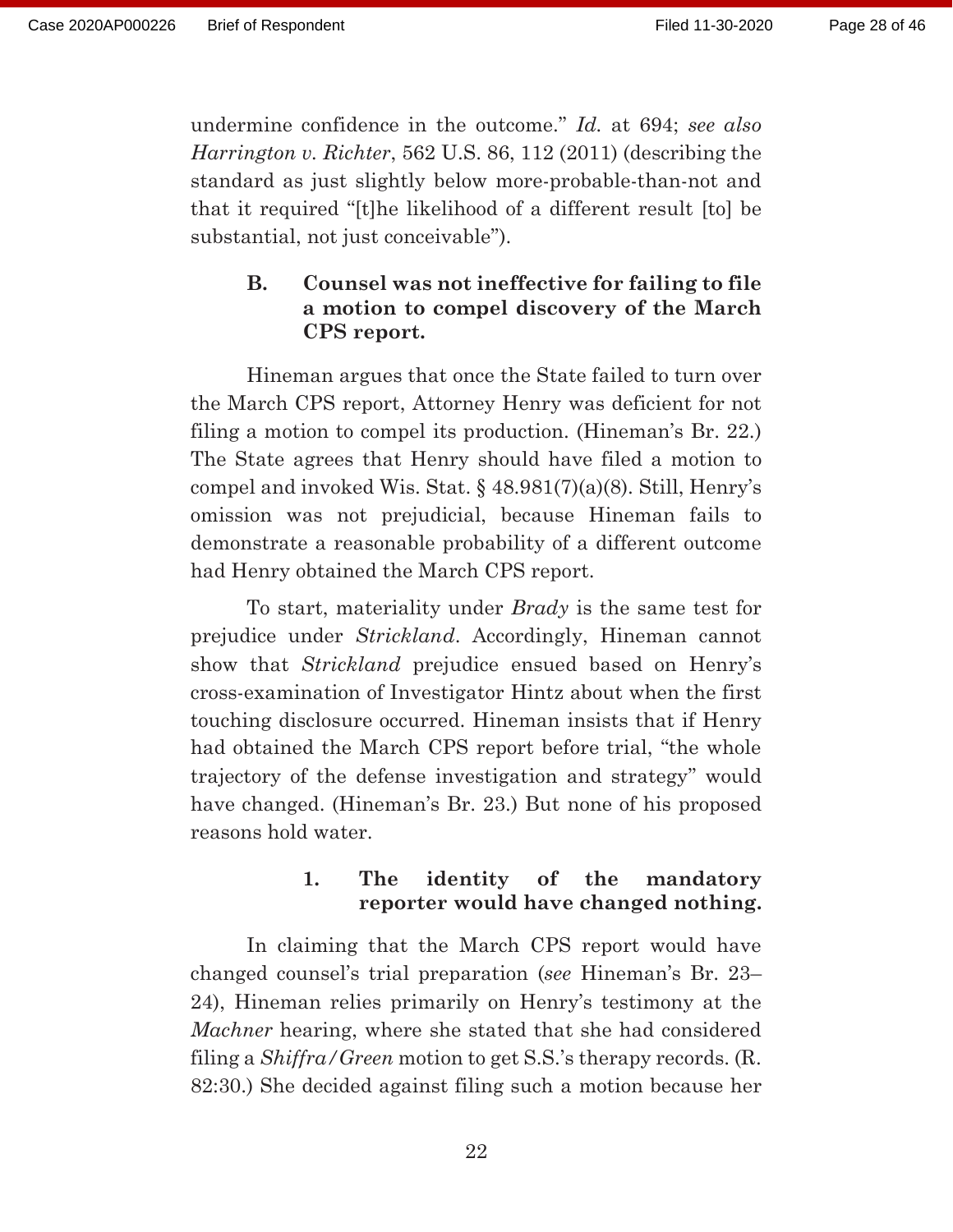understanding was that S.S. was in therapy for behavior issues at school and anxiety, not sexual assault concerns. (R. 82:30.) Henry stated that she would have filed a *Shiffra/Green* motion had she known the identity of the mandatory reporter for the first CPS report. (R. 82:30.)

 Assuming that Attorney Henry would have learned the identity of the mandatory reporter from the CPS report pretrial,2 Hineman does not explain why the identity of the reporter would have made a difference in his case. He was aware that S.S. was in therapy as of March. The July police report conveyed S.S.'s diagnoses, behavior issues, and the fact that he was in therapy. Hineman identifies nothing about the reporter that would raise questions about their reliability and motivations in reporting.

 In all events, Hineman had access to the CPS report in the postconviction proceedings, where he attempted but failed to show that he was entitled to in camera review of the therapy files. There, he speculated that therapy "may affect the reliability of memory" and may have involved discussion of sexual issues, created false memories, revealed other abuse in S.S.'s life, and included discussions of family and relationships. (R. 41:19–20.) He does not challenge that aspect of the postconviction court's decision where it held that Hineman merely speculated "that some of [S.S's] statements in therapy would bear upon the issues at trial" and failed to show "in this record a 'fact specific evidentiary showing' that the records of [S.S.'s] therapy support any defense to this

<sup>2</sup> Chapter 48 protects the identity of the mandatory reporter from the subject of the report. Wis. Stat.  $\frac{648.981(7)(a)}{1}$ . While there may be other means by which a defendant could learn the reporter's identity, the prosecutor and police were not necessarily authorized to disclose (by not redacting from the CPS report) the mandatory reporter's identity unless the State anticipated calling the reporter as a witness.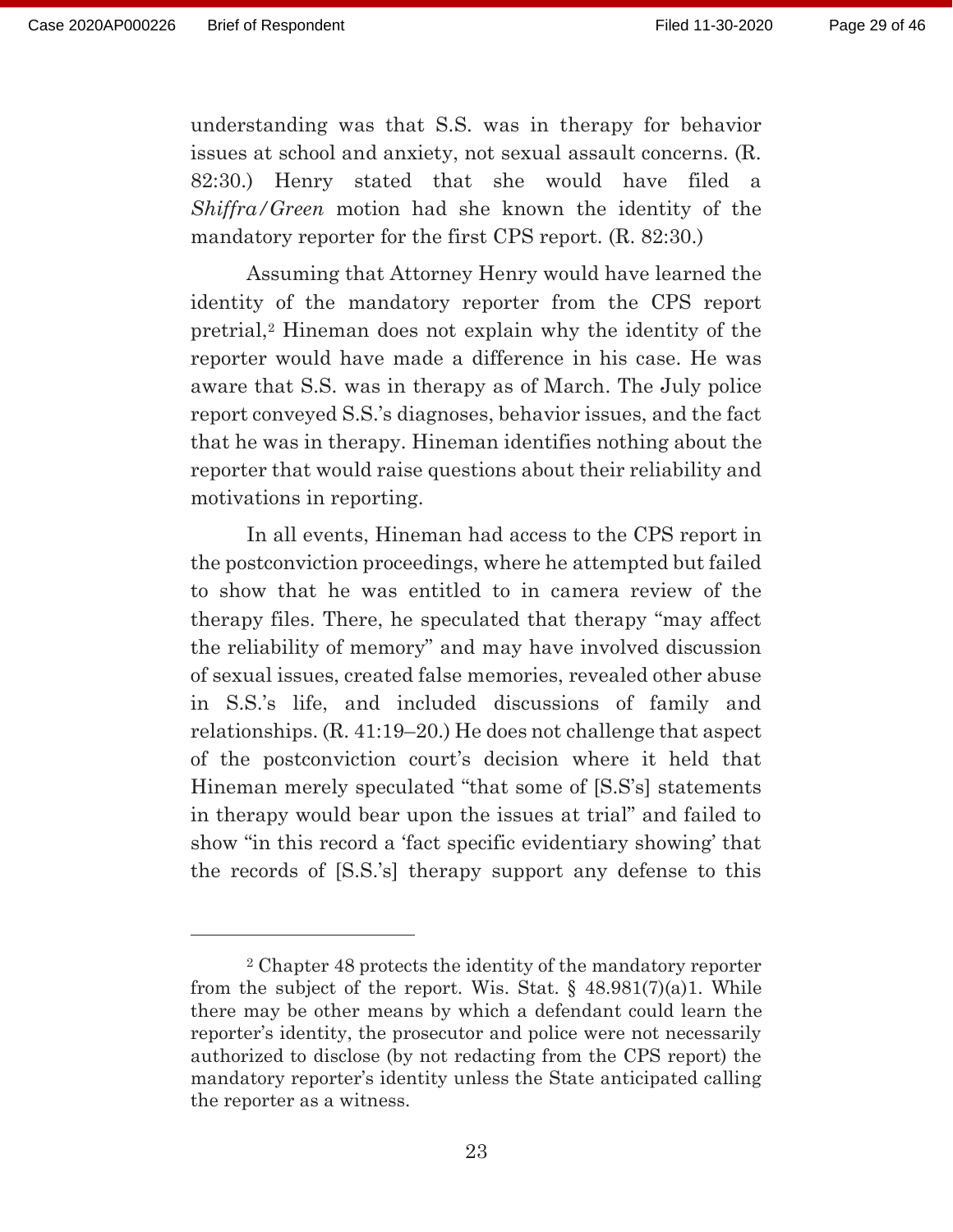charge." (R. 62:12 (citing *State v. Green*, 2002 WI 68, 253 Wis. 2d 356, 646 N.W.2d 298).)

 Because Hineman could not have obtained in camera review of S.S.'s therapy records even with the CPS report, he cannot demonstrate prejudice.

## **2. The other CPS reports contained nothing of consequence.**

 Next, Hineman argues that the March CPS report would have presumptively allowed Henry to access follow-up April and May CPS reports. (*See* Hineman's Br. 24–26.) Even if that presumption is correct,<sup>3</sup> those subsequent reports were inconsequential.

 Indeed, the postconviction court said so (R. 62:6 ("The March 12 report is the only report of consequence.")), and a review of the reports supports that finding  $(R, 48:9-17)$ . Neither the April nor May report identifies specific allegations of sexual assault or provides additional details on the pen incident from the March report. Both reports indicate that S.S.'s behavior was deteriorating. Both indicate that Dad and Grandma continued to suspect that Hineman had sexually abused S.S. but did not have any new allegations. Neither report was particularly favorable to Hineman. Indeed, the May report indicated that despite the family's cutting Hineman off, Hineman continued to show up at S.S.'s house uninvited. (R. 48:15.)

 Hineman claims that Henry would have introduced information from the April report stating that Grandma and Dad took S.S. to a doctor, who found no signs of sexual abuse. (R. 48:10; 82:18.) That's not evidence that S.S. wasn't sexually

<sup>3</sup> CPS sent only the March report to law enforcement. Accordingly, the prosecutor would not have been obligated to obtain or provide the April or May reports, though Hineman may have had other means to seek them. *See* Wis. Stat. § 48.981(7)(a)1.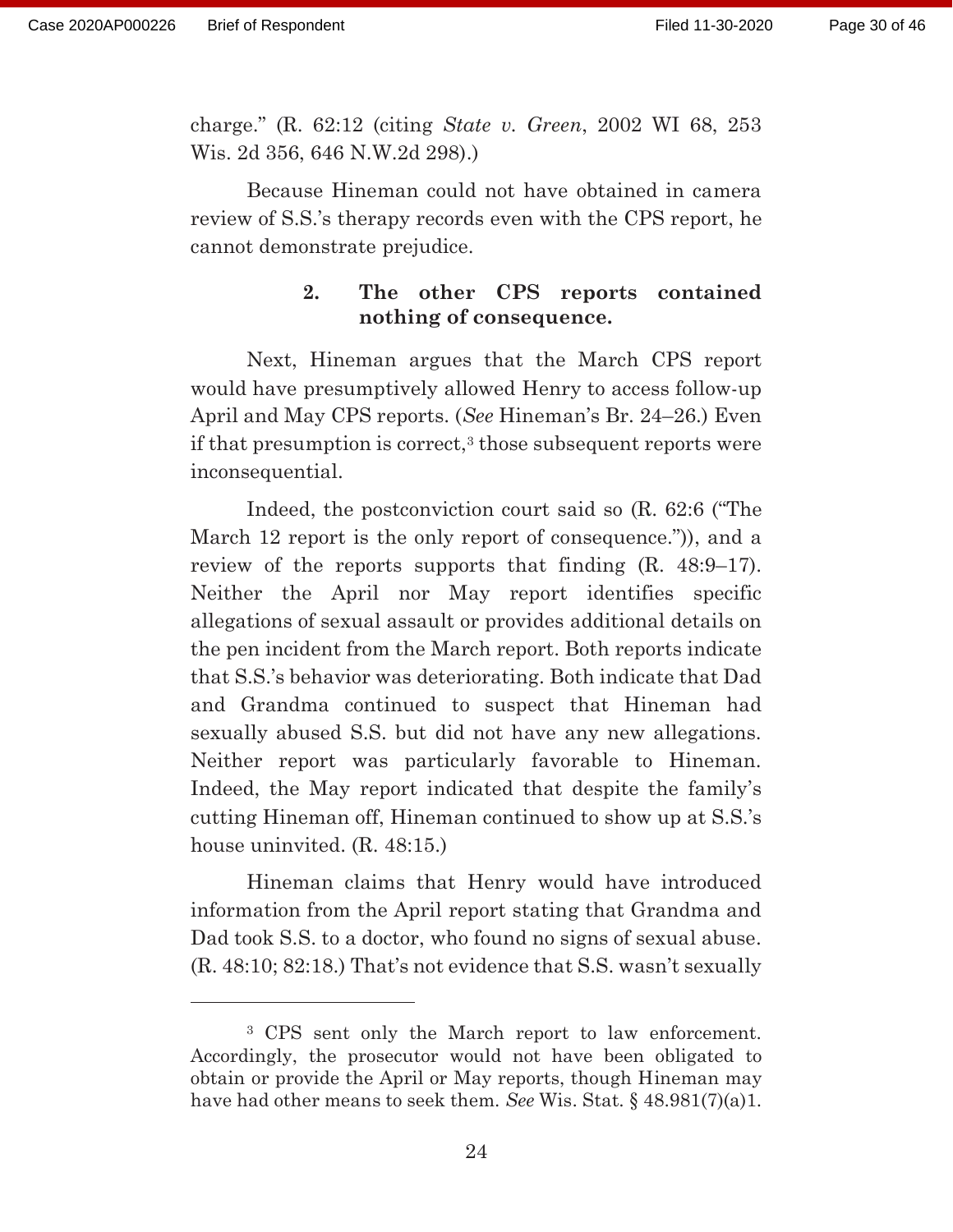abused. S.S. alleged an assault that would not have left any physical signs. Had Henry successfully introduced that evidence, it was neutral and unlikely to change the verdict.

 Hineman also writes that the reports contained other details—the timing of the doctor visit, concerns that an "autistic son" was also abusing S.S., what S.S. possibly said to the reporters for those reports—that he thinks "should have been investigated." (Hineman's Br. 26.) But he has not shown what an "investigation" of that information would have revealed or how it was reasonably probable to change the outcome. *See State v. Leighton*, 2000 WI App 156, ¶ 38, 237 Wis. 2d 709, 616 N.W.2d 126. At the postconviction hearing, Hineman called none of the reporters, none of the CPS report authors, and no one else to explain what Henry would have learned had she investigated those things. Nor is there reason to believe that any of those individuals would have had relevant, helpful information.

### **3. The report would not have justified a defense expert.**

 Finally, Hineman proposes that the March CPS report would have prompted Henry to hire a defense expert to rebut the "assumption that [S.S.'s] unusual behaviors meant that he was being sexually abused" because there is no one profile of a sexually abused child. (Hineman's Br. 27.)

 The mandatory reporter did not need to assume anything when she reported to CPS. Mandatory reporters have a duty to report when they have "reasonable cause to suspect" abuse or neglect or a reasonable belief that a child is threatened with abuse or neglect. Wis. Stat.  $\S$  48.981(2)(a). S.S.'s behavior and comment reflecting an understanding about oral sex was reasonable cause for the reporter to contact CPS.

 Even if the reporter "assumed" sexual assault, it's not clear why Hineman thinks that that should have prompted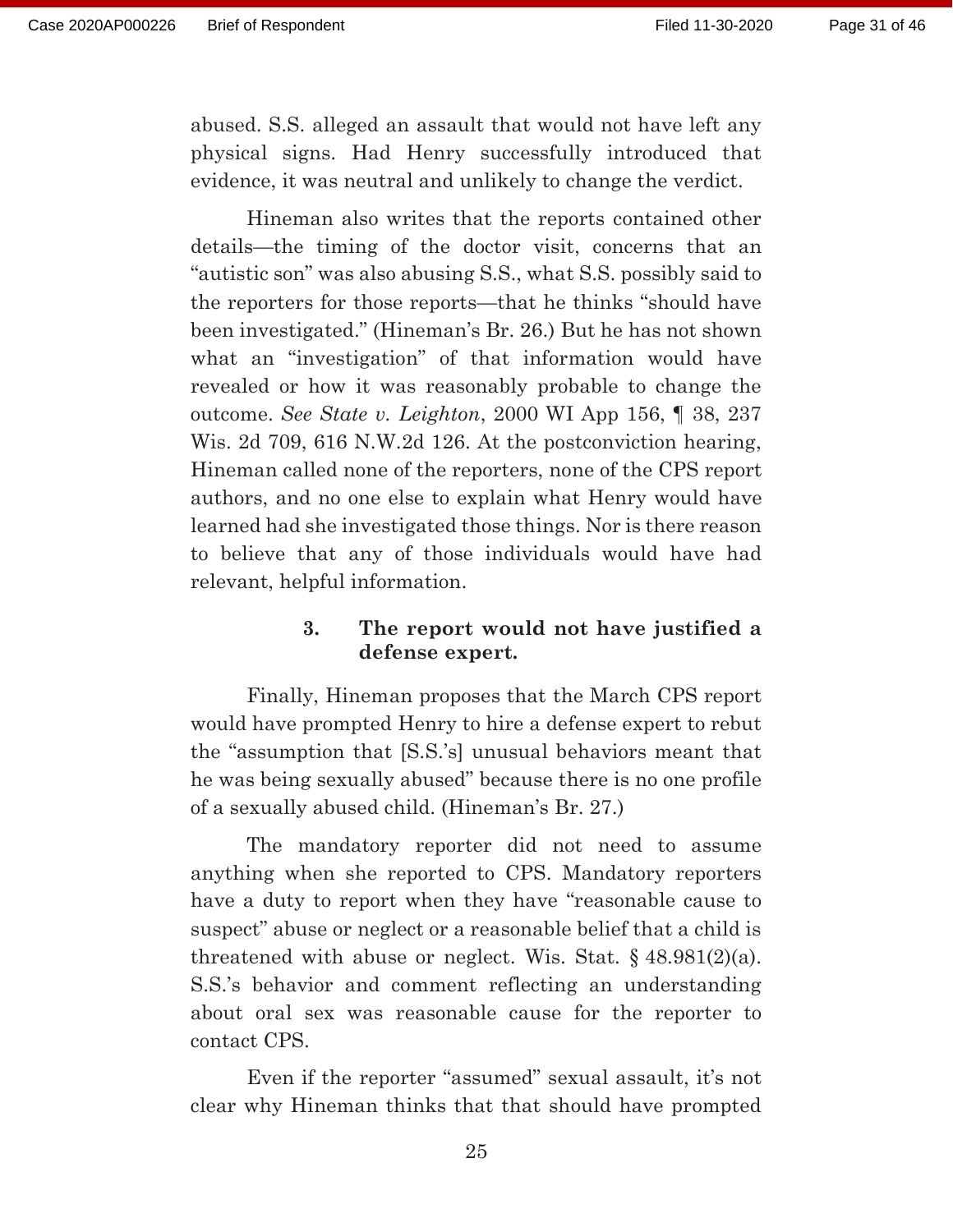Henry to hire an expert. The mandatory reporter's alert simply prompted CPS to follow up with the family. And that follow-up led to a law enforcement referral, at which point law enforcement recommended a forensic interview. It was only when S.S. disclosed in the forensic interview that Hineman sexually touched him that the police took any significant steps to investigate Hineman for sexual assault. Expert testimony that there's no profile for a sexually assaulted child would have been irrelevant.

 Hineman seems to suggest that counsel could have hired an expert based on a list of things that one might find in a therapist's report. (Hineman's Br. 27.) But he's failed to show a justification for in camera review of those reports, or how such expert testimony would have been relevant. It's speculation atop speculation that comes nowhere close to establishing prejudice.

 In all, the March CPS report would have made no difference in Hineman's trial. Hineman cannot obtain relief on this claim.

### **C. Counsel was not ineffective for opting to waive an opening statement.**

 Hineman's challenge to this aspect of Attorney Henry's performance involves a question of trial strategy. Thus, he must "overcome the strong presumption of reasonableness afforded to trial counsel's decisions regarding trial strategy." *State v. Breitzman*, 2017 WI 100, ¶ 75, 378 Wis. 2d 431, 904 N.W.2d 93. Hence, Hineman must show that Henry's decision to waive her opening statement "was inconsistent with a reasonable trial strategy, that is, that it was irrational or based on caprice." *Id.* When a circuit court "determines that counsel had a reasonable trial strategy, the strategy 'is virtually unassailable in an ineffective assistance of counsel analysis.'" *Breitzman*, 378 Wis. 2d 431, ¶ 75 (citation omitted).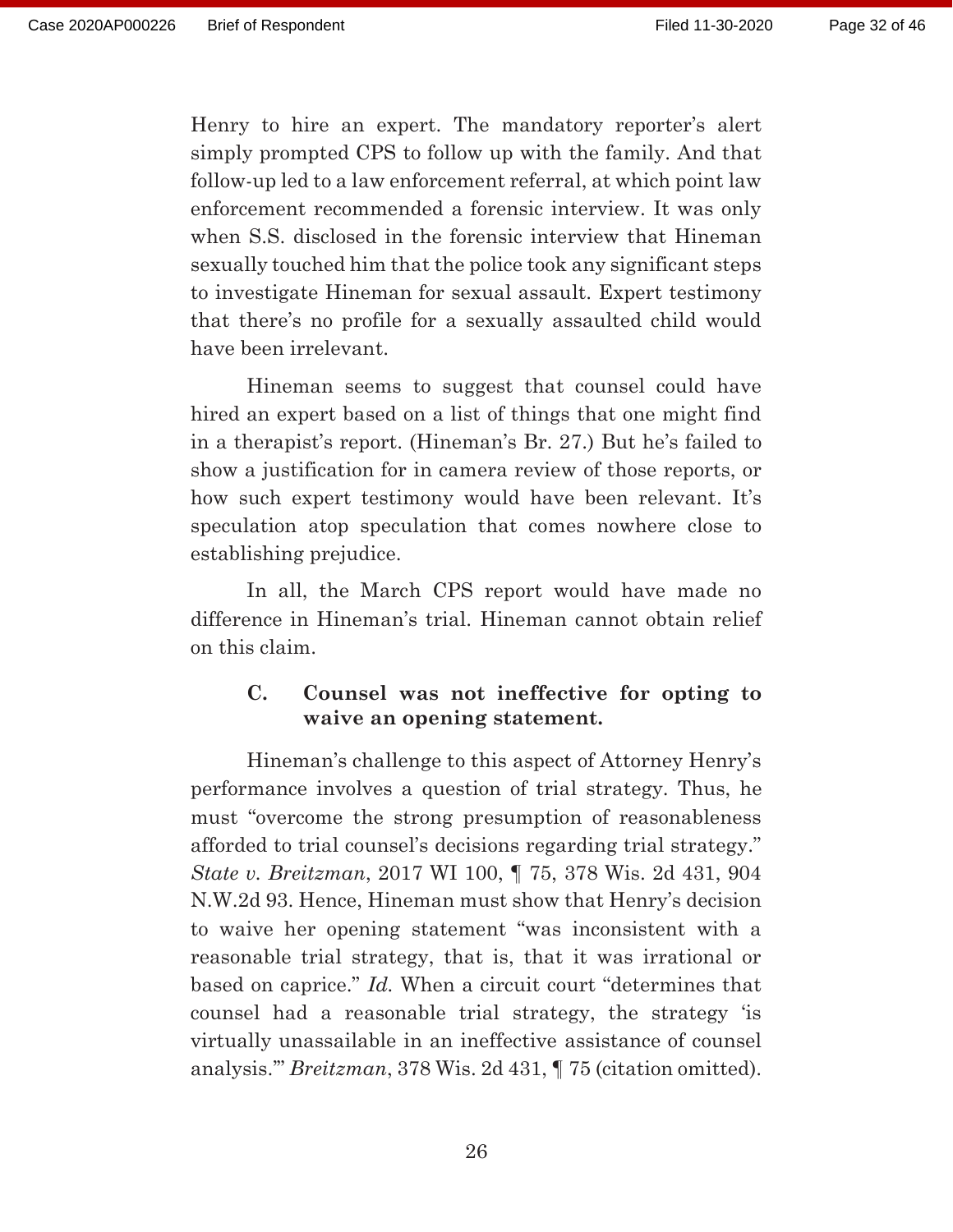Counsel's decision to waive or defer an opening statement does not appear to support a *Strickland* claim. Indeed, courts considering such claims view deferral or waiver of the opening statement as a purely tactical call on a non-evidentiary privilege and one that is invariably not unreasonable. *See, e.g.*, *Huffington v. Nuth*, 140 F.3d 572, 583 (4th Cir. 1998); *Nguyen v. Reynolds*, 131 F.3d 1340, 1350 (10th Cir. 1997); *United States v. Rodriguez-Ramirez*, 777 F.2d 454, 458 (9th Cir. 1985); *United States v. Salovitz*, 701 F.2d 17, 20–21 (2d Cir. 1983) ("It is common knowledge that defense counsel quite often waive openings as a simple matter of trial strategy. Such a waiver . . . ordinarily will not form the basis for a claim of ineffective assistance of counsel.").

 Here, the postconviction court determined consistently with Henry's *Machner* testimony (R. 82:32) that she knew that Hineman "would deny liability generally, but she was unsure of the details. In preparations [Hineman] had been inconsistent. Rather than give an opening that she might have to take back or explain away, [Attorney Henry] elected to have [Hineman] speak for himself." (R. 62:9.) The postconviction court's determination that that was a sound strategic reason is "unassailable." *Breitzman*, 378 Wis. 2d 431, ¶ 75.

 Hineman proposes an opening statement that Henry could have made, which is irrelevant to whether Henry's waiver decision was reasonable. (Hineman's Br. 29.) He argues, without legal or logical support, that waiving an opening statement—a non-evidentiary, non-mandatory portion of trial—could be understood to be a concession of guilt. (Hineman's Br. 29.) Even if it could, Henry explained her waiver during her closing to introduce her theme that the State's case was confusing and that it failed its burden of proof. (R. 79:22.)

 As for Hineman's argument that the waiver was risky if Hineman decided to not testify (Hineman's Br. 29–30), it's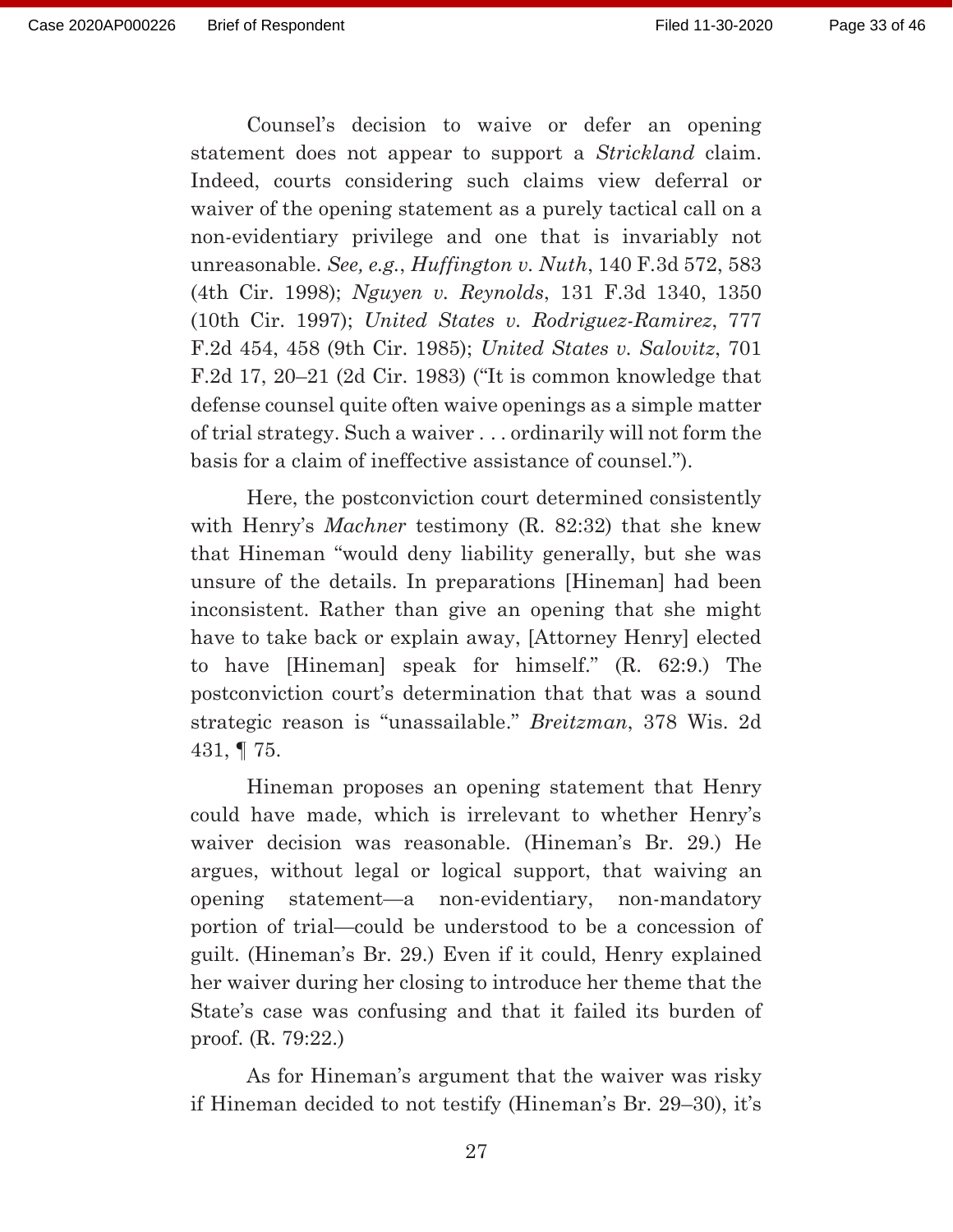a moot point, since Hineman did testify. Further, any decision on an opening statement carries risks. That does not render a decision to waive—which has a significant benefit of depriving the State of a preview of the defense theory and opportunities to attack it during its direct presentation—unreasonable.

 Finally, this Court need not reach prejudice on this claim, but even if it did, Hineman's speculation and guesswork at prejudicial effect (Hineman's Br. 30) falls far short of satisfying his burden.

# **D. Counsel performed reasonably in handling Jensen's testimony.**

 Hineman asserts that counsel should have objected to Jensen's testimony regarding delayed and piecemeal disclosure because Jensen was not noticed as an expert on those topics. (Hineman's Br. 30–33.) This claim fails. Counsel was prepared to address—and implemented a reasonable strategy in handling—Jensen's testimony regarding delayed and piecemeal disclosures. Moreover, Hineman cannot demonstrate prejudice.

# **1. Jensen provided basic information regarding delayed and piecemeal disclosures.**

 At trial, Jensen explained that "piecemeal disclosure" is the term for when children, disclosing abuse, will sometimes reveal it by disclosing one detail and then later giving more. (R. 78:28.) Jensen said that the additional details might come after the child gauged the listener's reaction or when initial disclosure triggered memories of additional details. (R. 78:28.) Jensen also testified that it was not unusual for young children to delay their disclosure of abuse due to any combination of fear, threats, shame, isolation, or lack of understanding that the abuse is wrong. (R. 78:28–29.)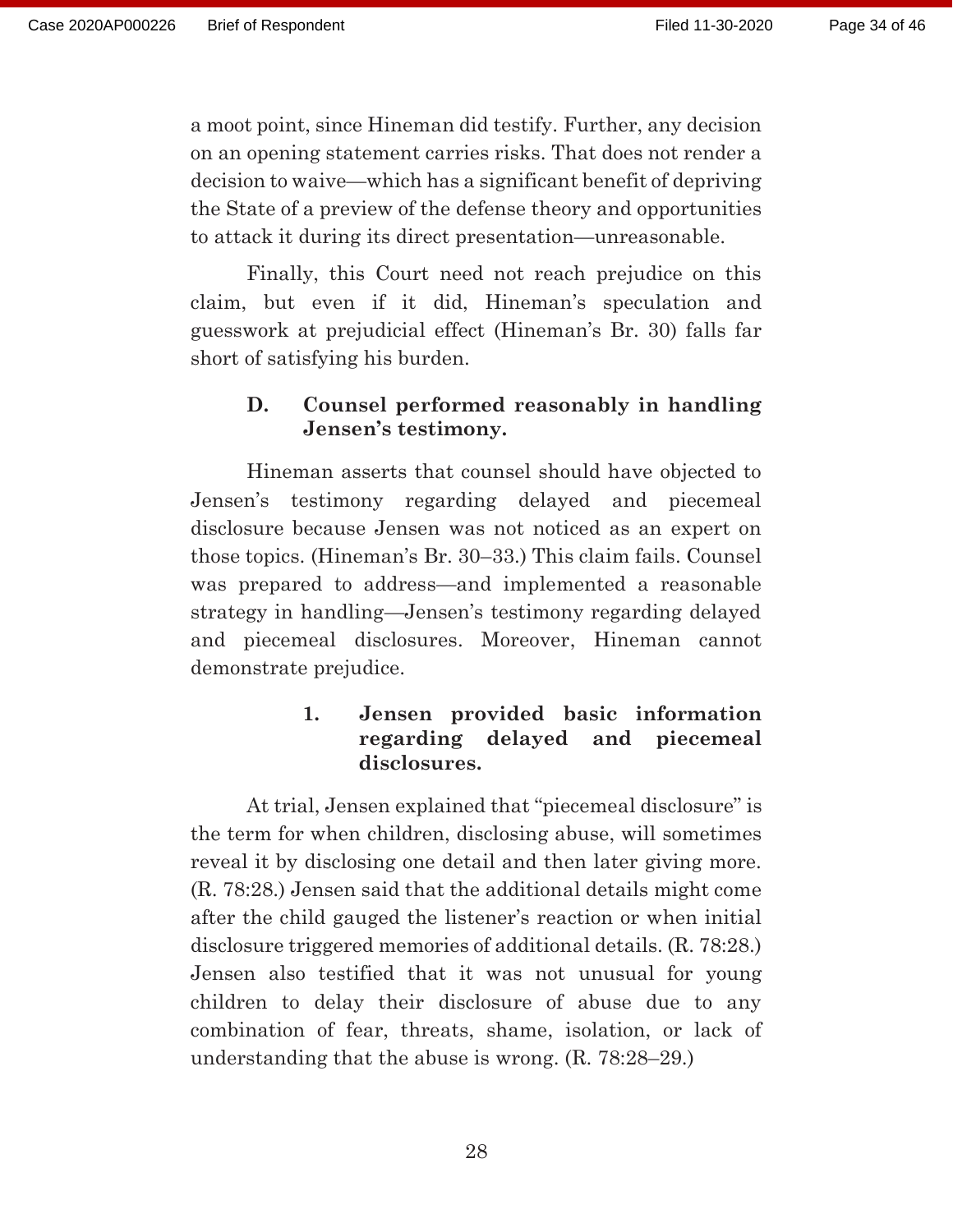The State did not notify Hineman that Jensen would testify as an expert on those matters, *see* Wis. Stat. § 971.23(1)(e), and Attorney Henry did not object by claiming a discovery violation, *see* Wis. Stat. § 971.23(1)(e). Instead, Attorney Henry diffused Jensen's testimony about delayed disclosure by getting Jensen to acknowledge that in the CAC interview, S.S. claimed that he told his parents right away after Hineman touched him. (R. 78:30–31.) Jensen agreed with Henry that if S.S. told his parents right away, that was not delayed disclosure. (R. 78:31.)

 At the *Machner* hearing, Henry acknowledged that the State mentioned delayed disclosure in its opening and that she was prepared to address it. As she understood the State's case and the August CAC interview, S.S. said that he told his parents immediately. (R. 82:34, 58.) Accordingly, Jensen's testimony on delayed disclosure had no effect on the defense theory, Henry's strategy, or her presentation to the jury. Indeed, it allowed Henry to emphasize the lack of corroboration between S.S.'s claim that he told right away with his family's statements that he didn't. Henry would not have done anything differently had the State notified her of Jensen's expert testimony. (R. 82:59.)

 Likewise, as for Jensen's statements on piecemeal disclosure, Henry saw that testimony as "beneficial to us because [S.S.'s disclosure] was really inconsistent. It wasn't just [S.S.] . . . telling a part of his story then continuing later on. It was these new details that I think were really inconsistent and didn't add up." (R. 82:67.) When asked, Henry agreed that the additional information S.S. provided "wasn't more" but "was inconsistent." (R. 82:67.) Accordingly, Henry would have not approached the matter differently had she received notice. (R. 82:67–68.) She did not perform deficiently by declining to object to Jensen's testimony.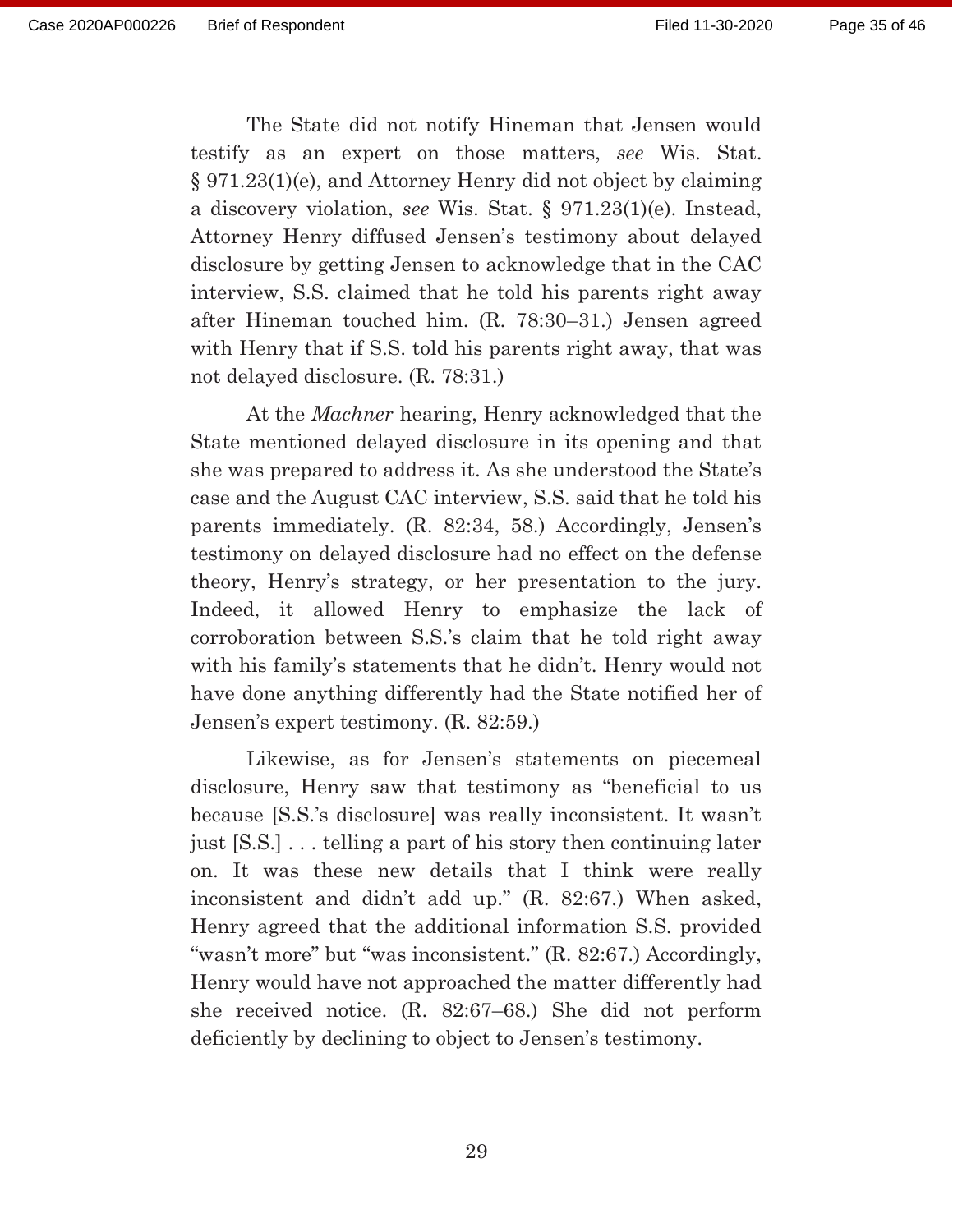# **2. Henry implemented a reasonable strategy in handling Jensen's testimony.**

 As with the above claim, the postconviction court determined that Attorney Henry made a reasonable tactical decision by cross-examining Jensen rather than objecting, especially given that it paid off when Jensen said that S.S. did not delay the disclosure. (R. 62:10.) That decision is "unassailable." *Breitzman*, 378 Wis. 2d 431, ¶ 75.

 Hineman does not explain why he thinks Henry was deficient with regard to Jensen's statements about piecemeal disclosure. As Henry noted, S.S.'s disclosure was more confusing than piecemeal: he didn't start with vague statements and become more specific. (R. 82:67.) Rather, he offered "these new details that . . . were really inconsistent and didn't add up." (R. 82:67.) Like the delayed disclosure, in Henry's mind, the piecemeal disclosure testimony helped Hineman and supported the theory that S.S.'s claims were too inconsistent and contradictory for the State to meet its burden. (R. 82:67.)

 As with the above claim, and contrary to Hineman's arguments (Hineman's Br. 31–32), Henry reasonably handled Jensen's testimony in a way that allowed her to highlight the lack of corroboration of S.S.'s claim that he told right away. As the defense theory went, if the State wanted the jury to believe that the assault occurred, the jury had to accept one of two seemingly incongruent propositions: (1) that S.S. disclosed right away and no one did anything, or (2) that S.S.'s claims of assault were reliable even though he was clearly wrong about disclosing right away.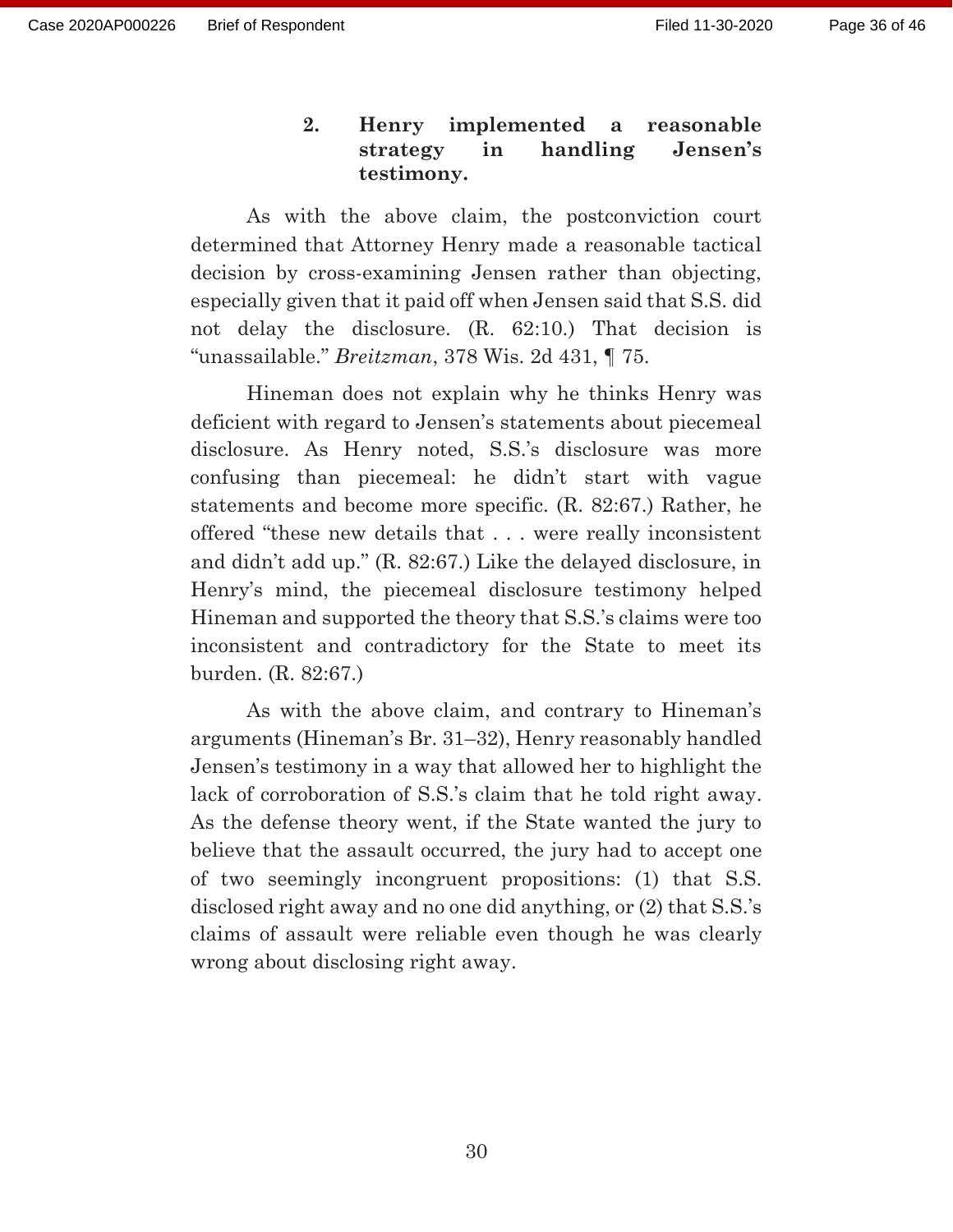# **3. Hineman cannot establish a reasonable probability of a different result.**

 Hineman premises his arguments on the faulty notion that the faster a victim reports an assault, the more likely it actually happened. (Hineman's Br. 32.) Hineman does not and cannot support that theory. Regardless when a child victim discloses an assault, ultimately the jury still must determine that the child's account satisfies the elements of the crime and must weigh the credibility of the child and the defendant.

 And in arguing prejudice, Hineman overstates the potential effect of the jury's having heard Jensen's very limited expert testimony on delayed and piecemeal disclosure. (Hineman's Br. 32.) While courts regularly admit evidence explaining delayed and piecemeal disclosure through witnesses like Jensen, *see, e.g., State v. Smith*, 2016 WI App 8, ¶ 10, 366 Wis. 2d 613, 874 N.W.2d 610, those concepts are not highly technical or difficult to understand. Rather, they are based on common-sense notions that jurors would recognize from their everyday experiences: young children feel shame, isolation, and fear when someone—particularly a trusted figure—sexually assaults them, and those emotions can impact how and when they disclose.

 Even assuming that Henry should have objected and could have excluded Jensen's testimony on the topics, its minimal use at trial could not undermine confidence in the outcome. Jensen's direct testimony on piecemeal and delayed disclosure was brief, approximately one transcript page for each topic. (R. 78:28–30.) Correspondingly, the State's use of that testimony at trial was minimal. In closing, the State briefly brought up piecemeal disclosure and argued that that was how S.S. disclosed. (R. 79:16.) It did not mention delayed disclosure. Rather, the focus of its closing was that S.S., despite inconsistencies in his story, made a compelling witness who had no reason to fabricate the assault, whereas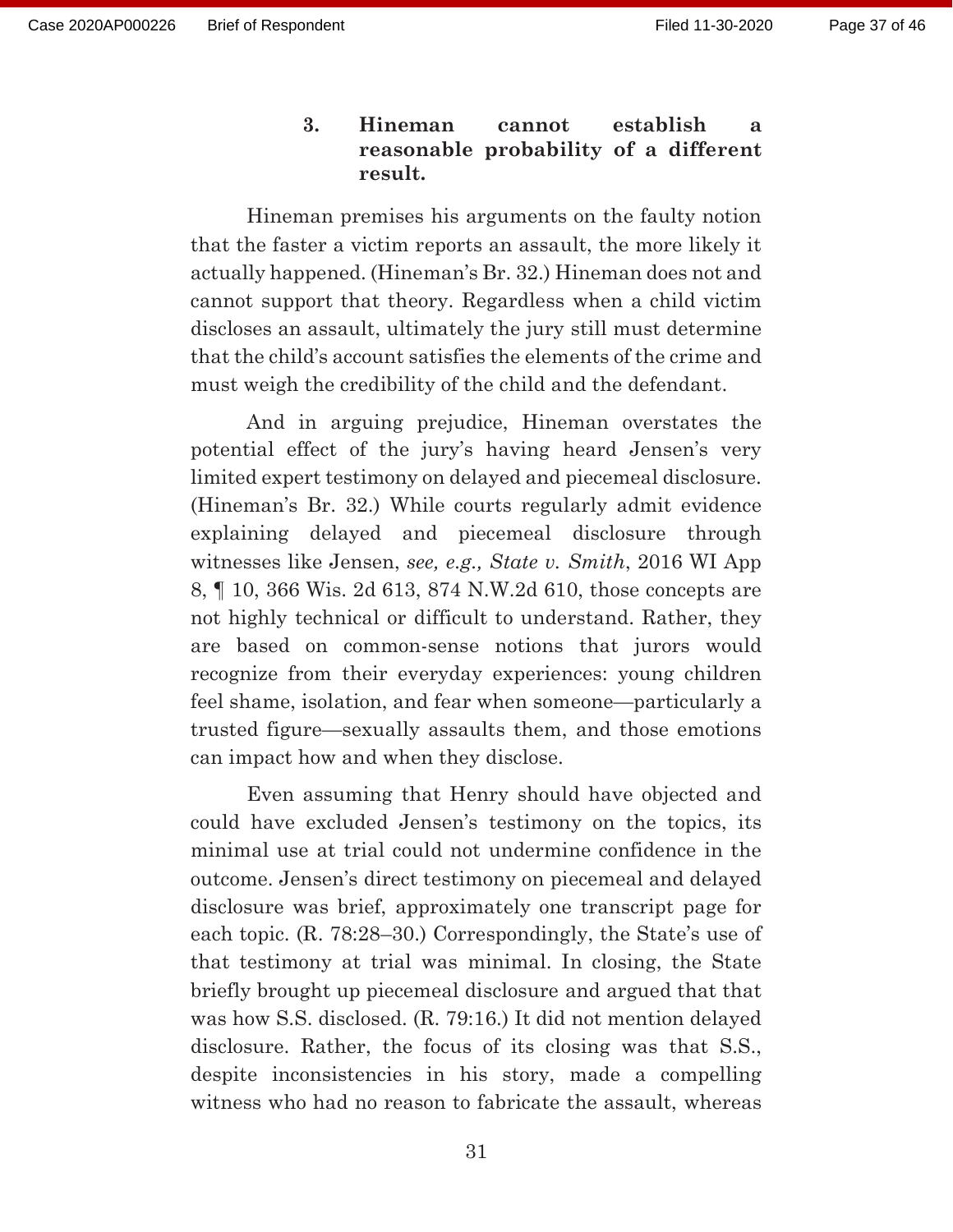Hineman—given Hineman's shifting explanations and false statements—was not compelling. (R. 79:16–21, 31.)

 In sum, there was no deficiency or prejudice with regard to Jensen's testimony.

#### **E. Counsel did not concede Hineman's guilt.**

 If Henry had conceded Hineman's guilt, that would be ineffective assistance. Yet that's not what happened.

 To start, the basis of this claim is language in the May 11, 2017, trial transcript. (R. 79.) The court reporter apparently filed two versions of that transcript. In the version used at the postconviction hearing, filed January 2018, the transcript reflected that Henry, during closing, said, "But *I*  believe the sexual assault happened." (Hineman's Br. 33.)4

 The court reporter later filed a second version of that transcript in March 2018, which reflects that Henry said, "*But* believe that the sexual assault happened." (R. 79:24.) That version of the transcript is the only version that appears in the appellate record. (R. 79.)

 The State highlights the distinction to explain why the parties at the postconviction hearing referenced different language from what is in the transcript of record. The discrepancy, however, is immaterial. Regardless whether the reporter thought Henry said, "But believe" or "But I believe," Henry did not concede Hineman's guilt.

 Context demonstrates why. Henry made the challenged remark while noting that S.S. disclosed in the CAC interview that the assault occurred during a time when S.S.'s parents

<sup>4</sup> Appellate counsel attached a copy of that transcript to a motion filed in this Court. *See* acefiling.wiscourts.gov, Documents for Case 2020AP226, Motion to Withdraw MCR and Correct, filed October 29, 2020. The "But I believe" language referenced at the postconviction hearing appears at page 30 of the motion.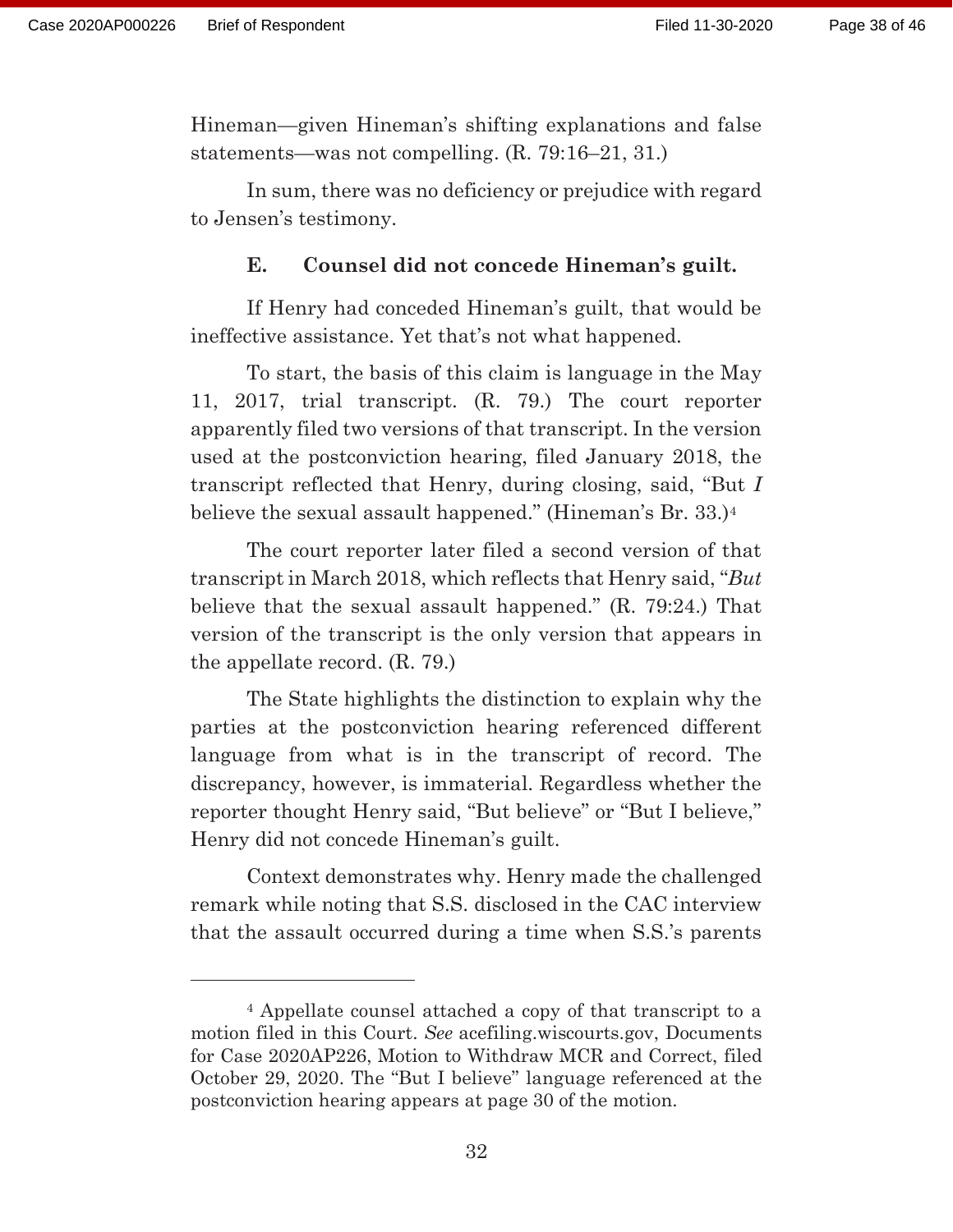were home. She said that now, at trial, the State was asking the jury to believe S.S.'s trial testimony, which was that the assault occurred the day after trick-or-treating when S.S. was home alone with Hineman. (R. 79:24.) Henry expressed surprise that, for the first time at trial, the State claimed that the assault happened the day after trick-or-treating, a time that everyone conveniently remembered. (R. 79:24.) The transcript then reads:

 I don't know what to make of that information. You can do with it what you want. But believe that the sexual assault happened. It happened the day after trick-or-treating. It happened when his dad wasn't there. It would have had to happen when he was watching [S.S.] during those two weeks.

(R. 79:24.) Henry followed by identifying the inconsistencies of that version of events from what S.S. said in the forensic interview:

 He was clear on the forensic interview nothing happened while he was watching TV.

 Now when he testified yesterday he said he was touched once on his penis. No one was home. But he told his dad and his grandma the same day. Later on in his testimony he said well I told them a few weeks later. Okay. Whether you want to believe his mom, his dad, or his grandma, okay. You saw [Grandma.] You think if [S.S.] had told [Grandma] Uncle Jeff touched me that [Grandma] wouldn't have at least called the cops? . . .

 Now for you to believe that a sexual assault happened, you are going to have to believe one of these versions. Which one is it? I mean is it the one where he says it happened four times at my house. I told my parents. They kicked him out. Is it the one where he said—the one well it happened once. Nobody was home.

(R. 79:24–25.) Henry, in the rest of her closing argument, emphasized that the State failed to prove a crime beyond a reasonable doubt and that therefore Hineman was not guilty.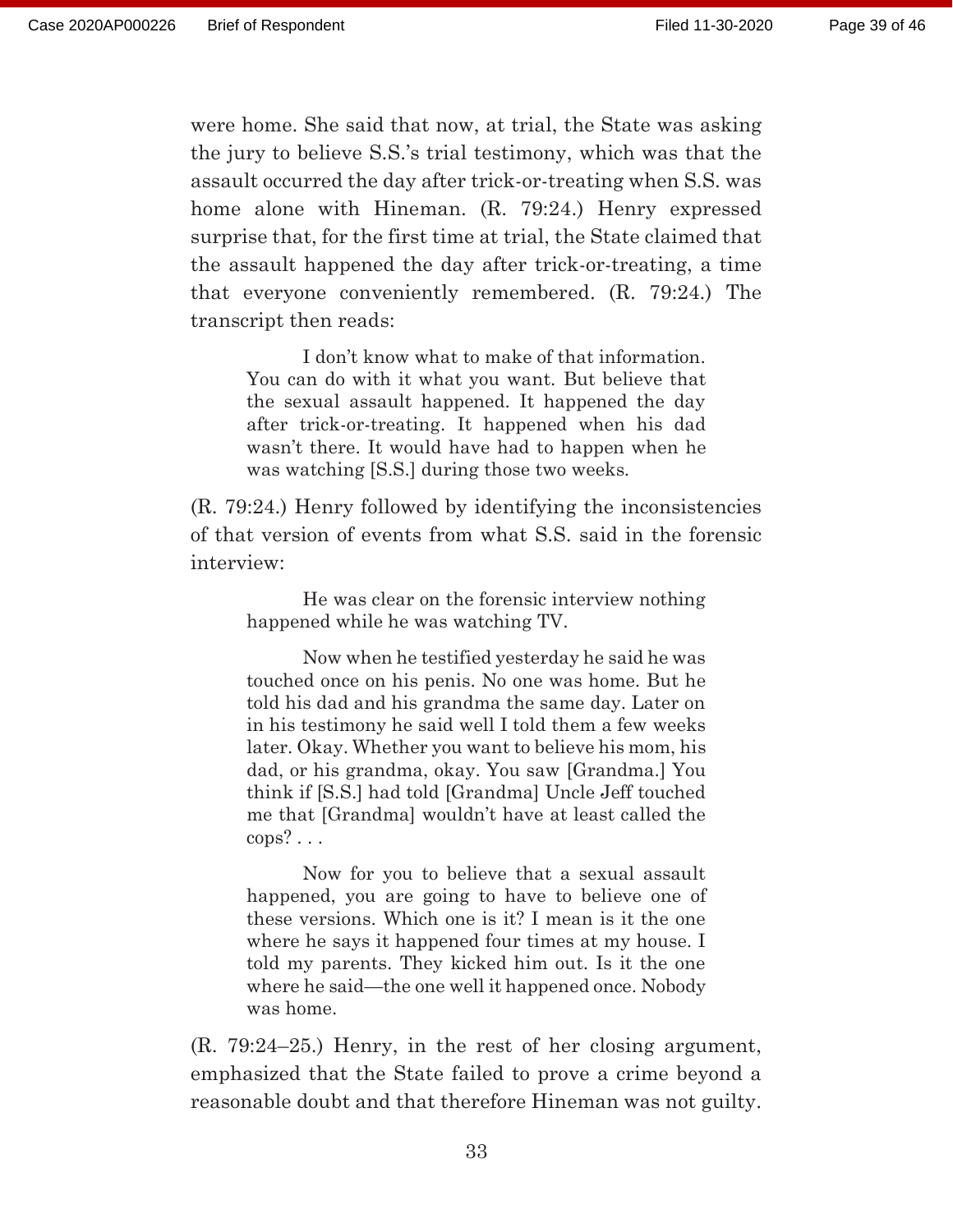(R. 79:25–27.) Taken in context, one cannot reasonably understand Henry to have conceded guilt with her "But believe" statement.

 Indeed, it would be a stunning moment if Henry conceded Hineman's guilt. Yet the court made no comments during or after Henry's argument indicating concerns about a concession. The prosecutor, who arguably listened more carefully to Henry's closing than anyone to craft her rebuttal, said nothing during rebuttal about Henry's conceding Hineman's guilt. (R. 79:27–36.)

 At the *Machner* hearing, Henry stated that in making the challenged remark, she was asking the jury "what version do you believe" and was not conceding. (R. 82:42.) She denied saying what the transcript reflected; she noted that her husband and the investigator were in the courtroom and "would have said something to me" had she conceded, as would the judge. (R. 82:42–43.) Her only explanation was that the court reporter possibly made a transcription error. (R. 82:43.)

 Context reflects that a transcription error is the most reasonable explanation. Apparently, the court reporter did not hear or missed a word or words after "But," as in, "But [to] believe . . . " or "But [for you to] believe . . . " before Henry listed the new details S.S. testified to. That correction would correspond with Henry's and the court's memory of what she said, how she said it, and her later lead-in to the alternative version of facts: "Now *for you to* believe that a sexual assault happened  $\ldots$  ." (R. 79:24–25.)

 It also would line up with the postconviction court's findings that based on the tone and theme of Henry's closing, Henry did not concede guilt, but rather "played to doubt" in setting forth the two versions of events the State was advancing. (R. 62:11–12.) Contrary to Hineman's assertion (Hineman's Br. 34), the court did not find that Henry stated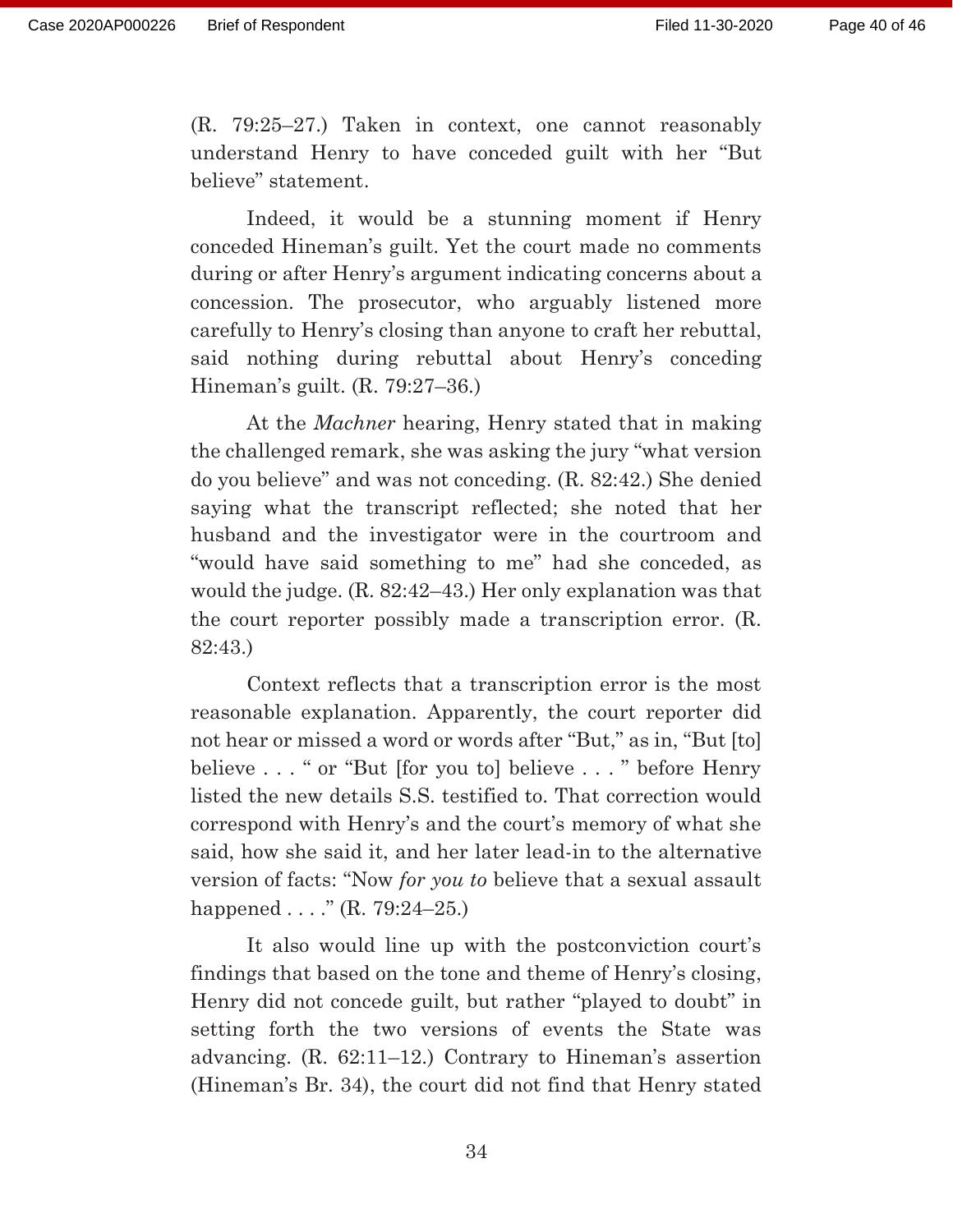"she believed" the sexual assault happened. The court found that the transcript said what it said. (R. 62:11.) It also determined that what it recalled Henry having said was not a concession. (R. 62:11–12.) Hineman has no basis to argue that the circuit court misremembered Henry's words and tone. As noted, the record contained no reaction by anyone to what would have been an extraordinary mistake by Henry, which buttresses the conclusion that there was no concession.

 Finally, while Hineman cites *Thiel*, he does not develop a detailed cumulative-prejudice argument in his brief, other than to generally argue that counsel's "deficiencies . . . viewed cumulatively, and in light of the fact that the [S]tate did not have strong evidence of guilt, undermine confidence in the verdict." (Hineman's Br. 21.)

 The only deficiency by counsel was her failure to compel production of the CPS report. There are no other deficiencies to accumulate, and therefore no cumulative prejudice. *See Thiel*, 264 Wis. 2d 571,  $\parallel$  60 (requiring multiple deficiencies for cumulative prejudice). Moreover, the State's case was not lacking; if the case was close, it was *because* of Henry's performance, not *despite* it. Hineman is not entitled to a new trial on ineffective assistance grounds.

### **III. There is no basis for a new trial in the interest of justice.**

 Under Wis. Stat. § 752.35, this Court may order discretionary reversal for a new trial: (1) where the real controversy has not been tried; or (2) where there has been a miscarriage of justice. *Vollmer v. Luety*, 156 Wis. 2d 1, 19, 456 N.W.2d 797 (1990). This Court may exercise its discretionary reversal power on the real-controversy basis without finding the probability of a different result on retrial. *State v. Hicks*, 202 Wis. 2d 150, 160, 549 N.W.2d 435 (1996). At the same rate, this Court approaches "a request for a new trial with great caution," and will exercise its discretionary power "only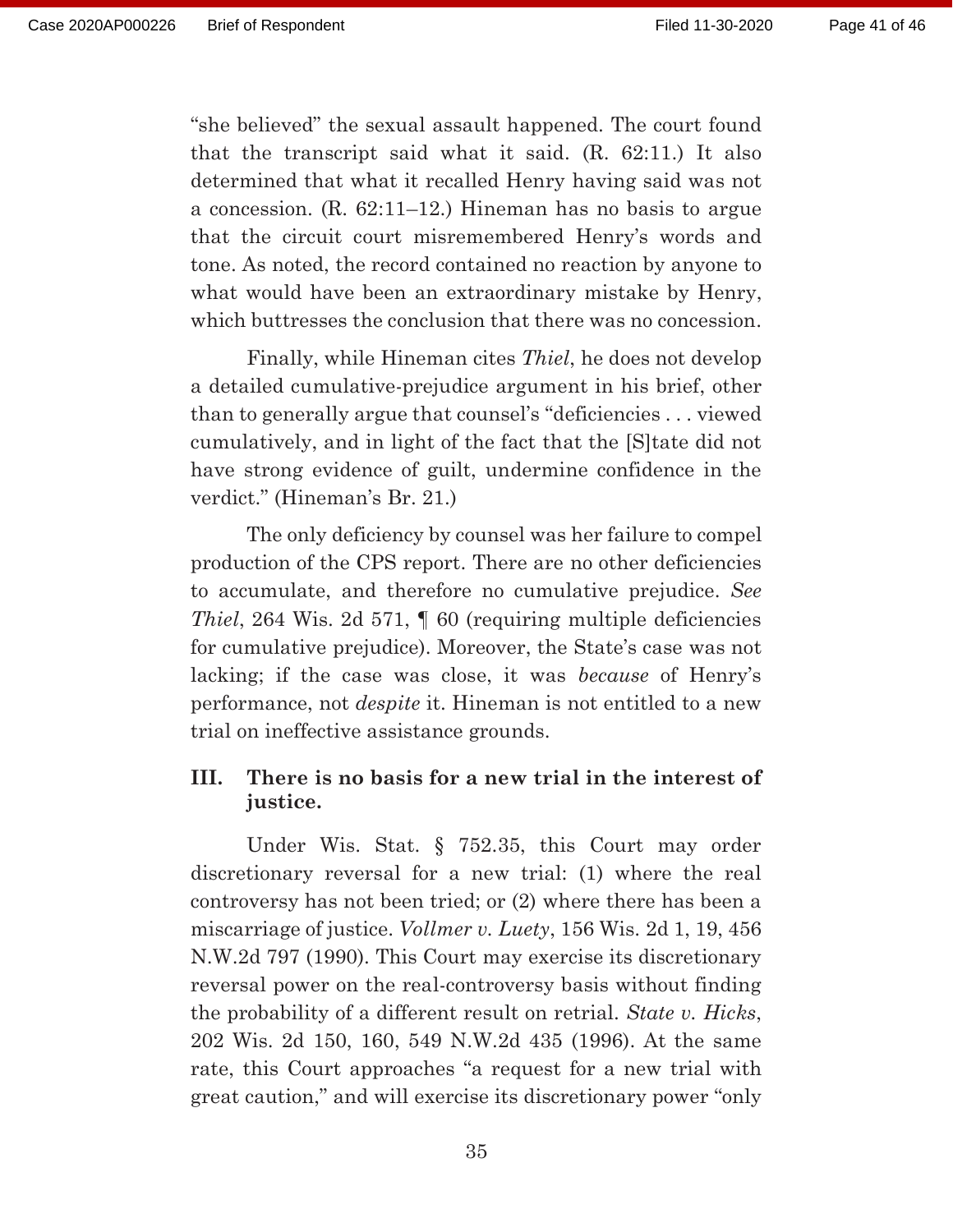in exceptional cases." *Morden v. Continental AG*, 2000 WI 51, ¶ 87, 235 Wis. 2d 325, 611 N.W.2d 659 (citation omitted).

This is worlds away from such an exceptional case.

 Hineman wrongly describes the standard as a determination whether "the controversy has not been fully tried." (Hineman's Br. 36.) The standard is the "*real* controversy," and the real controversy—both S.S.'s and Hineman's credibility as to whether Hineman assaulted S.S. by touching his penis with his hand—was fully tried. Both S.S. and Hineman testified. The jury watched S.S. disclose on the stand and in a CAC video. It watched Hineman testify and heard what he said to Investigator Hintz through her testimony.

 Hineman repurposes his ineffective assistance argument regarding the State's failure to notice Jensen regarding her testimony (Hineman's Br. 37), which, as explained above, did not disadvantage Hineman remotely and which counsel handled effectively. *See State v. Ferguson*, 2014 WI App 48, ¶ 33, 354 Wis. 2d 253, 847 N.W.2d 900 (repurposed claims that this Court has already rejected does not support new trial in the interest of justice).

 Hineman also repurposes an ineffective-assistance claim that he lost below and does not raise as a *Strickland* challenge here; he argues that the State's failure to notice Henry that Hintz would give expert testimony on grooming put the defense "at a severe disadvantage." (Hineman's Br. 37–38.) While a claim framed as ineffective assistance can also support a real-controversy claim, *see State v. Williams*, 2006 WI App 212, ¶ 17, 296 Wis. 2d 834, 723 N.W.2d 719, a losing, repackaged ineffective assistance claim does not justify a new trial in the interest of justice. *See Ferguson*, 354 Wis. 2d 253, ¶ 33. So, here, the postconviction court concluded that Henry was neither deficient nor prejudicial in her handling of Hintz's testimony. Hineman does not challenge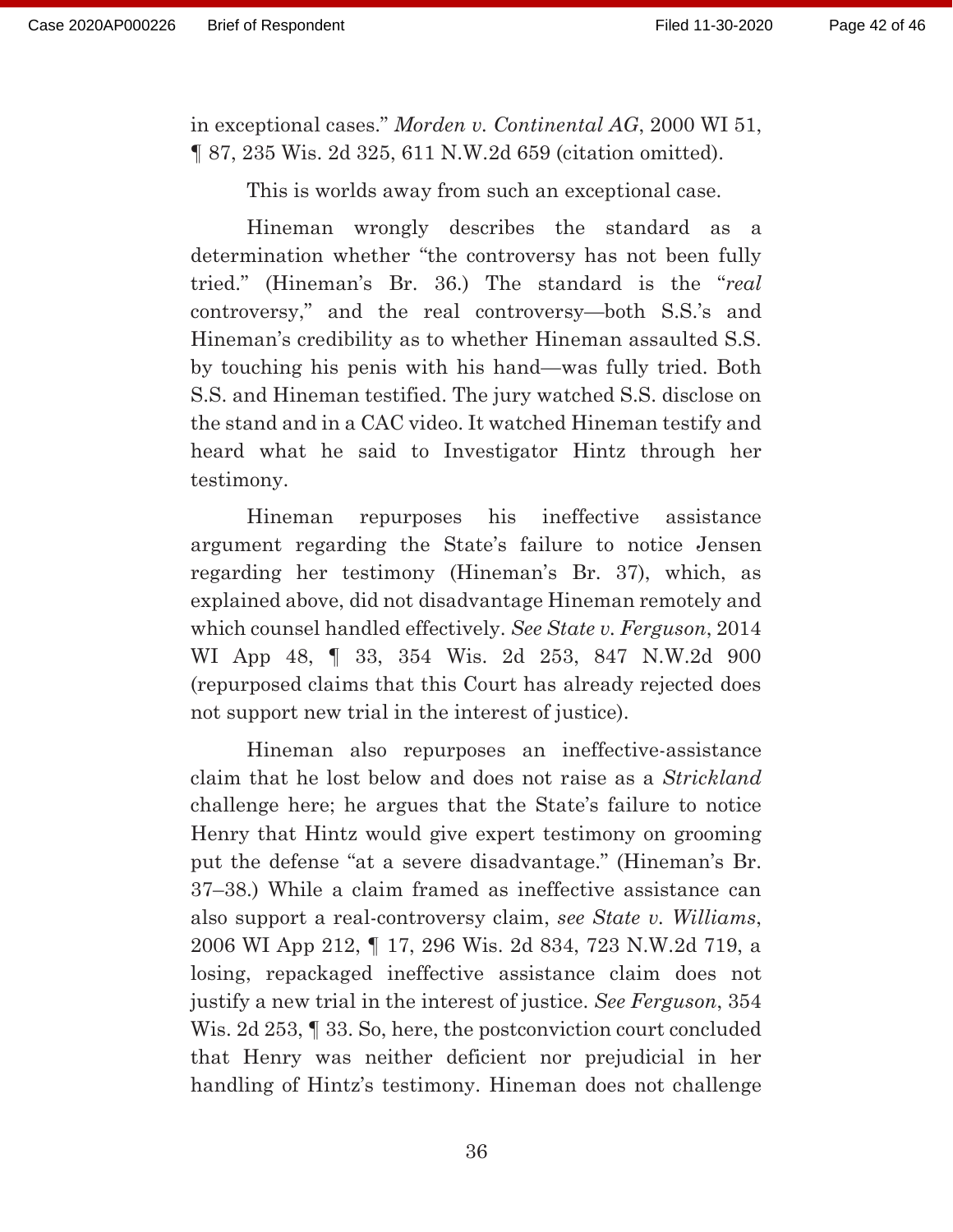the correctness of that decision under *Strickland* and it cannot reasonably support a real-controversy claim. Even so, the postconviction court's decision was correct. Henry was prepared for Hintz's testimony, she successfully objected right away, and she allowed the jury to hear about all the generous things that Hineman did for S.S. without allowing the State to develop an argument that Hineman was grooming S.S. (R. 62:10.) There was no prejudice and nothing to suggest that the real controversy was not fully tried.

 Similarly, this Court should reject Hineman's repurposed, abandoned *Shiffra/Green* claim. (Hineman's Br. 39–40.) To start, it's not a basis for an interest-of-justice reversal for a new trial. Even if Hineman could satisfy his pleading burden under *Shiffra/Green*, the remedy would be retrospective in camera proceedings.

 In all events, the postconviction court already held that Hineman failed to make a fact-specific pleading entitling him to in camera review. (R. 62:12.) Hineman advances essentially the same speculations that he did below by noting things that may or may not happen in therapy without any explanation why S.S.'s records were reasonably likely to contain discussion regarding sexual touching when S.S. had first disclosed it in August 2015. (Hineman's Br. 40–41.) He has failed to demonstrate entitlement to in camera review, let alone a new trial in the interest of justice.

 Hineman's final argument is confusing. He seems to think the real controversy wasn't tried because he possibly "was implicated on Dad's statement alone." (Hineman's Br. 41.) But, for lack of a better phrase, so what? Dad soundly shared with S.S.'s therapist that S.S. revealed that Hineman had told him about oral sex. Dad's concerns were wholly justified, especially in light of S.S.'s later disclosure in the forensic interview.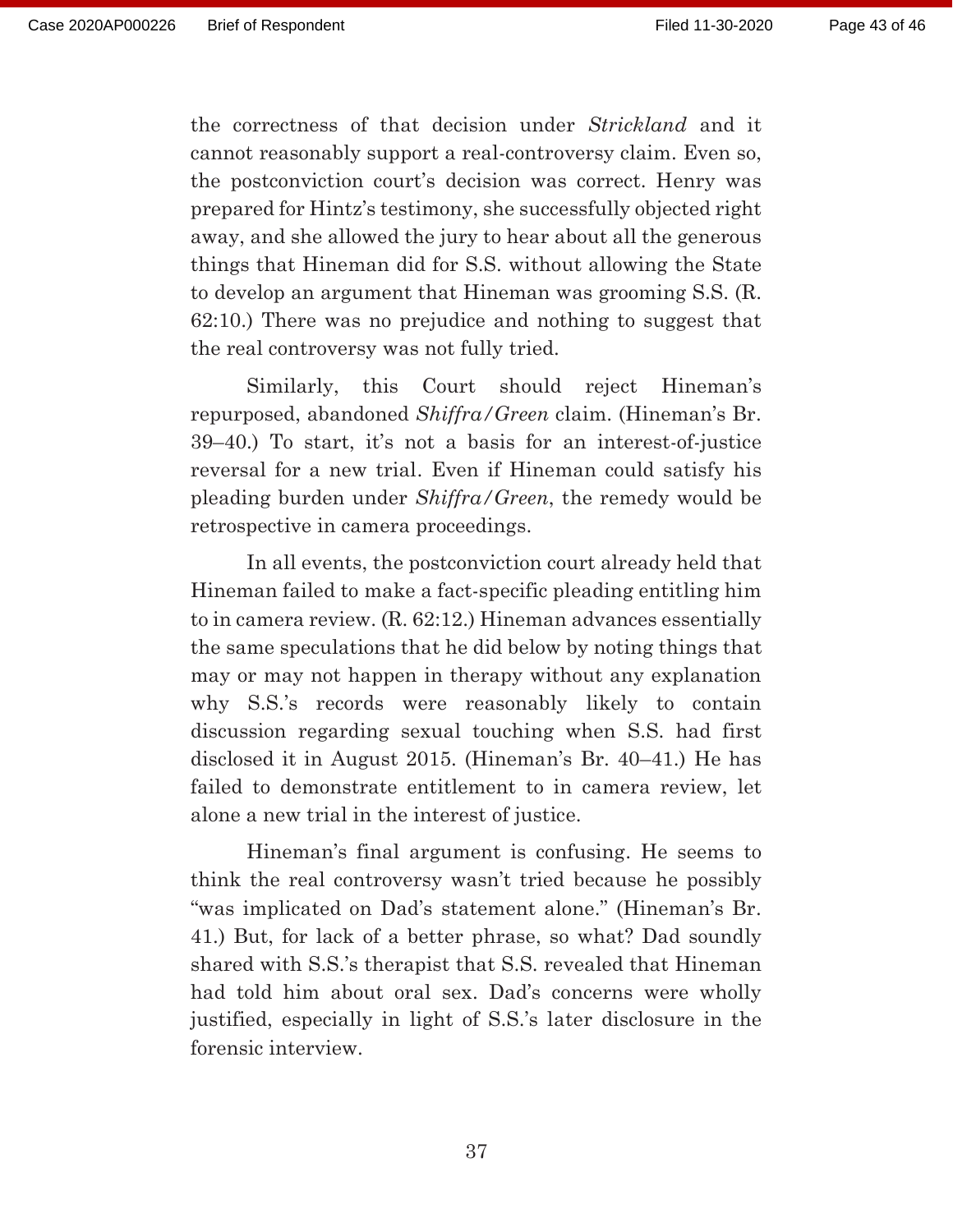Hineman then essentially accuses Dad of neglect or worse, because Dad had a "motive for deflecting attention away from his own behaviors." (Hineman's Br. 42.) The State doesn't understand the point of this argument, other than to broadcast negative facts and opinions of Dad. If Hineman is claiming that he couldn't build a defense around blaming Dad for S.S.'s disclosure that Hineman assaulted him, he had all the information he needed to do that without the CPS report.

 Moreover, it's not clear what Hineman thinks Dad would have deflected the authorities' attention from. Henry stated that there was no basis to believe that the family or therapist turned S.S. against Hineman. (R. 82:79–80.) And if Dad possibly had any role in S.S.'s problems, it would have come up. The police and CPS screened Dad's criminal history just as they did Hineman's. Dad's confusion and nervousness at the police visit in July was due to known cognitive deficits from past illnesses. (R. 78:66, 70.) All mentions of Dad in the CPS and police reports reflect that he was an attentive parent and deeply worried about S.S. There were zero concerns with his parenting of S.S. and zero evidence that he compelled S.S. to make up the allegations.

 The real controversy was fully tried. There is no basis for this Court to grant that extraordinary discretionary relief.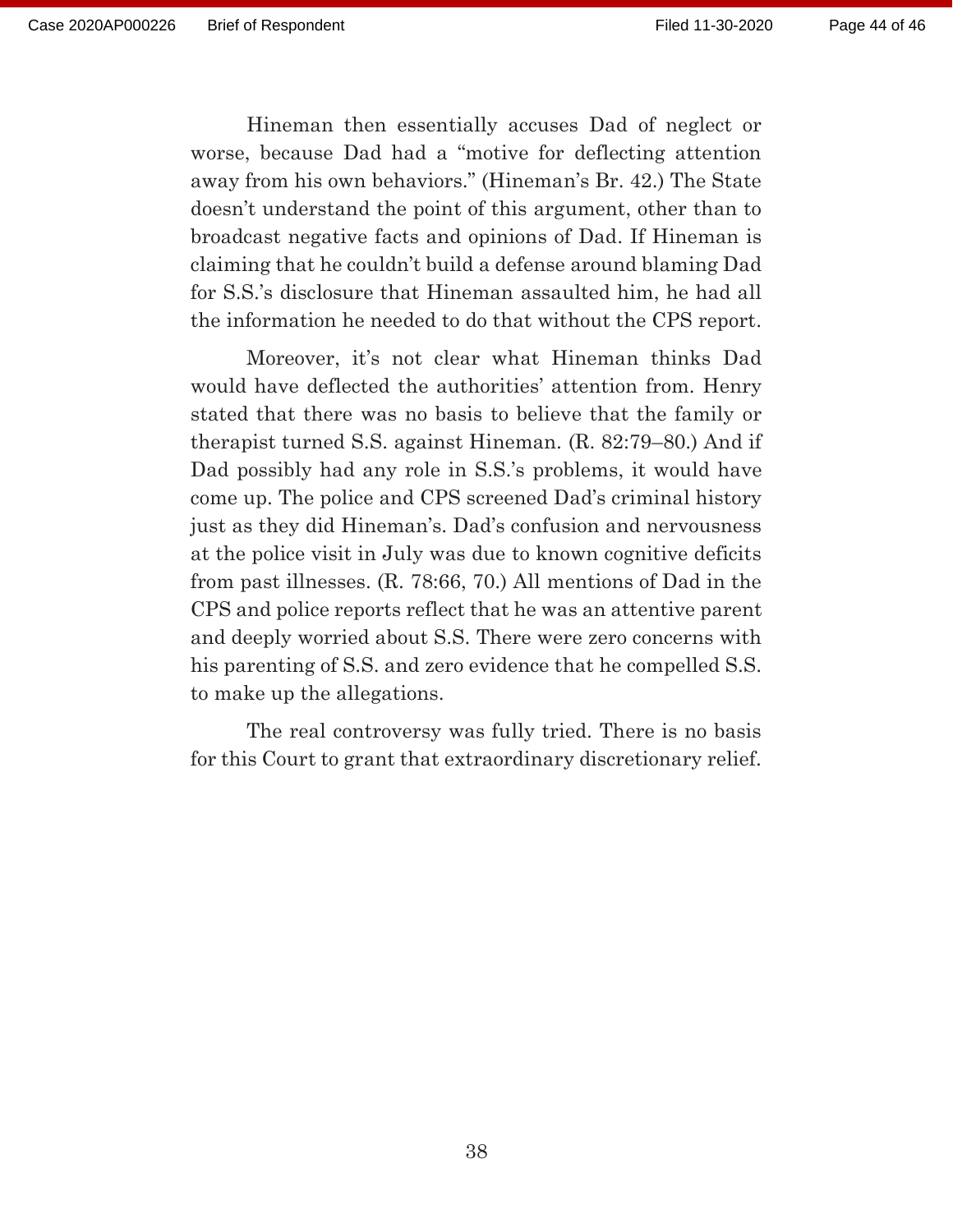### **CONCLUSION**

 This Court should affirm the judgment of conviction and the decision and order denying postconviction relief.

Dated this 30th day of November 2020.

Respectfully submitted,

 JOSHUA L. KAUL Attorney General of Wisconsin

Electronically signed by:

 s/ Sarah L. Burgundy SARAH L. BURGUNDY Assistant Attorney General State Bar #1071646

Attorneys for Plaintiff-Respondent

Wisconsin Department of Justice Post Office Box 7857 Madison, Wisconsin 53707-7857 (608) 261-8118 (608) 294-2907 (Fax) burgundysl@doj.state.wi.us